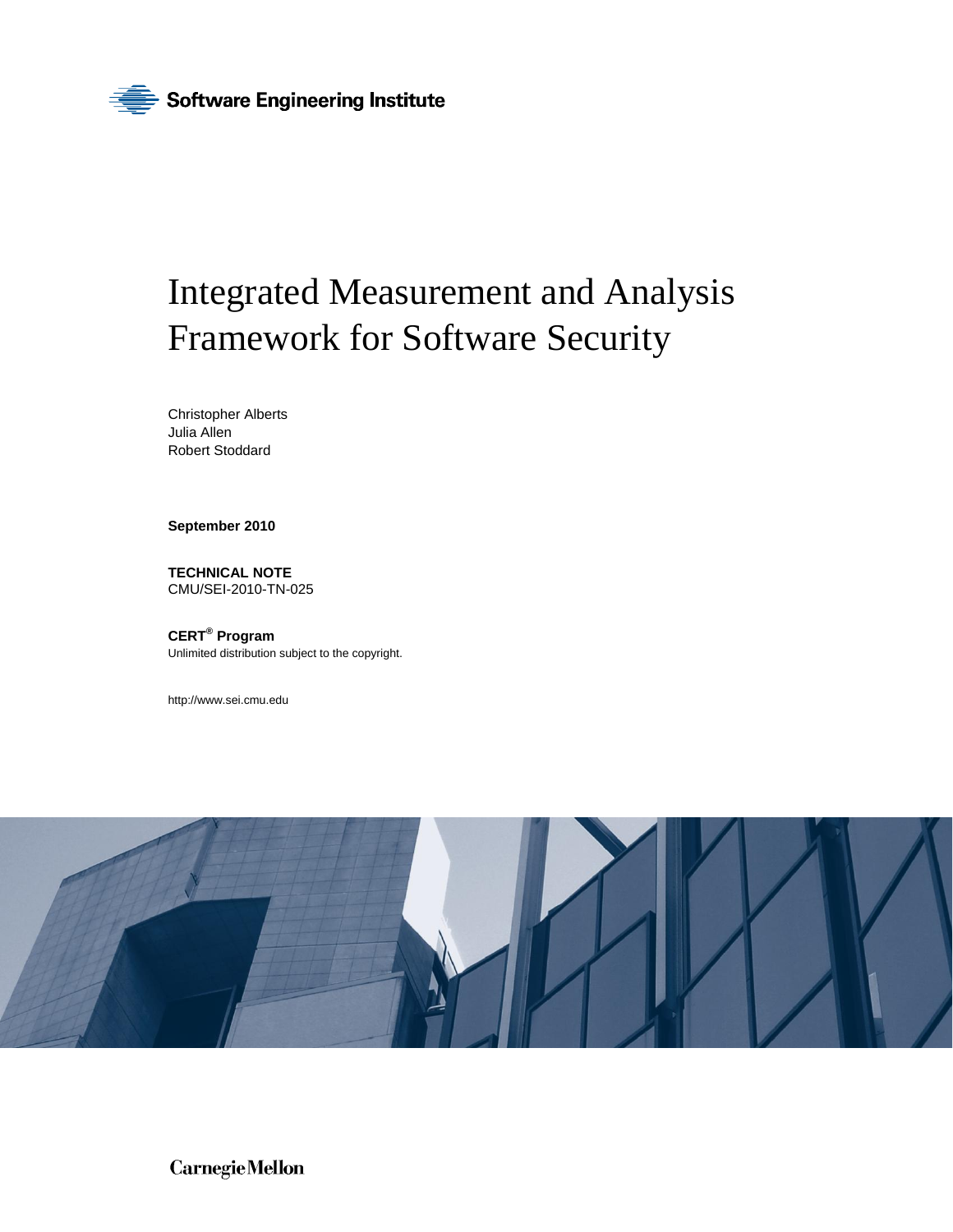This report was prepared for the

SEI Administrative Agent ESC/XPK 5 Eglin Street Hanscom AFB, MA 01731-2100

The ideas and findings in this report should not be construed as an official DoD position. It is published in the interest of scientific and technical information exchange.

This work is sponsored by the U.S. Department of Defense. The Software Engineering Institute is a federally funded research and development center sponsored by the U.S. Department of Defense.

Copyright 2010 Carnegie Mellon University.

#### NO WARRANTY

THIS CARNEGIE MELLON UNIVERSITY AND SOFTWARE ENGINEERING INSTITUTE MATERIAL IS FURNISHED ON AN "AS-IS" BASIS. CARNEGIE MELLON UNIVERSITY MAKES NO WARRANTIES OF ANY KIND, EITHER EXPRESSED OR IMPLIED, AS TO ANY MATTER INCLUDING, BUT NOT LIMITED TO, WARRANTY OF FITNESS FOR PURPOSE OR MERCHANTABILITY, EXCLUSIVITY, OR RESULTS OBTAINED FROM USE OF THE MATERIAL. CARNEGIE MELLON UNIVERSITY DOES NOT MAKE ANY WARRANTY OF ANY KIND WITH RESPECT TO FREEDOM FROM PATENT, TRADEMARK, OR COPYRIGHT INFRINGEMENT.

Use of any trademarks in this report is not intended in any way to infringe on the rights of the trademark holder.

Internal use. Permission to reproduce this document and to prepare derivative works from this document for internal use is granted, provided the copyright and "No Warranty" statements are included with all reproductions and derivative works.

External use. This document may be reproduced in its entirety, without modification, and freely distributed in written or electronic form without requesting formal permission. Permission is required for any other external and/or commercial use. Requests for permission should be directed to the Software Engineering Institute at [permission@sei.cmu.edu.](mailto:permission@sei.cmu.edu)

This work was created in the performance of Federal Government Contract Number FA8721-05-C-0003 with Carnegie Mellon University for the operation of the Software Engineering Institute, a federally funded research and development center. The Government of the United States has a royalty-free government-purpose license to use, duplicate, or disclose the work, in whole or in part and in any manner, and to have or permit others to do so, for government purposes pursuant to the copyright license under the clause at 252.227-7013.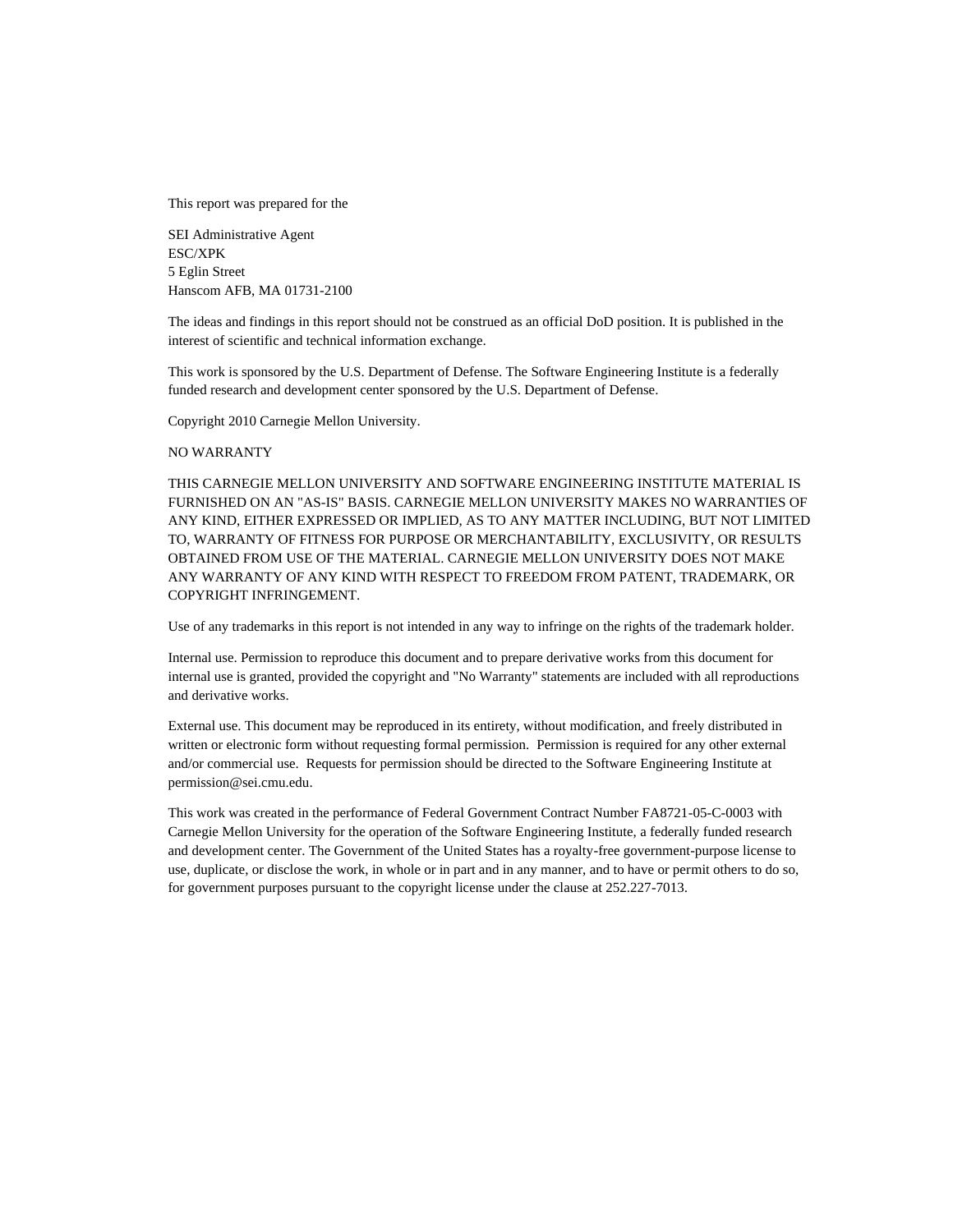# **Table of Contents**

|                   | <b>Acknowledgments</b><br>vii                               |                                                                                                                                      |                |  |  |
|-------------------|-------------------------------------------------------------|--------------------------------------------------------------------------------------------------------------------------------------|----------------|--|--|
|                   | <b>Abstract</b><br>ix                                       |                                                                                                                                      |                |  |  |
| 1                 |                                                             | <b>Introduction</b>                                                                                                                  | 1              |  |  |
| $\mathbf{2}$      | 2.1                                                         | <b>Measurement Concepts</b><br><b>Measurement Process</b><br>Establish and Sustain Measurement Commitment<br>2.1.1                   | 7<br>8<br>10   |  |  |
|                   |                                                             | 2.1.2<br><b>Plan for Measurement</b>                                                                                                 | 10             |  |  |
|                   |                                                             | 2.1.3 Perform Measurement<br><b>Evaluate the Measurement Process</b><br>2.1.4                                                        | 11<br>11       |  |  |
|                   | $2.2^{\circ}$                                               | Using Information to Support Decision Making                                                                                         | 11             |  |  |
| 3                 |                                                             | <b>Distributed Management Environments</b>                                                                                           | 14             |  |  |
| 4                 | 4.1<br>4.2                                                  | Analyzing Performance in a Distributed Management Environment<br>System Decomposition and Event Analysis<br><b>Systemic Analysis</b> | 17<br>17<br>19 |  |  |
| 5                 | 5.1                                                         | Mission-Objective-Driver (MOD) Analysis<br>Driver Identification<br>5.1.1<br>Mission                                                 | 21<br>21<br>21 |  |  |
|                   |                                                             | 5.1.2 Objectives<br>5.1.3 Drivers                                                                                                    | 21<br>22       |  |  |
|                   |                                                             | 5.1.4 Deriving a Set of Drivers                                                                                                      | 23             |  |  |
|                   |                                                             | 5.1.5 A Standard Set of Drivers for Software Security<br>5.1.6                                                                       | 24<br>25       |  |  |
|                   | 5.2                                                         | Tailoring an Existing Set of Drivers<br><b>Driver Analysis</b>                                                                       | 26             |  |  |
|                   | 5.3                                                         | <b>Driver Profile</b>                                                                                                                | 28             |  |  |
| 6                 | <b>Integrated Measurement and Analysis Framework (IMAF)</b> |                                                                                                                                      | 31             |  |  |
|                   | 6.1                                                         | Qualitative Implementation of the IMAF                                                                                               | 32             |  |  |
|                   | 6.2<br>6.3                                                  | Quantitative Implementation of the IMAF<br>Aligning Drivers with Software Security Codes of Practice                                 | 33<br>36       |  |  |
| 7                 | <b>Insights and Next Steps</b>                              |                                                                                                                                      |                |  |  |
|                   | 7.1                                                         | Summary                                                                                                                              | 42             |  |  |
|                   | 7.2                                                         | Surprises and Insights                                                                                                               | 42             |  |  |
|                   |                                                             | <b>Research Directions</b>                                                                                                           | 44<br>45       |  |  |
|                   | Appendix A: Standard Set of Drivers for Software Security   |                                                                                                                                      |                |  |  |
|                   | <b>Appendix B: Related Sources and Efforts</b>              |                                                                                                                                      |                |  |  |
| Glossary          |                                                             |                                                                                                                                      |                |  |  |
| <b>References</b> |                                                             |                                                                                                                                      | 61             |  |  |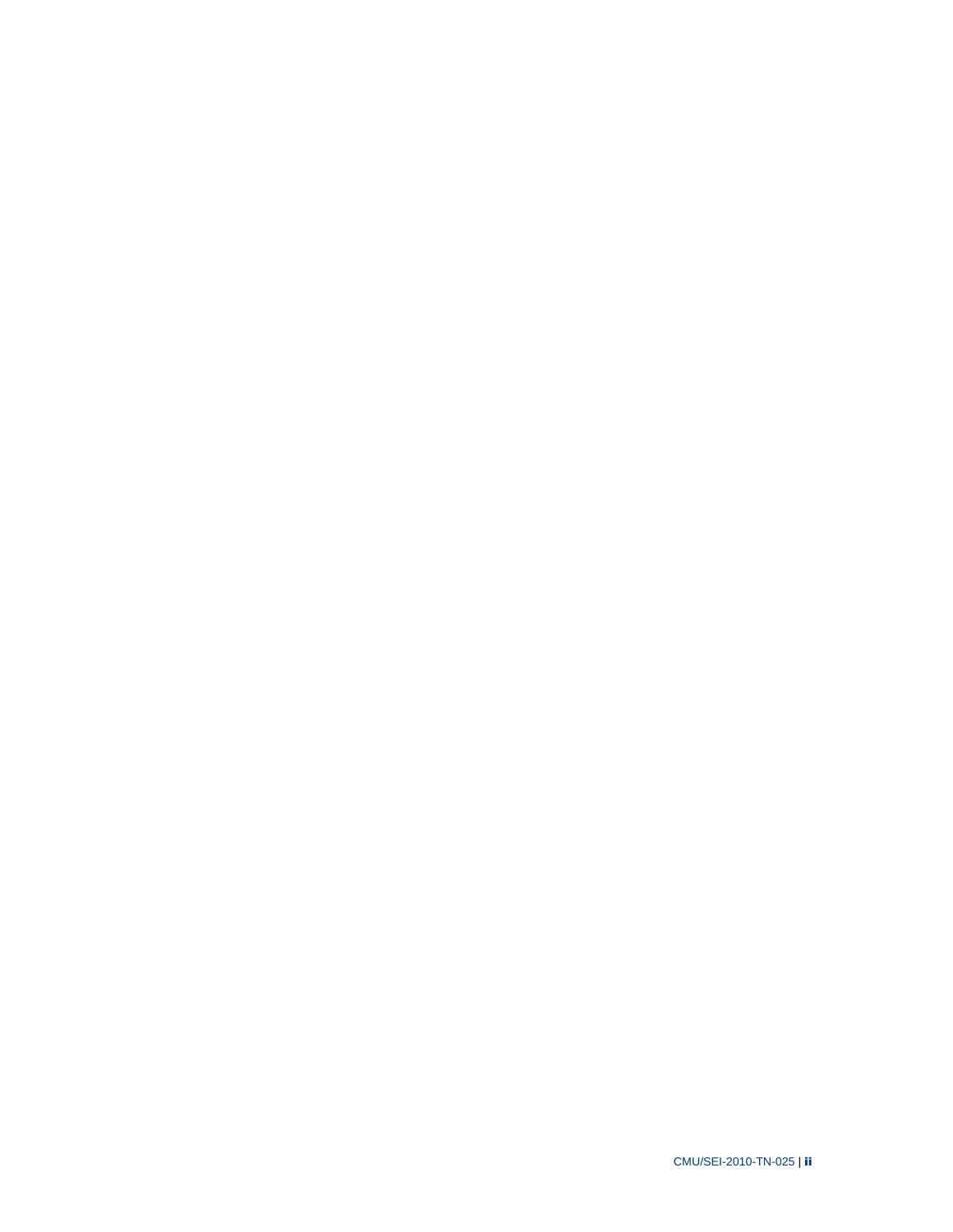# **List of Figures**

| Figure 1:  | Measurement Process [ISO 2007]                                                                      | 9  |
|------------|-----------------------------------------------------------------------------------------------------|----|
| Figure 2:  | Measurement Must Focus on Effective Decision Making                                                 | 12 |
| Figure 3:  | <b>Acquisition Program</b>                                                                          | 15 |
| Figure 4:  | Decision Making in Interactively Complex Socio-Technical Systems                                    | 18 |
| Figure 5:  | Decision Making Using Systemic Analysis                                                             | 19 |
| Figure 6:  | Relationships Among Objectives and Drivers                                                          | 24 |
| Figure 7:  | Driver Question and Range of Responses                                                              | 26 |
| Figure 8:  | Driver Value Criteria                                                                               | 27 |
| Figure 9:  | Analyzed Driver                                                                                     | 28 |
| Figure 10: | Driver Profile: Programmatic Drivers                                                                | 29 |
| Figure 11: | Driver Profile: Product Drivers                                                                     | 30 |
| Figure 12: | Integrated Measurement and Analysis Framework (IMAF)                                                | 31 |
| Figure 13: | <b>MOD Assessment</b>                                                                               | 32 |
| Figure 14: | Notional Bayesian Belief Network Showing Security Entity Relationships with a Security<br>Objective | 34 |
| Figure 15: | Aligning Drivers with Software Security Codes of Practice                                           | 37 |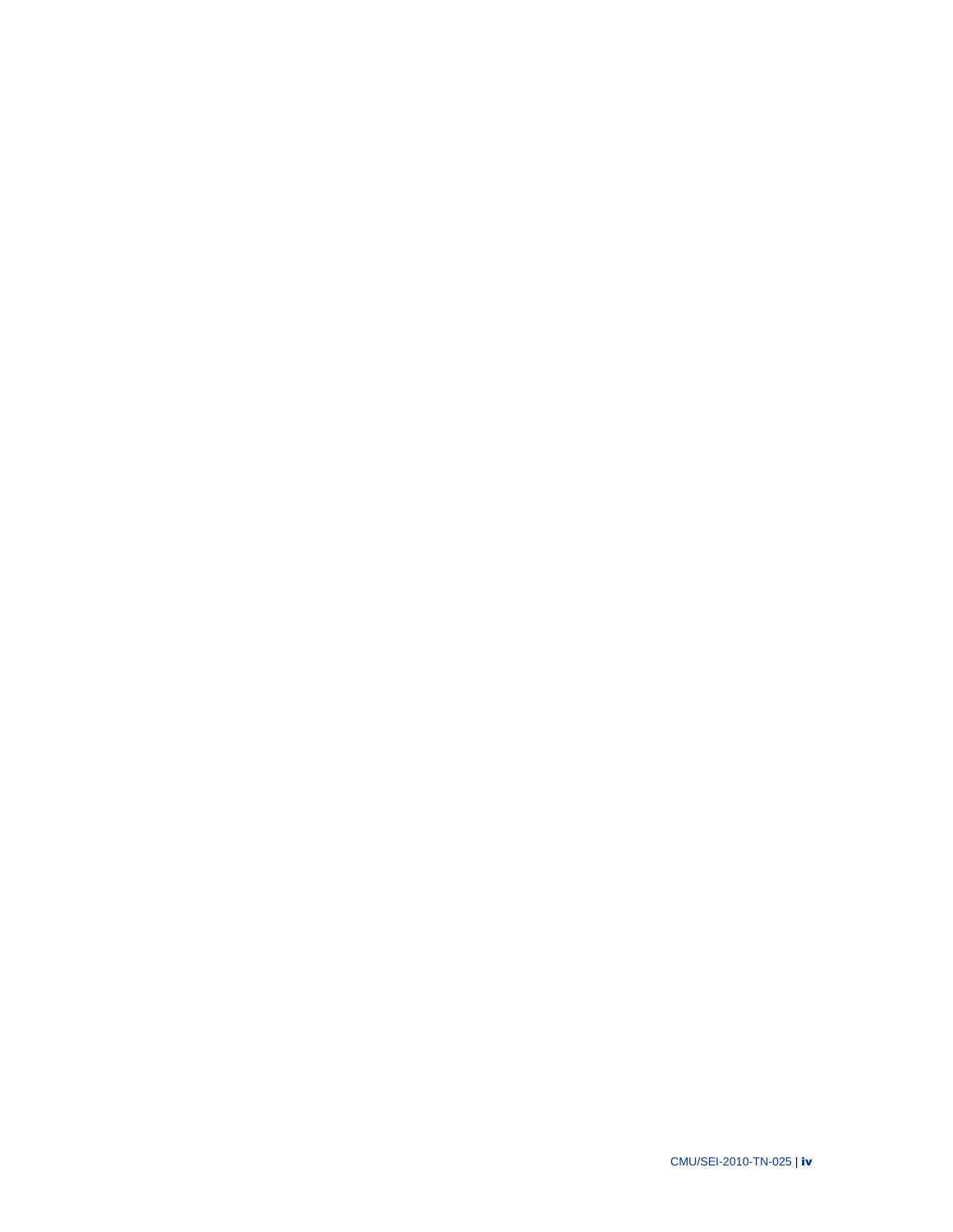# **List of Tables**

| Table 1: | Example Software Security Measures by Life-Cycle Phase                                                       | 4  |
|----------|--------------------------------------------------------------------------------------------------------------|----|
| Table 2: | <b>Driver States</b>                                                                                         | 23 |
| Table 3: | Prototype Set of Driver Questions for Software Security                                                      | 25 |
| Table 4: | Align Drivers with Software Security Codes of Practice                                                       | 38 |
| Table 5: | Part 1 Example for Driver 10 Security Requirements: Do Requirements Sufficiently<br><b>Address Security?</b> | 40 |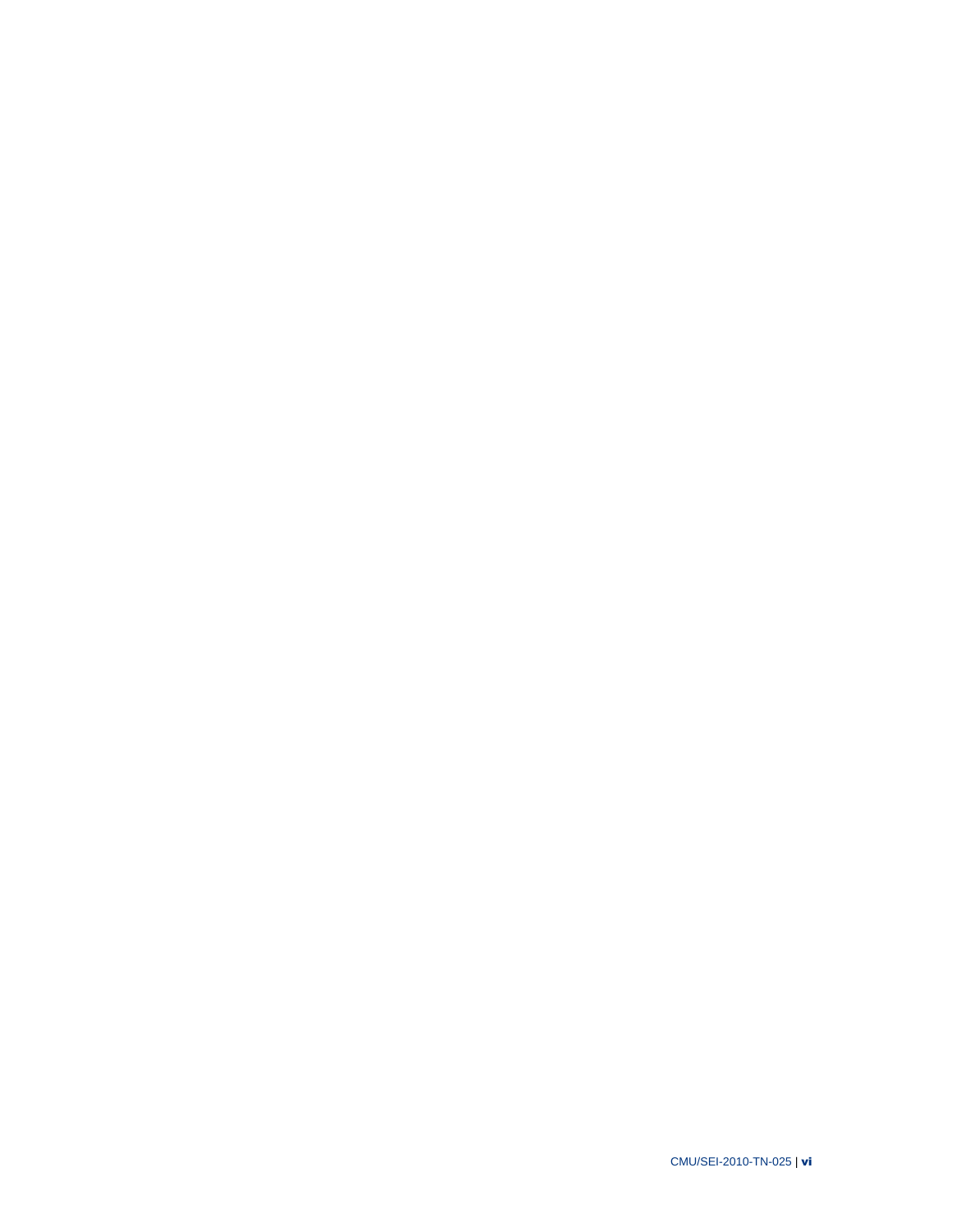# <span id="page-8-0"></span>**Acknowledgments**

The authors thank Archie Andrews, Carol Woody, and Dave Zubrow for their sponsorship and support of this work and for their review comments. We thank Michele Moss of Booz Allen Hamilton for her review comments that prompted the inclusion of Appendix B, and the chief scientist of the Software Engineering Institute's (SEI's) CERT<sup>®</sup> Program, Greg Shannon, for asking us the question that resulted in Section 7.2: "What has surprised you the most so far?" We also thank Audrey Dorofee for her technical contribution to the development of the MOD Analysis Method as part of the SEI's Mission Success in Complex Environments (MSCE) special project. Finally, the authors thank the SEI's CERT and Acquisition Support Programs for providing the funding to conduct this research effort.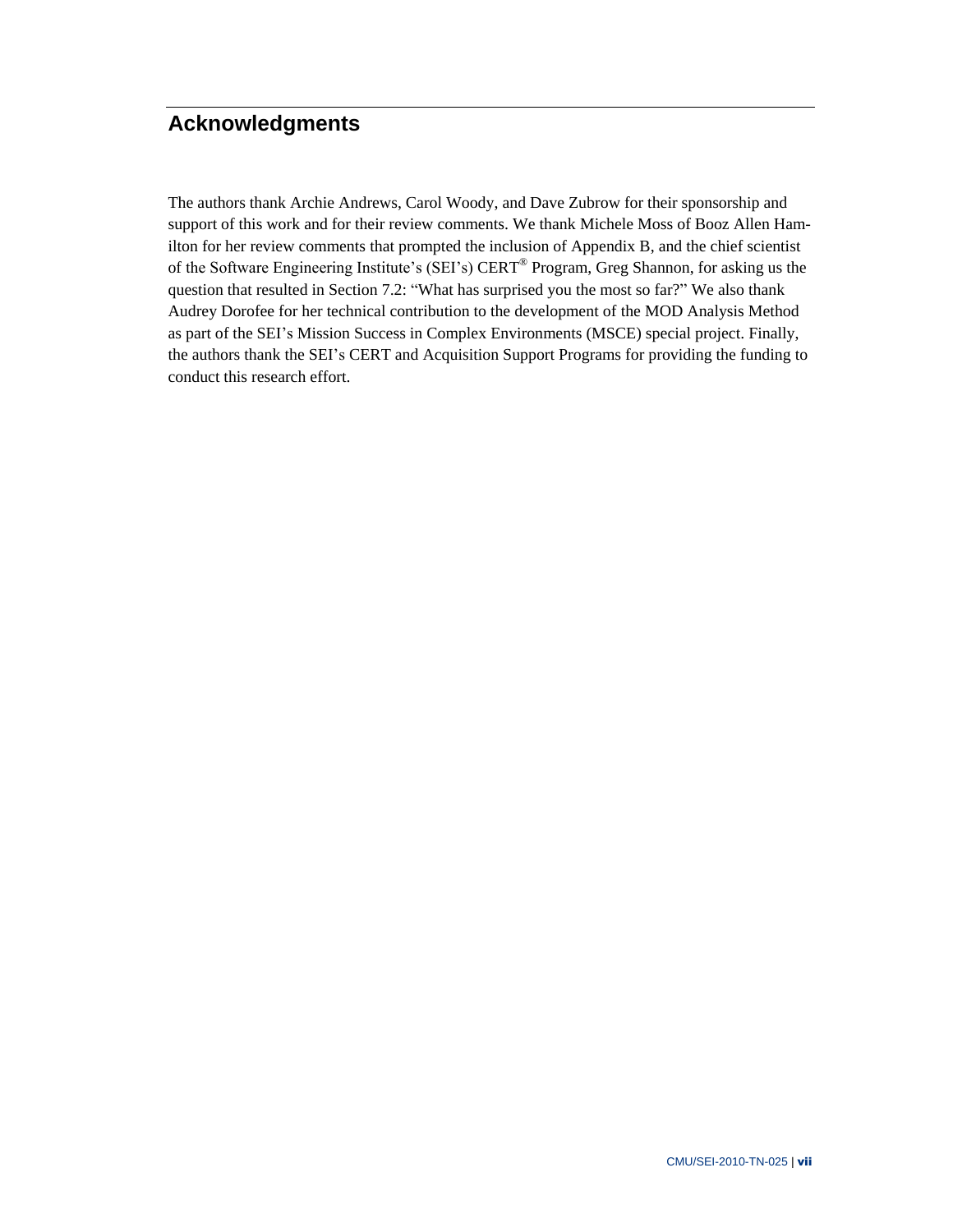CMU/SEI-2010-TN-025 | viii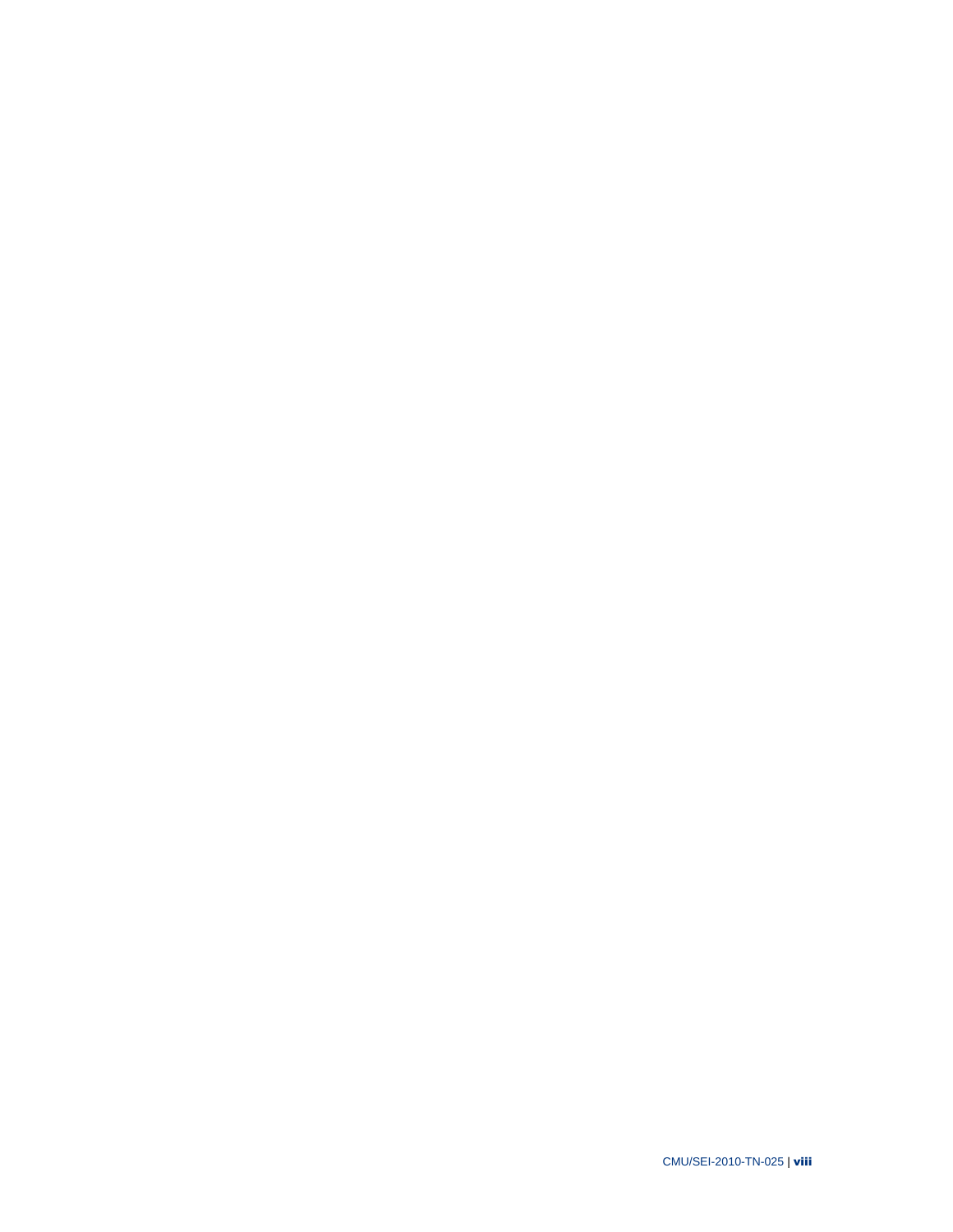### <span id="page-10-0"></span>**Abstract**

In today's business and operational environments, multiple organizations routinely work collaboratively to acquire, develop, deploy, and maintain technical capabilities via a set of interdependent, networked systems. Measurement in these distributed management environments can be an extremely challenging problem. The  $CERT^{\circledast}$  Program, part of Carnegie Mellon University's Software Engineering Institute (SEI), is developing the Integrated Measurement and Analysis Framework (IMAF) to enable effective measurement in distributed environments, including acquisition programs, supply chains, and systems of systems. The IMAF defines an approach that integrates subjective and objective data from multiple sources (targeted analysis, reports, and tactical measurement) and provides decision makers with a consolidated view of current conditions. This report is the first in a series that addresses how to measure software security in complex environments. It poses several research questions and hypotheses and presents a foundational set of measurement concepts. It also describes how meaningful measures provide the information that decision makers need when they need it and in the right form. Finally, this report provides a conceptual overview of the IMAF, describes methods for qualitatively and quantitatively collecting data to inform the framework, and suggests how to use the IMAF to derive meaningful measures for analyzing software security performance.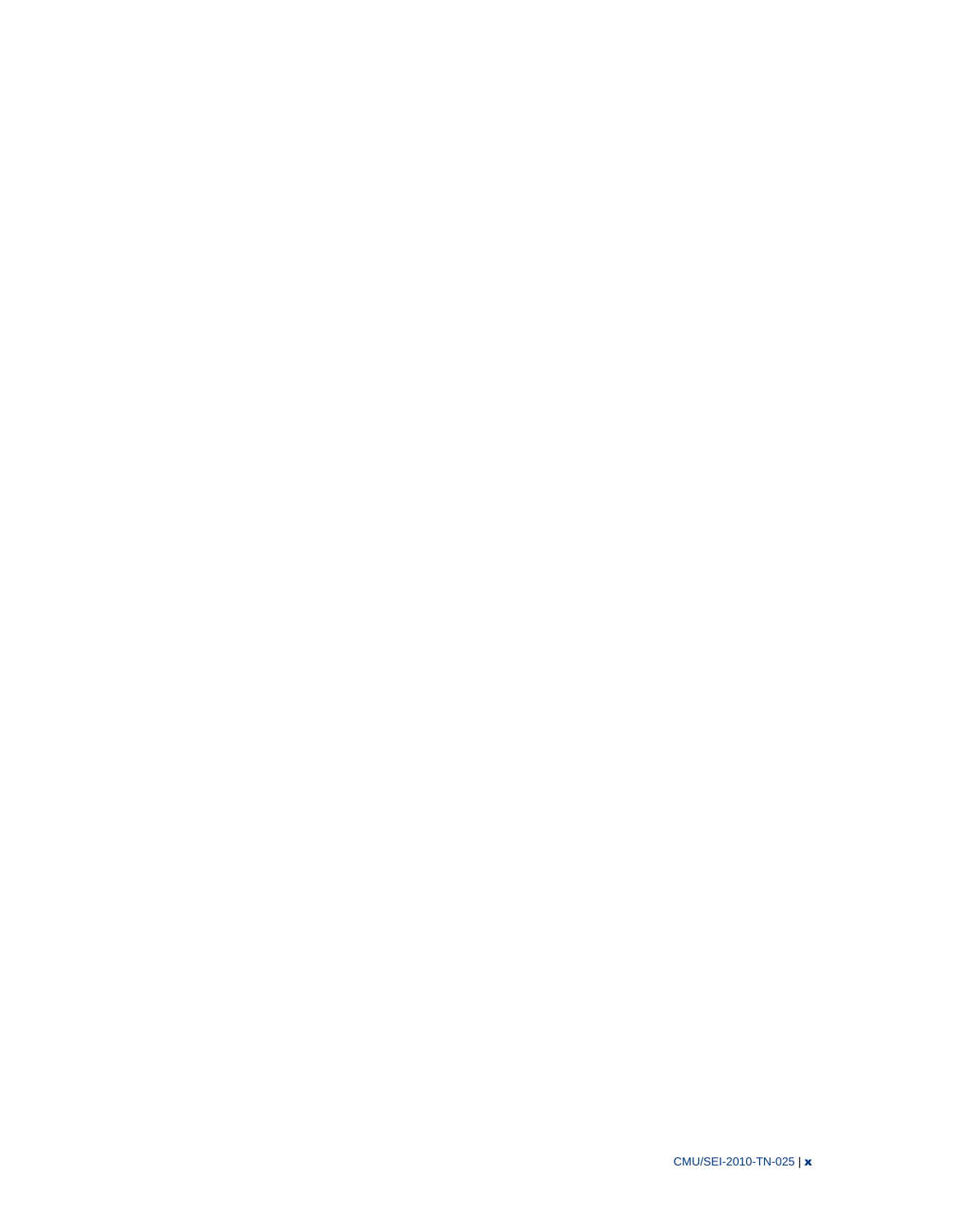### <span id="page-12-0"></span>**1 Introduction**

Scientist Lord Kelvin said, "When you can measure what you are speaking about, and express it in numbers, you know something about it; but when you cannot measure it, when you cannot express it in numbers, your knowledge is of a meager and unsatisfactory kind; it may be the beginning of knowledge, but you have scarcely in your thoughts advanced to the stage of science."<sup>1</sup> He also is quoted as having said, "When you cannot measure it, you cannot improve it."<sup>2</sup>

Many organizations measure just for the sake of measuring, with little or no thought given to what purpose and business objectives are being satisfied or what questions each measure is intended to inform. Meaningful measurement is about transforming strategic direction, policy, and other forms of management decision into action and measuring the performance of such action. According to the Corporate Information Security Working Group, "Visible measures provide a positive influence on human behavior by invoking the desire to succeed and compare favorably with one's peers" [CISWG 2005].

The right measures express the extent to which objectives are being met, how well requirements are being satisfied, how well processes and controls are functioning, and the extent to which performance outcomes are being achieved. The general purpose of measurement and analysis is to provide decision makers with the information they need when they need it and in the right form. For researchers, the purpose of measurement and analysis is to enable the testing of hypotheses while examining individual cause-effect or leading-indicator relationships. Such relationships eventually form a holistic model that can be used to predict the extent to which software security objectives can be achieved.

Since the mid-1990s, the CERT<sup>®</sup> Program at Carnegie Mellon University's Software Engineering Institute (SEI) has researched and created value-added processes, methods, practices, and tools for software survivability, software assurance, and building security into software throughout its development life cycle. In recent years, the research community has increasingly contributed to the body of knowledge about software assurance and software security measures and indicators.<sup>3</sup>

Unfortunately, the security community often assumes that information security includes software security, and thus that information security measures include software security measures. These disciplines are, in fact, quite distinct, as expressed in the following definitions from the Committee on National Security Systems' *National Information Assurance Glossary* [CNSS 2010],

*Information security: The protection of information and information systems from unauthorized access, use, disclosure, disruption, modification, or destruction in order to provide confidentiality, integrity, and availability.* 

<sup>1</sup> [http://en.wikiquote.org/wiki/William\\_Thomson](http://en.wikiquote.org/wiki/William_Thomson)

<sup>2</sup> <http://zapatopi.net/kelvin/quotes/>

<sup>®</sup> CERT is a registered mark owned by Carnegie Mellon University.

<sup>3</sup> In this report, we use the terms *measures* and *indicators* rather than *metrics*. The ISO measurement community has discontinued use of the term *metrics* because it has become overloaded in use and meaning.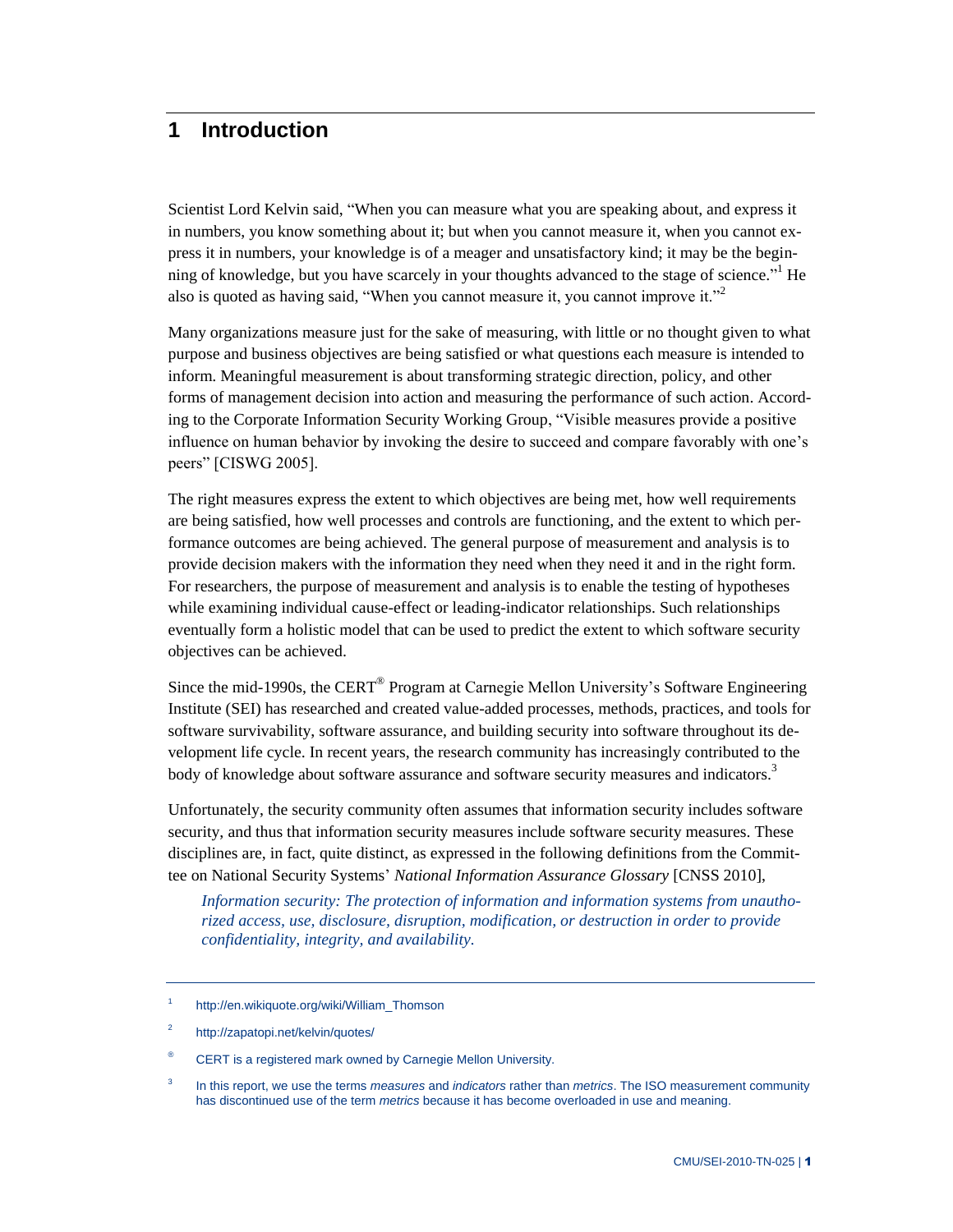*Software assurance: Level of confidence that software is free from vulnerabilities, either intentionally designed into the software or accidentally inserted at anytime during its lifecycle and that the software functions in the intended manner.* 

and the following definition from *Software Assurance Curriculum Project Volume I: Master of Software Assurance Reference Curriculum* [Mead 2010]:

*Software security: Engineering software so that it is as vulnerability- and defect-free as possible and continues to function correctly in spite of attack or misuse.*

Information security (and its measurement) focuses on protecting the confidentiality, availability, and integrity of information and information systems in operational production environments. By contrast, software security (and its measurement) focuses on a much earlier phase in the system development and system acquisition life cycles. While information security measures and software security measures inform and influence one another, they are not the same thing.

Efforts to identify and deploy meaningful information and operational security measures have been occurring for some time. These efforts include various reports by the U.S. National Institute of Standards and Technology [Chew 2008], the Workshop on the Economics of Information Security (WEIS) [WEIS 2010], and consensus efforts such as those conducted by the Center for Internet Security [CIS 2010] and the Corporate Information Security Working Group [CISWG 2005]. Corresponding efforts to identify and deploy meaningful software security measures have yet to materialize in any substantive fashion, although foundational definition work has been performed (refer to Appendix B). Significant work has been done to identify practices for developing more secure software (refer to Section 6.3), but work is still emerging that measures the extent to which such practices increase confidence or ensure that software will function more securely in its operational environment (as defined above).

Consequently, in Fiscal Year<sup>4</sup> 2010 (FY10), CERT began new research in software security measurement and analysis that builds on its core competence in software and information security as well as the SEI's Software and Engineering and Process Management Program work in software engineering measurement and analysis [SEI 2010]. The purpose of this research project is to address the following three questions:

- $\bullet$  $Q1$ : How do we establish, specify, and measure justified confidence that a software product<sup>5</sup> is sufficiently secure to meet operational needs?
- Q2: How do we measure at each phase of the development or acquisition life cycle whether  $\bullet$ the required/desired level of security has been achieved?
- Q3: How do we scale measurement and analysis approaches to complex environments, such as large, distributed systems of systems?

In essence, these questions ask how we move from uncertainty to justified confidence with respect to the security of software in its operational environment. Our intent is that these questions focus on ensuring that decision makers (development program and project managers, acquisition pro-

<sup>4</sup> The government fiscal year (and thus the SEI fiscal year) runs from October 1 of a given year to September 30 of the next year.

<sup>5</sup> For example, a software application, set of applications, software-reliant system, or system of systems.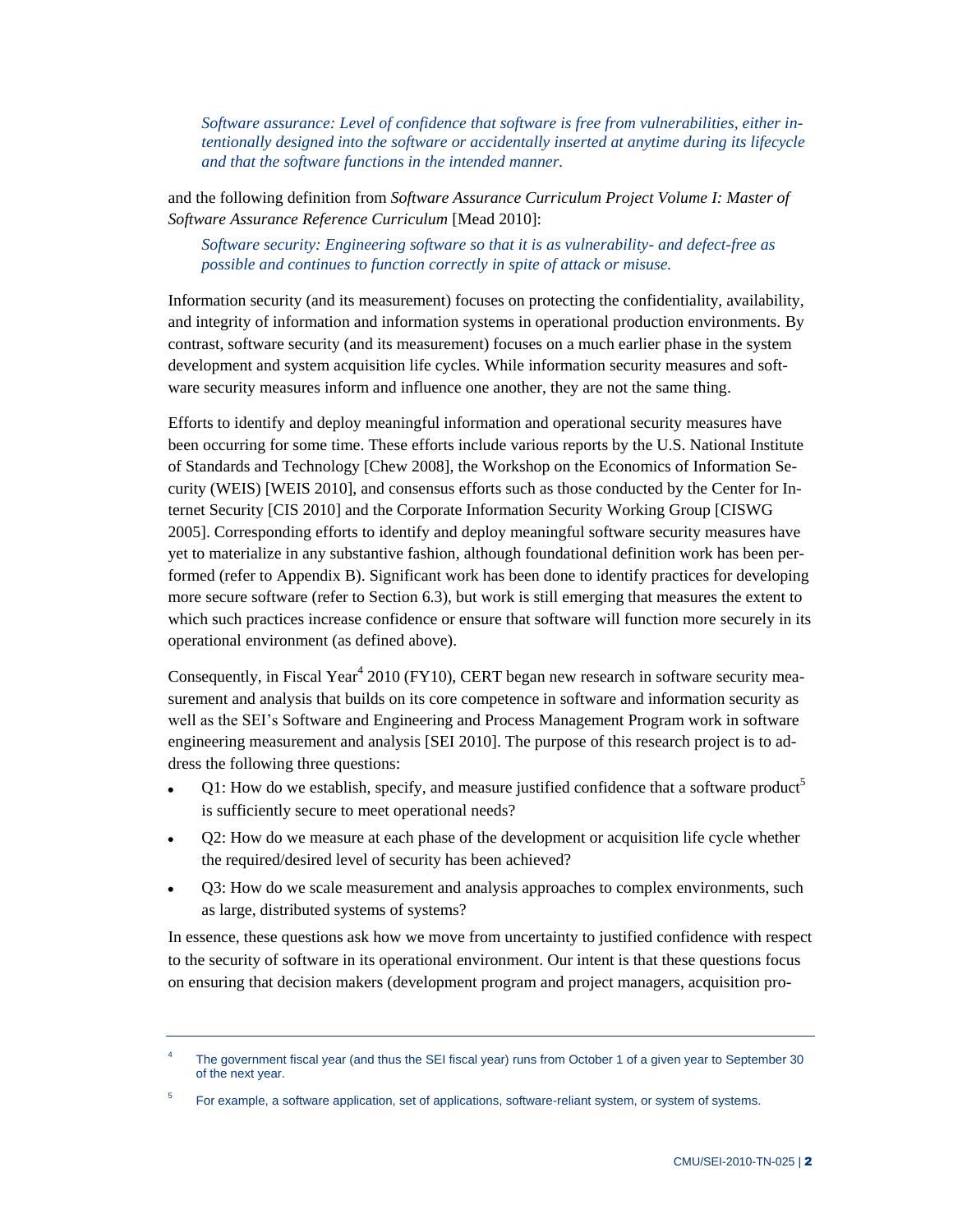gram offices) get the information they need when they need it and in the right form to determine where best to invest their time and resources.

Answering the first question will define the baseline against which software security can be measured. This will create a meaningful expression of the degree or level of software security for a specific set of related software components or systems. Ideally, this expression and its measurement should be generated as part of initial planning and specification, not as an afterthought during testing, integration, and deployment. In addition to specifying software security requirements, risk analysis approaches, including the prioritization of software components and systems based on their contribution to mission success, are also relevant. The SEI has produced promising results by applying methods for managing risks and opportunities,  $6$  as well as methods such as assurance cases<sup>7</sup> for capturing this expression. The current research project expands upon prior work by proposing a measurement and analysis framework that can be applied in singleorganization or single-system environments, as well as interactively complex, socio-technical environments that span multiple organizational entities where management is distributed. While we apply the framework to software security in this report, we are discovering that it is also applicable to other domains of interest such as software supply chain and incident management.

Given a baseline against which to measure, approaches to the second question will include key product measures, process measures, and performance indicators that can be used to validate the required level of software security appropriate to a given life-cycle phase. Such measures will be developed within the context of a measurement process and framework that can be tailored for a specific development project. [Table 1](#page-15-0) presents hypothetical examples of life-cycle-phase measures that could aid in demonstrating required levels of software security. A method for selecting and deriving such measures is described in Section 6.3.

<sup>6</sup> The SEI's work in risk and opportunity management is described at [http://www.sei.cmu.edu/risk/index.cfm.](http://www.sei.cmu.edu/risk/index.cfm)

<sup>7</sup> The SEI's work in assurance cases is described at [http://www.sei.cmu.edu/dependability/tools/assurancecase/index.cfm.](http://www.sei.cmu.edu/dependability/tools/assurancecase/index.cfm)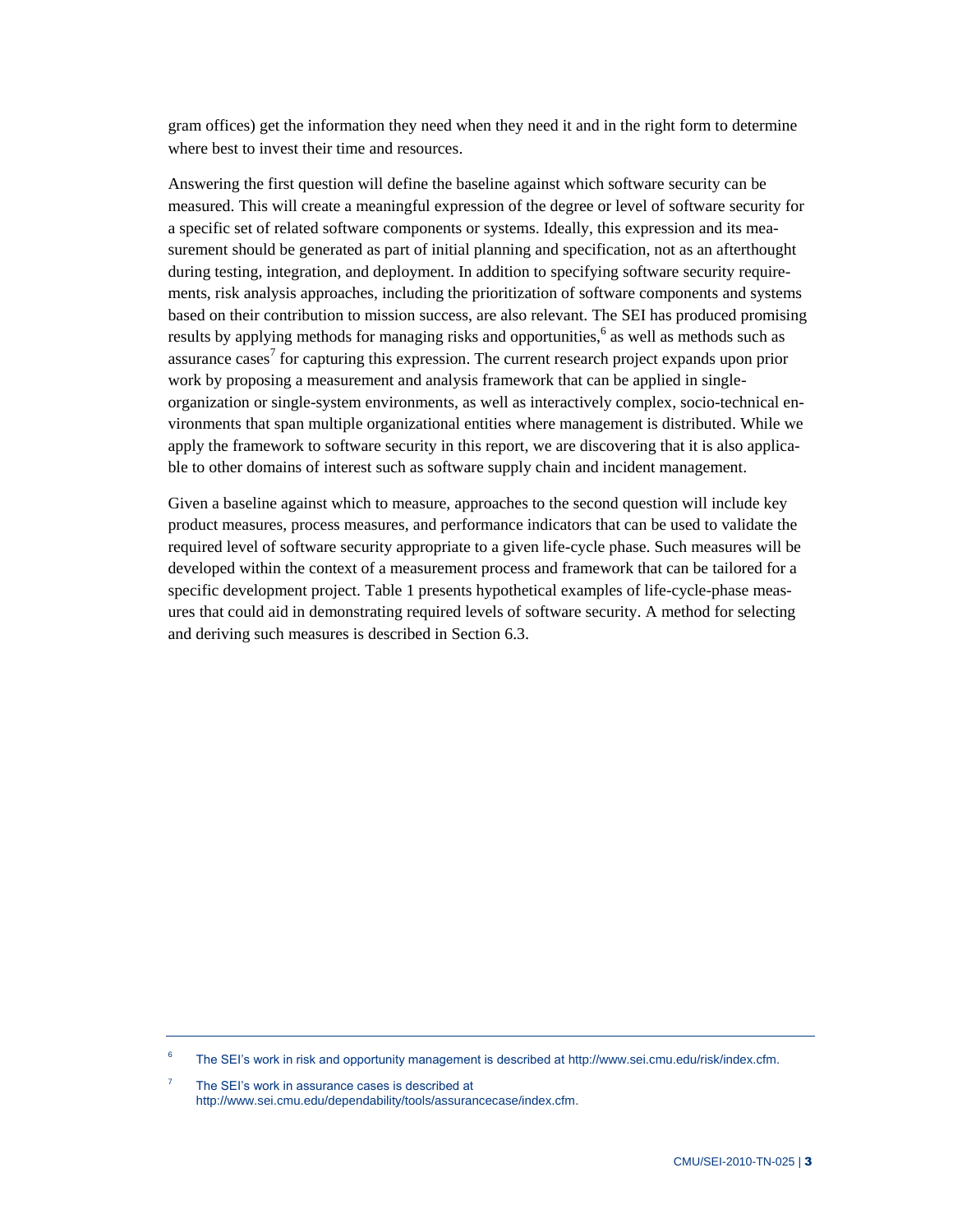| Life-Cycle Phase              | <b>Example Software Security Measures</b>                                                                                                                                                                                                                                                                                                                                                                                                                                                                                                                                                                                                                                     |  |  |  |
|-------------------------------|-------------------------------------------------------------------------------------------------------------------------------------------------------------------------------------------------------------------------------------------------------------------------------------------------------------------------------------------------------------------------------------------------------------------------------------------------------------------------------------------------------------------------------------------------------------------------------------------------------------------------------------------------------------------------------|--|--|--|
| Requirements en-<br>gineering | Percentage of relevant software security principles reflected in requirements specifica-<br>$\bullet$<br>tions (assuming security principles essential for a given development project have been<br>selected)<br>Percentage of security requirements that have been subject to analysis (risk, feasibility,<br>$\bullet$<br>cost-benefit, performance tradeoffs) prior to being included in the specification<br>Percentage of security requirements covered by attack patterns, misuse/abuse cases,<br>$\bullet$<br>and other specified means of threat modeling and analysis                                                                                                |  |  |  |
| Architecture and<br>design    | Percentage of architectural/design components subject to attack-surface analysis and<br>$\bullet$<br>measurement<br>Percentage of architectural/design components subject to architectural risk analysis<br>$\bullet$<br>Percentage of high-value security controls covered by security design patterns<br>$\bullet$                                                                                                                                                                                                                                                                                                                                                          |  |  |  |
| Coding                        | Percentage of software components subject to static and dynamic code analysis against<br>٠<br>known vulnerabilities and weaknesses<br>Percentage of defects discovered during coding where the defects were injected in archi-<br>$\bullet$<br>tecture and design or injected in requirements specification<br>Percentage of software components subject to code integrity and handling procedures,<br>$\bullet$<br>such as chain of custody verification, anti-tampering, and code signing                                                                                                                                                                                   |  |  |  |
| Testing                       | Percentage of defects discovered during testing where the defects were injected in<br>$\bullet$<br>coding, in architecture and design, or in requirements specification<br>Percentage of software components with demonstrated satisfaction of security require-<br>$\bullet$<br>ments as represented by a range of testing approaches (functional, risk-based, fuzz,<br>penetration, black box, white box, code coverage, etc.)<br>Percentage of software components that demonstrated required levels of attack<br>$\bullet$<br>resistance and resilience when subject to attack patterns, misuse/abuse cases, and<br>other specified means of threat modeling and analysis |  |  |  |

<span id="page-15-0"></span>*Table 1: Example Software Security Measures by Life-Cycle Phase*

The scope of the research project, for FY10 and beyond, is the three research questions stated above. In this report, and in FY10, we focus primarily on the first research question to establish a sound foundation. We have begun some exploratory work on the second question, which is described in Section 6.3. We have yet to commence work on question 3 other than accounting for it in the development and definition of the measurement analysis framework that has resulted from question 1.

#### **Report Objective**

In this report, we propose a new measurement and analysis framework that is focused on improving decision making related to software security. This framework integrates approaches that are being used successfully in a wide range of disciplines and offers new approaches that address the challenges that arise when considering the large-scale systems of systems and distributed management environments within which most of today's software-reliant systems operate.

This report represents the beginning of a dialogue on the research questions presented above. The results presented herein are not conclusive. Section 7, "Next Steps," summarizes activities in FY11 to pilot, analyze, and improve this work.

#### **Intended Audience**

This report is written for

those engaged in research in software security measurement and analysis and related discip- $\bullet$ lines as they apply to meeting the information needs of decision makers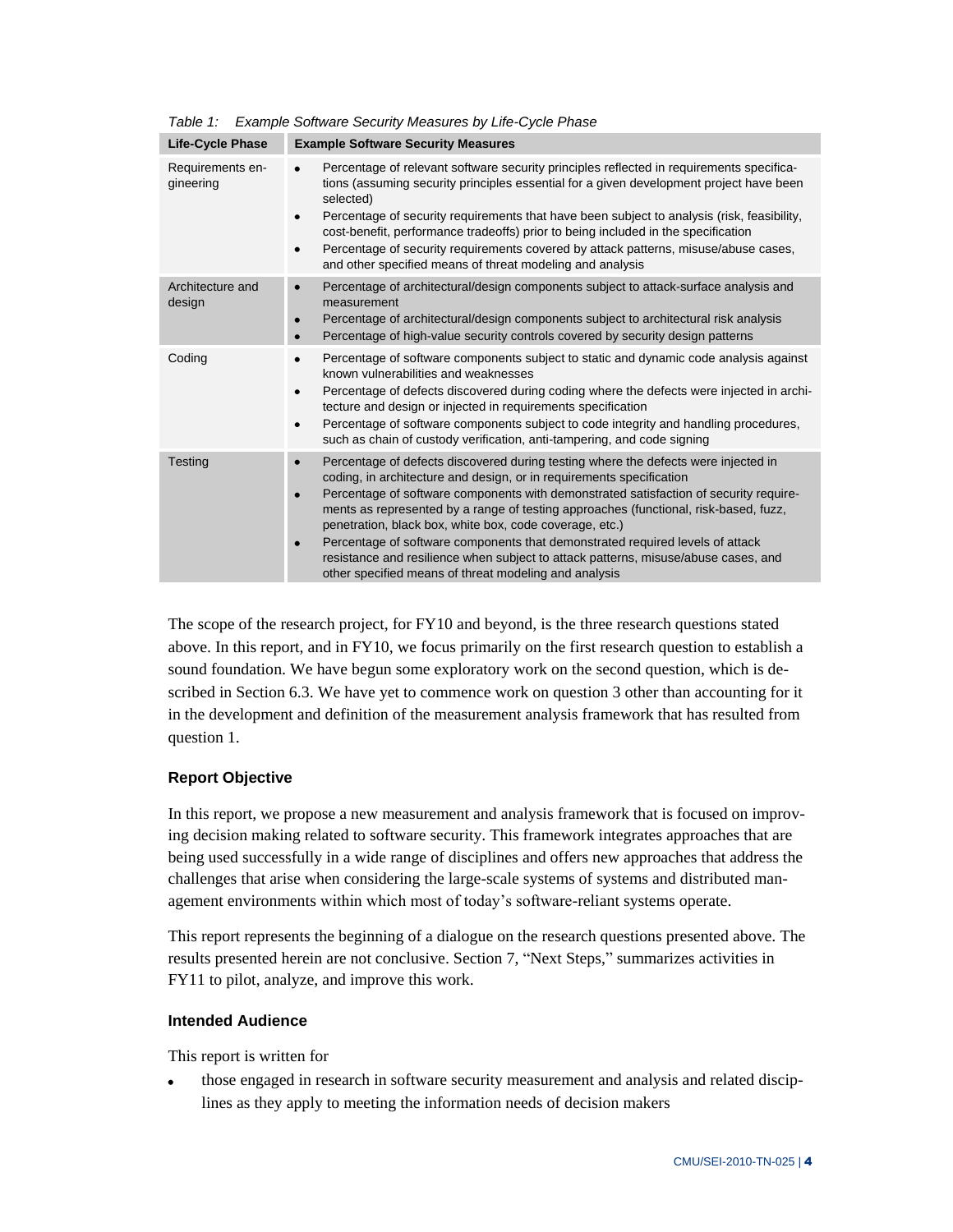$\bullet$ decision makers who will use the results of this research (This includes managers of programs seeking to develop and acquire software and software-reliant systems and systems of systems.)

In addition, readers with the following types of experience may find the approaches presented in this report to be of interest:

- software engineering measurement and analysis  $\bullet$
- program and project management
- organizational decision making  $\bullet$
- risk management  $\ddot{\phantom{a}}$
- process improvement
- quality assurance  $\bullet$

#### **Report Content**

Section [2,](#page-18-0) "Measurement Concepts," summarizes the background and foundations that this research builds upon. It describes a general process for measurement and analysis and identifies where this project's research questions fit within that process. This section introduces [Figure 2,](#page-23-0) which describes the role of decision makers and how they currently obtain their information from multiple, often voluminous and conflicting, sources. We build upon this figure throughout the report as a foundation for the Integrated Measurement and Analysis Framework.

Section [3,](#page-25-0) "Distributed Management Environments," defines key terms used throughout this report (project, system of systems, distributed management environment) and sets the scope of this research project. The scope ranges from single-software, single-system, single-organization entities to multiple independently managed organizational entities working collaboratively to achieve a common mission or purpose using software-reliant systems and systems of systems.

Section [4,](#page-28-0) "Analyzing Performance in a Distributed Management Environment," describes how the scope and concepts identified in the previous section are applied. It compares and contrasts traditional analysis approaches that fall under the broad heading of system decomposition and event analysis with broader, more holistic approaches derived from system theory (systemic analysis). This section makes the case that an approach for measuring performance based on systemic analysis is better able to address the challenges that arise in distributed management environments. That said, both systemic and tactical methods for measuring performance are required.

Section [5,](#page-32-0) "Mission-Objective-Driver (MOD) Analysis," presents a method for performing systemic analysis of interactively complex socio-technical systems across the system development and system acquisition life cycles. The two activities that form the foundation of MOD analysis, driver identification and driver analysis, are defined and described. A starter set of drivers for software security are presented (with supporting details in Appendix A). This section promotes the use of drivers as the means for "connecting the dots" in tracing missions to objectives to drivers to measures and practices for software security.

Section [6,](#page-42-0) "Integrated Measurement and Analysis Framework (IMAF)," builds upon all prior sections, presenting the framework that serves as our current response to research question 1. The IMAF uses MOD Analysis to integrate subjective and objective data from multiple sources (tar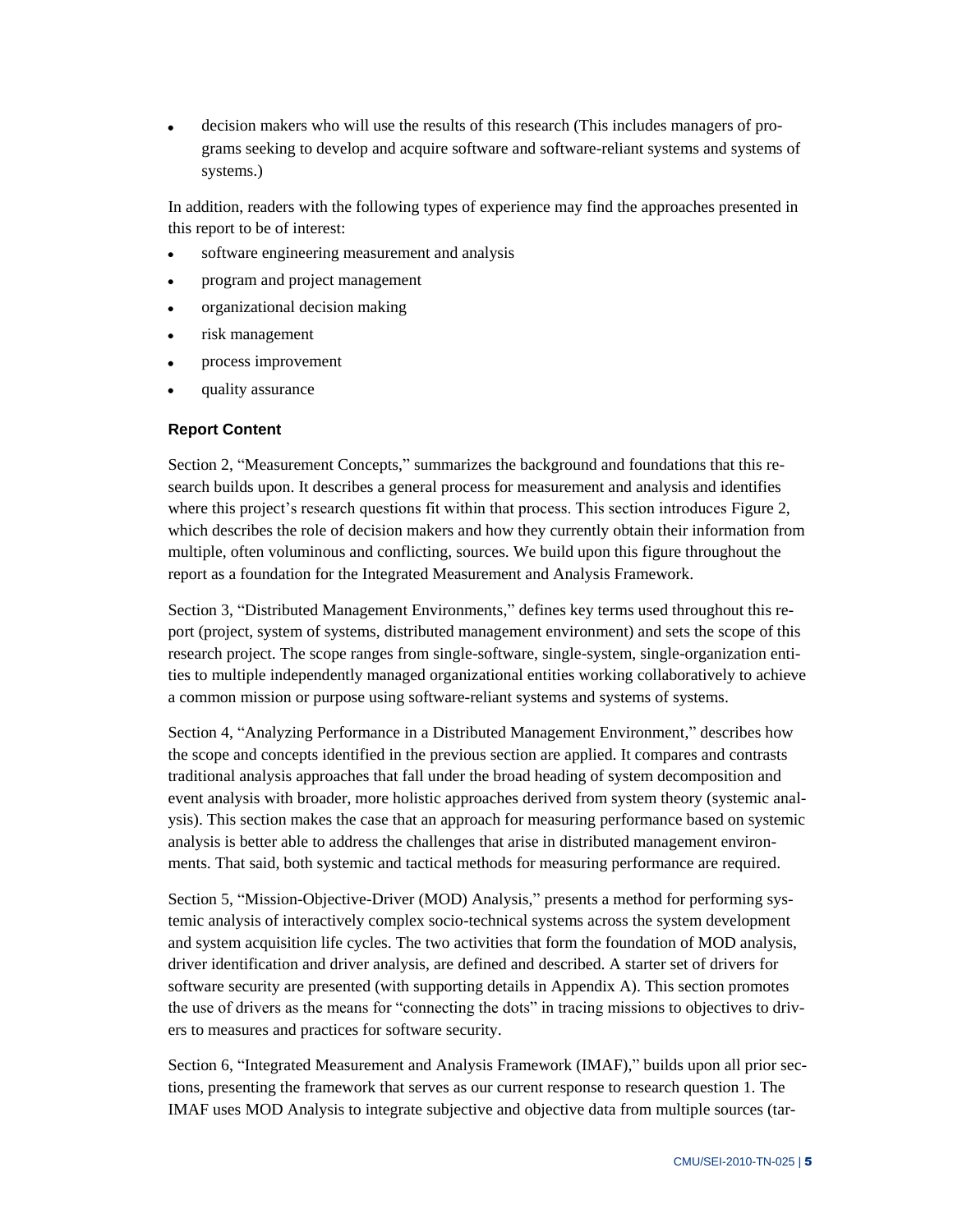geted analysis, reports, and tactical measurement) and provide decision makers with a consolidated view of current conditions. This section describes qualitative and quantitative implementations of the framework that will be used when piloting and validating it. It also defines a two-part approach to analyzing software security codes of practice against the starter set of software security drivers, with the objective of defining meaningful measures that will inform decision makers.

Section [7,](#page-53-0) "Insights and Next Steps," describes the research we intend to pursue in FY11. It also includes a few thoughts on what has surprised us as we have performed this work.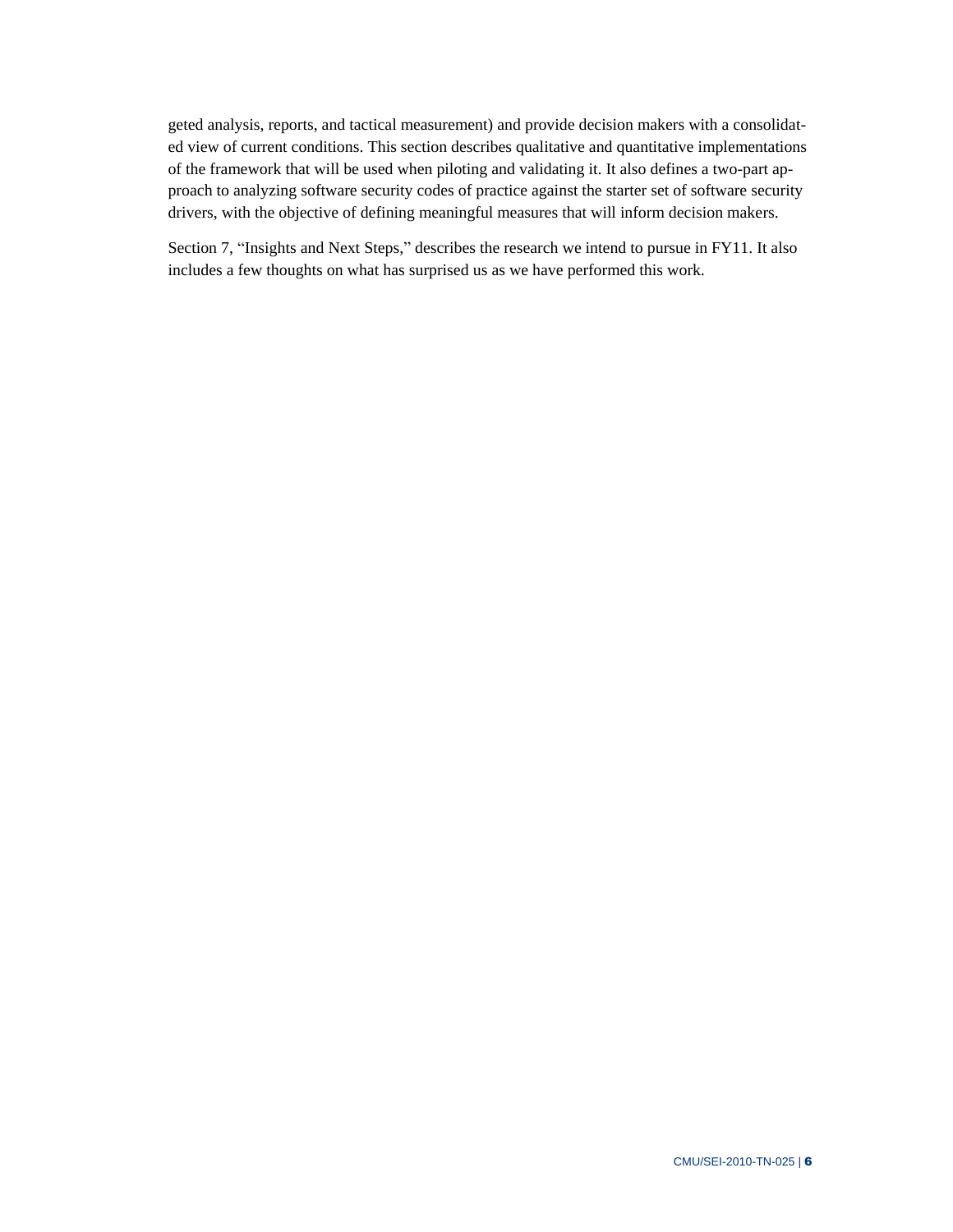### <span id="page-18-0"></span>**2 Measurement Concepts**

The SEI has engaged in software engineering measurement and analysis for many years, and we drew from this body of knowledge to inform this project and report. *Goal-Driven Software Measurement—A Guidebook* [Park 1996] and the SEI's website [SEI 2010] state the following as the foundation for measurement and analysis:

**Why measure?** *Because without data, you only have opinions.*

**Why analyze?** *Because the data you collect can't help you if you don't understand it and use it to shape your decisions.*

*Measurement and analysis involves gathering quantitative data about products, processes, and projects and analyzing that data to influence your actions and plans.* 

*Measurement and analysis activities allow you to*

- **characterize***, or gain understanding of your processes, products, resources, and environments and to establish baselines for comparisons with future assessments.*
- **evaluate***, to determine your status with respect to your plans. Measures are the sensors that let us know when our projects and processes are drifting off track, so that we can bring them back under control. We also evaluate to assess achievement of quality goals and to assess the impacts of technology and process improvements on products and processes.*
- **predict***, by understanding relationships among processes and products and building models of these relationships, so that the values we observe for some attributes can be used to predict others. We do this because we want to establish achievable goals for cost, schedule, and quality—so that appropriate resources can be applied. Predictive measures are also the basis for extrapolating trends, so estimates for cost, time, and quality can be updated based on current evidence. Projections and estimates based on historical data also help us analyze risks and make design/cost tradeoffs.*
- **improve***, by identifying roadblocks, root causes, inefficiencies, and other opportunities for improving product quality and process performance. Measures also help us plan and track improvement efforts. Measures of current performance give us baselines to compare against, so that we can judge whether or not our improvement actions are working as intended and what the side effects may be. Good measures also help us communicate goals and convey reasons for improving. This helps engage and focus the support of those who work within our processes to make them successful.*

Douglas Hubbard in his book *How to Measure Anything* [Hubbard 2007] defines measurement as "a set of observations that reduce uncertainty where the result is expressed as a quantity." Prior to measuring, he states that we should ask the following five questions [Hubbard 2007]:

- 1. What is the decision that the measurement is supposed to support?
- 2. What really is the thing being measured?
- 3. Why does this thing matter to the decision being made?
- 4. What do you know about it now?
- 5. What is the value to measuring it further?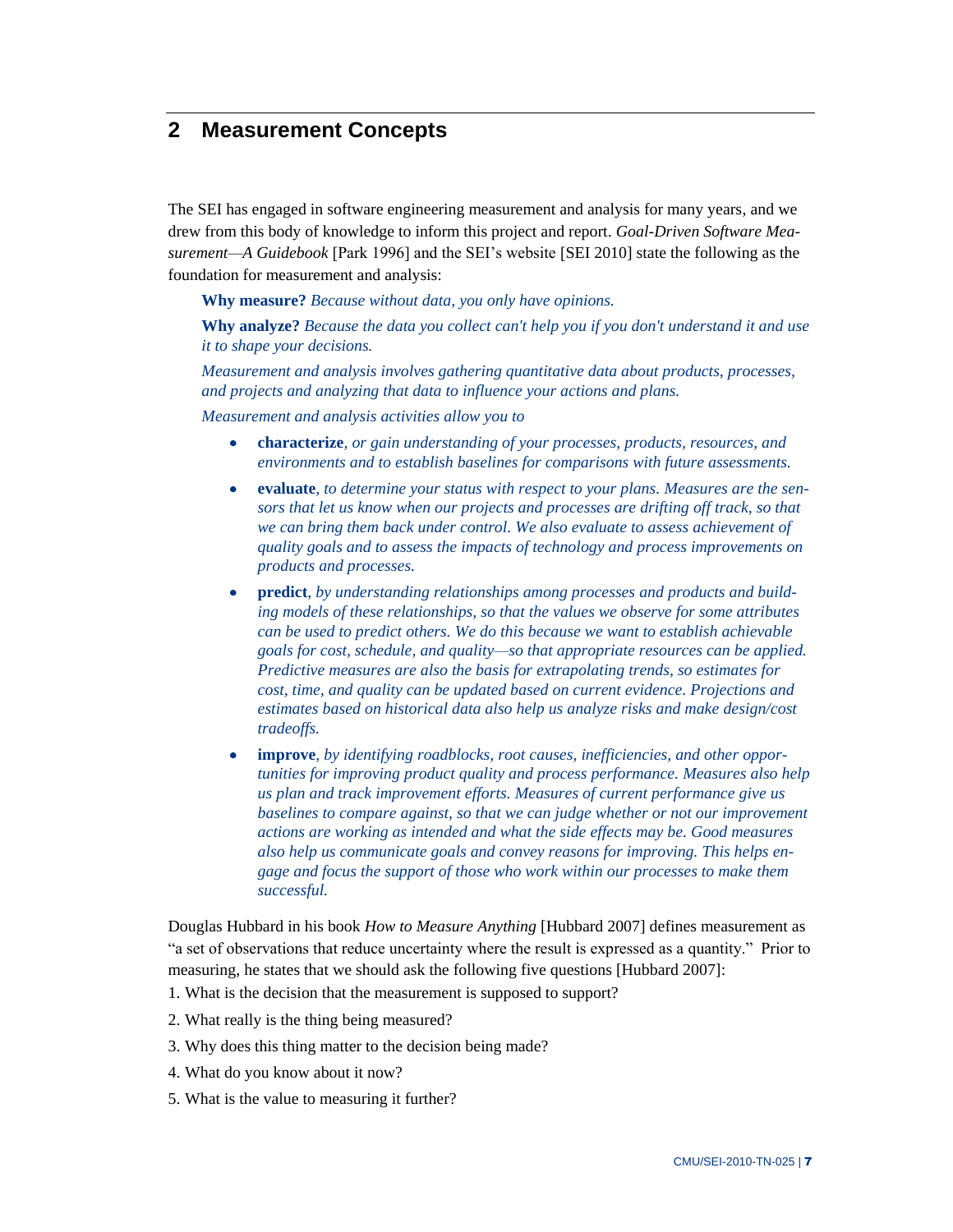He also states that "If a measurement matters at all, it is because it must have some conceivable effect on decisions and behavior. If we can't identify what decisions could be affected by a proposed measurement and how that measurement could change them, then the measurement simply has no value" [Hubbard 2007].

With these stated foundations, we describe a general measurement process and how such a process and the information it produces can be used to support decision making.

#### <span id="page-19-0"></span>**2.1 Measurement Process**

A process for measurement and analysis (MA) defines, implements, and sustains a measurement capability, including its individual activities, that satisfies the information needs of decision makers within an organizational entity. For the purpose of this research project and report, an organizational entity may be of a size and complexity ranging from a single organization up to and including multiple, independently managed organizations that are working collaboratively to achieve a common mission such as a global supply chain (refer to Section 3).

An MA process typically involves the following [CMMI Product Team 2006]:

- Specify the objectives for measurement and analysis such that they are aligned with identi- $\blacksquare$ fied information needs and objectives.
- Specify the measures, analysis techniques, and mechanisms for data collection, data storage,  $\bullet$ data reporting, and feedback.
- Implement the collection, storage, analysis, and reporting of the data.  $\bullet$
- Provide objective results that can be used in making informed decisions and take appropriate  $\bullet$ corrective actions.

The types of activities included in an MA process generally include [ISO 2007]:

- Establish and sustain commitment to the measurement program and process.  $\bullet$
- Plan for measurement.  $\bullet$
- Perform measurement.  $\bullet$
- $\bullet$ Evaluate the measurement process.
- Improve the measurement process and other processes that it informs (in satisfying informa- $\bullet$ tion needs).

These activities and their relationships are shown in Figure 1, which is adapted from *ISO/IEC 15939:2007 Systems and Software Engineering – Measurement Process* [ISO 2007]. A version of this figure also appears in *Practical Software Measurement: Objective Information for Decision Maker*s [McGarry 2002].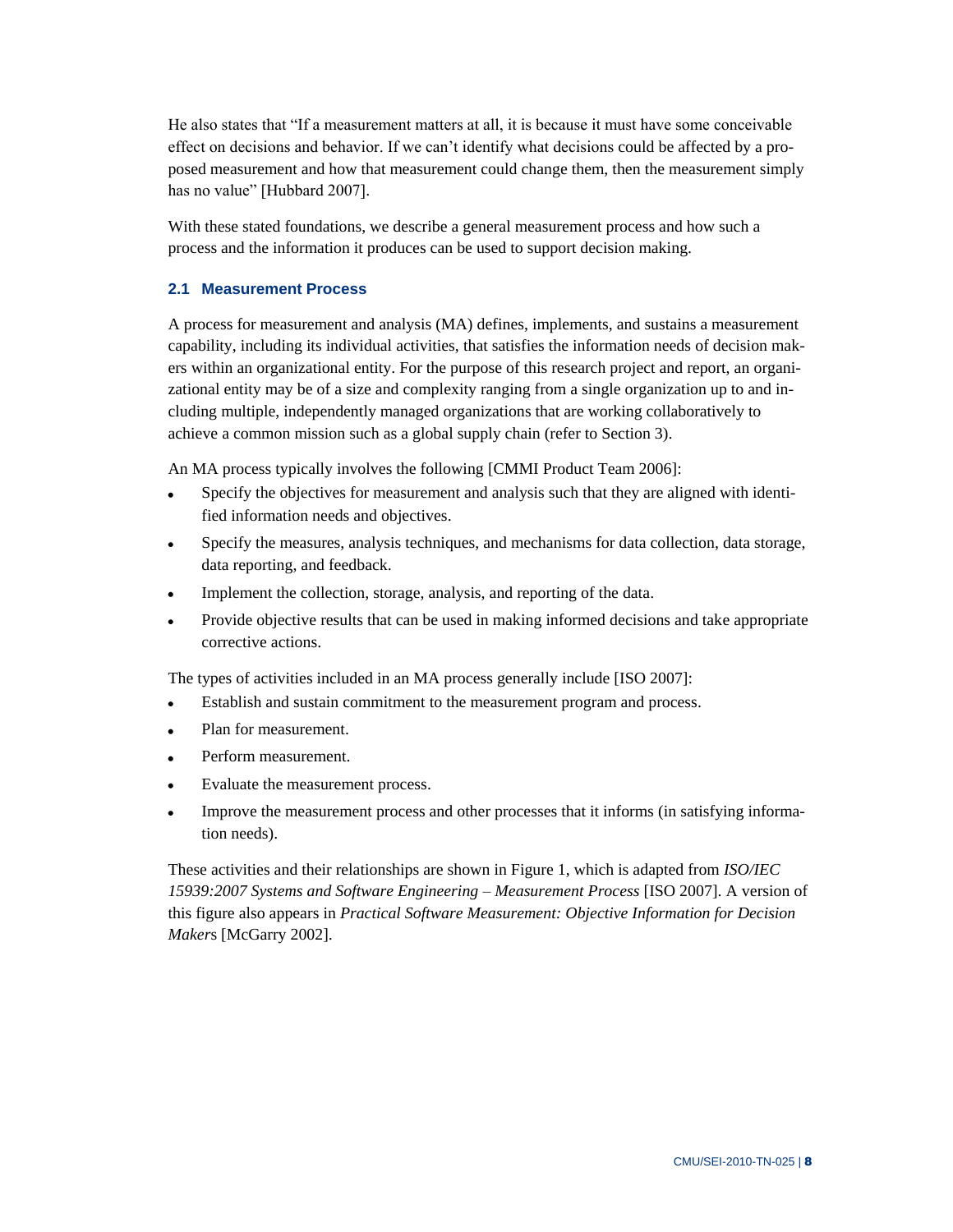

<span id="page-20-0"></span>*Figure 1: Measurement Process [ISO 2007]*

Successful implementation of an MA process results in the following [ISO 2007]:

- Commitment for measurement is established and sustained across the organizational entity.
- The information needs of decision makers, and the technical and management processes that support them, are identified.
- An appropriate set of measures driven by the information needs are identified and/or developed.
- Measurement activities are identified.
- Identified measurement activities are planned.
- The required data is collected, stored, and analyzed, and the results are interpreted.
- Information products are used to support decisions and provide an objective basis for communication.
- The measurement process and measures are evaluated.
- Improvements are communicated to the measurement process owner.  $\bullet$

The research results described in this first report do not address all MA process activities. The scope for this effort is the research questions described in Section 1; for FY10, we have focused on addressing research question 1, "How do we establish, specify, and measure justified confidence that a software product is sufficiently secure to meet operational needs?"

Research question 1 maps to *plan for measurement* process activities. Research question 2, "How do we measure at each phase of the development or acquisition life cycle that the required/desired level of security has been achieved?" maps to *perform measurement*, which will be an area of focus for FY11.

All MA process activities are briefly described here so that *plan for measurement* and *perform measurement* are presented in the context of the full process. As this work proceeds, all process activities will be addressed. Detailed descriptions of each of the process steps summarized here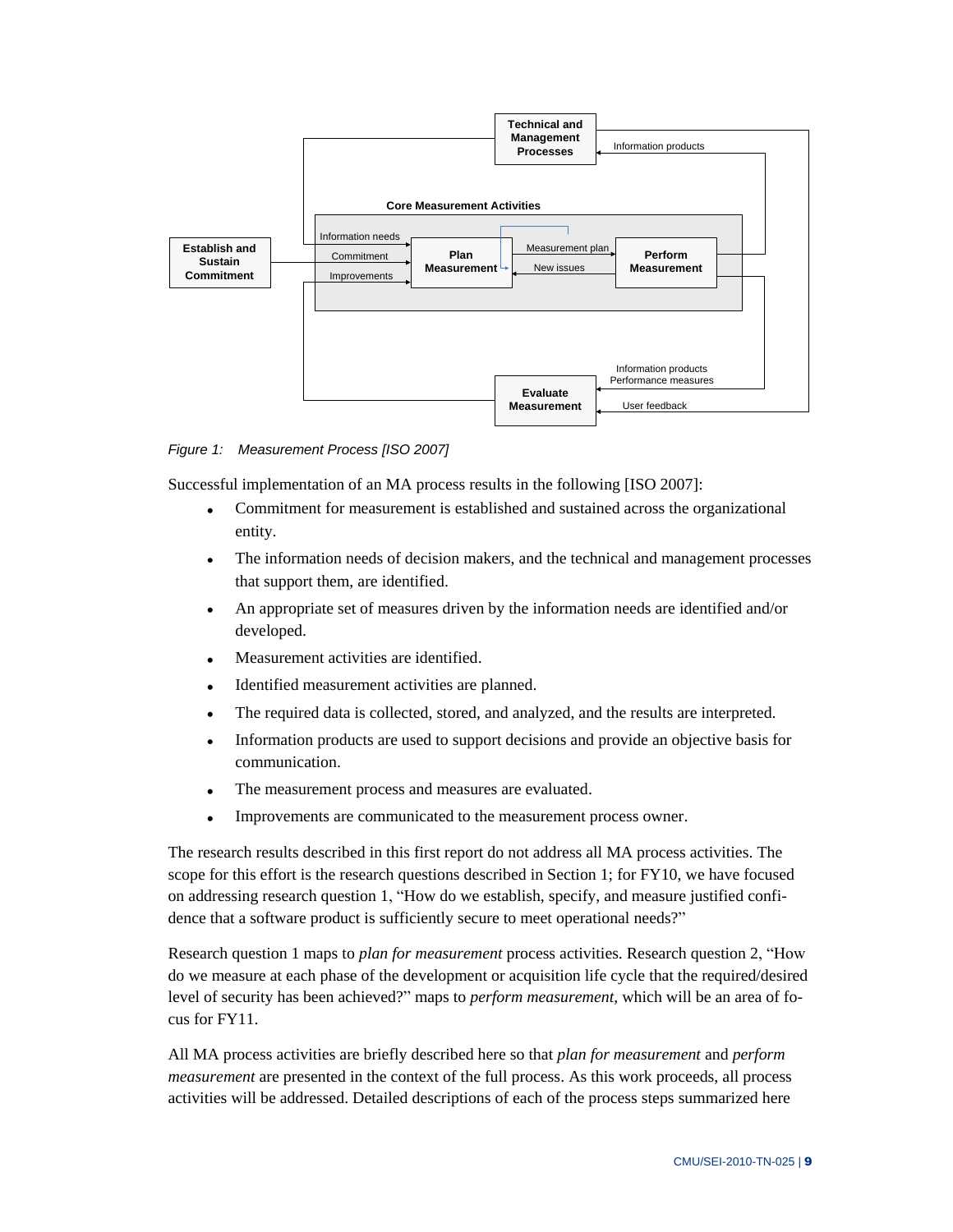are available in *ISO/IEC 15939: 2007* [ISO 2007] and *Practical Software Measurement* [McGarry 2002].

#### <span id="page-21-0"></span>**2.1.1 Establish and Sustain Measurement Commitment**

No measurement process can succeed without management and stakeholder commitment, both up front as the process is being scoped and defined and on an ongoing basis as the process is implemented. That commitment requires a sponsor who ensures that decision makers and key stakeholders are fully engaged. The sponsor works with these individuals to allocate the resources necessary to execute all process activities on a sustaining basis, to use the measurement reports that result from the process, and to identify improvements that will make results most useful for informing key decisions.

Additionally, a grassroots commitment to establishing and sustaining measurement must exist in the sense that each individual in the organization feels free to provide accurate and timely data. To achieve such a grassroots commitment, organizations must recognize the psychology of measurement and address any institutional fear of measurement. Individuals and projects must view measurement as a positive and purposeful activity deserving of the utmost discipline and quality. Additional policies that may be warranted include sufficient data security and usage controls, sometimes including a measurement code of ethics to be signed by all managers, data custodians, and other users of the data repository.

#### <span id="page-21-1"></span>**2.1.2 Plan for Measurement**

The *plan for measurement* process activity encompasses (1) the identification of information needs for decision makers and (2) the selection of appropriate measures to address those needs. Planning for measurement considers a project's goals, constraints, risks, and issues or problems. Information needs can be derived from societal, political, environmental, economic, business, organizational, regulatory, technological, product, and programmatic objectives.

For the purpose of this research project, the scope of information needs and the decisions they inform are intended to cover a wide range of contexts for the measurement and analysis of software security, including

- a single-software application, a set of applications, a software-reliant system, and a system of  $\bullet$ systems
- software and systems that are being developed or acquired  $\bullet$
- software and systems in operation including the modification of existing systems and the  $\bullet$ addition of new software and systems
- single organizations and multiple organizations collaborating to achieve a joint mission  $\bullet$

Given the range of objectives and these broad, multidimensional contexts, Section 6 proposes a process and framework for identifying the information needs of decision makers and provides a few examples of how measures could be selected and derived to address information needs.

Planning for measurement also addresses the tasks, schedule, and resources (staff, technologies, facilities, etc.) required to accomplish all measurement process activities. This includes defining the procedures that will be used for data collection, storage, analysis, and reporting.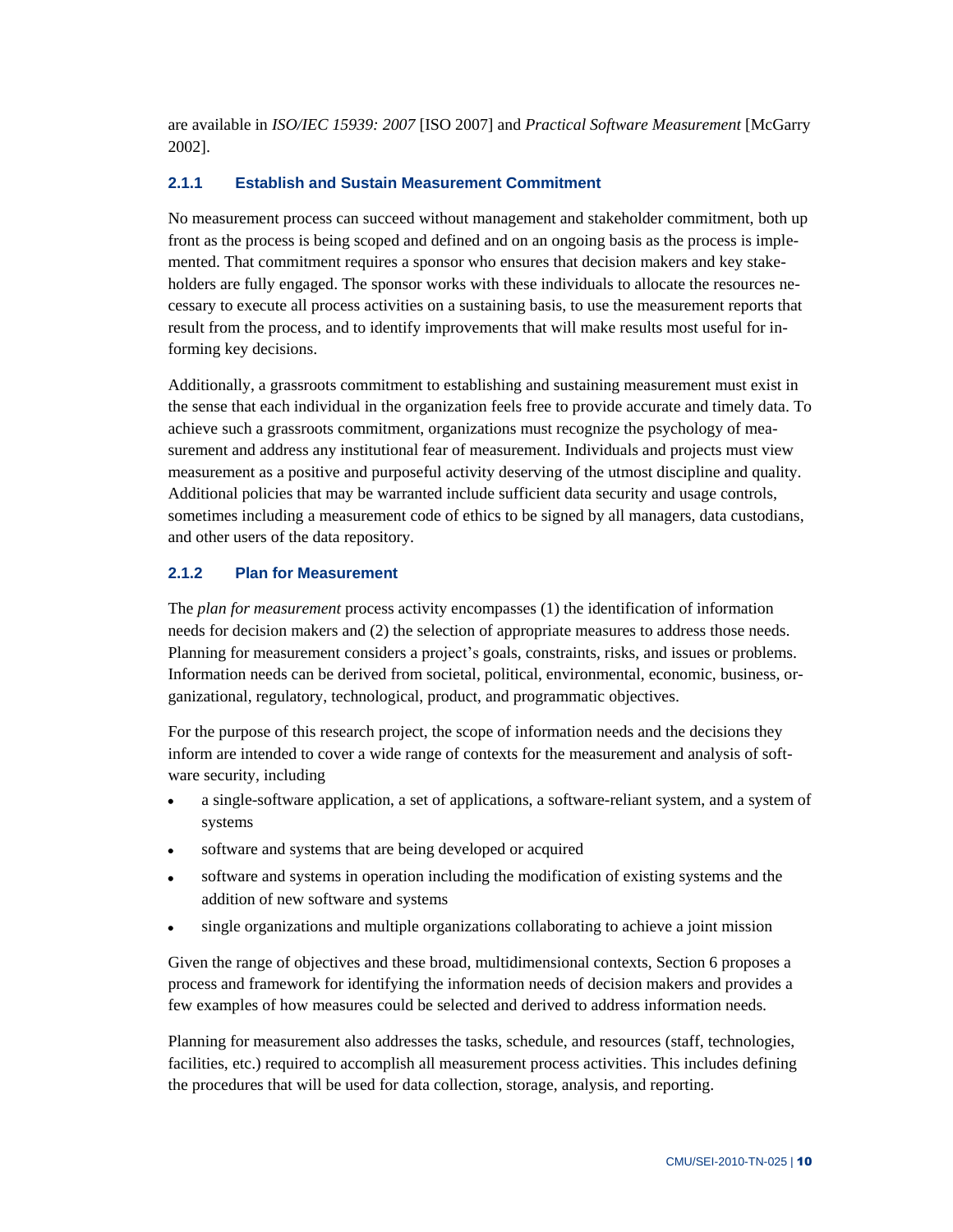#### <span id="page-22-0"></span>**2.1.3 Perform Measurement**

The *perform measurement* process activity encompasses the timely collection, analysis, storage, and reporting of measurement data to provide decision makers with the information products that satisfy their information needs. This activity is the heart of MA process implementation. Analysis and reporting includes formulating recommendations for decision makers and providing alternative courses of action based on measurement results.

#### <span id="page-22-1"></span>**2.1.4 Evaluate the Measurement Process**

The *evaluate the measurement* process assesses both the measures that are used, as well as the capability of the measurement process itself. Evaluating a measurement process ultimately leads to the identification of improvements to the measurement effort. The measurement process may be evaluated in four ways as outlined in *Measurement and Analysis Infrastructure Diagnostic (MAID) Evaluation Criteria, Version 1.0* [SEMA 2009]:

- 1. measurement and analysis planning—an evaluation of the planning for measurement at various levels of the organization down to and including the project level
- 2. data collection and storage—an evaluation of the processes, responsibilities, and tools used to collect and store data
- 3. data analysis—an analysis of how an organization conducts data analysis including analytical methods and tools
- 4. measurement and analysis reporting—an evaluation of the processes, integrity, and effectiveness of reporting the results of measurement and analysis

When analyzing data using quantitative methods (discussed in Section 6.2), the quality of the data is particularly important. Initially, sample data will be used due to the lack of sufficient securityrelated data, so the quality of the sample data is essential to any subsequent hypothesis testing and predictive analytics. Too much noise in sample data tends to either mask significant relationships or project false relationships.

Improving the measurement process involves a wide variety of solutions based on identified deficiencies. Improvements can run the gamut from building proper senior management commitment and support for measurement to increasing the quality of collected measurement data. Common process aids used by teams in identifying measurement process improvements include the Ishikawa diagram<sup>8</sup> (otherwise known as the fishbone diagram) and Failure Modes and Effects Analysis (FMEA) [Stamatis 2003]. Both of these techniques structure the discussion about what can go wrong and why.

#### <span id="page-22-2"></span>**2.2 Using Information to Support Decision Making**

A decision maker is the individual or management team that oversees a software development or acquisition program. The decision maker is accountable for ensuring that the end product or system meets its requirements within negotiated cost and schedule constraints and ensures that the product functions as intended in its operational environment, including issues with respect to security. For this research project, this means providing justified confidence that the software prod-

<sup>8</sup> [http://en.wikipedia.org/wiki/Ishikawa\\_diagram](http://en.wikipedia.org/wiki/Ishikawa_diagram)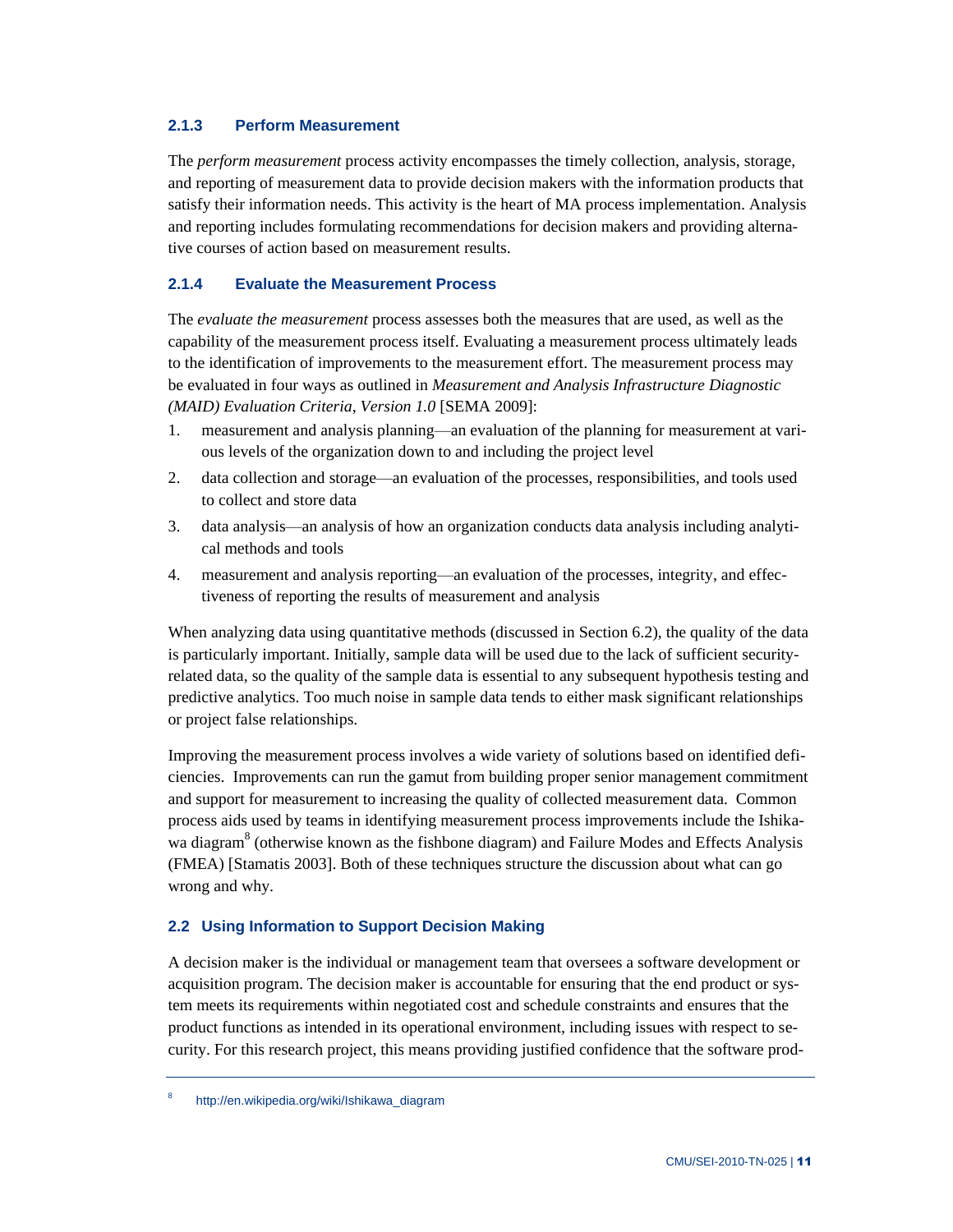uct is sufficiently secure to meet operational needs once it is deployed. Information needs comprise the data and knowledge necessary to provide decision makers with the facts and insights to make informed decisions. Decision makers responsible for systems in operation are often not the same people as those responsible for development and acquisition, which can further complicate the identification of information needs.

Decision makers consume information from a wide variety of sources to inform their decisions. Unfortunately, in the internet age, information consumers can easily become overwhelmed. One of the key themes throughout this report is the determination of how to define and provide just the information that decision makers need when they need it and in the right form. The attention span of decision makers is a constrained resource, so we need approaches for directing their attention to the information that matters most.

In general, decision makers obtain information from multiple sources, as shown i[n Figure 2.](#page-23-0)



<span id="page-23-0"></span>*Figure 2: Measurement Must Focus on Effective Decision Making*

The measurement process illustrated in Figure 2 is as described in Section 2.1. It defines activities that gather and analyze measurement data based on defined information needs. If obtained properly, measurement data (measures and indicators) provides the needed information to support effective decisions. The use of the measurement process to inform decision makers will evolve as this research project addresses each measurement process activity (as described in Section 2.1).

The box labeled "Targeted Analysis" includes information and knowledge that results from the application of analysis methods, techniques, and tools. Targeted analysis is conducted to support decision making based on defined information needs. This can be done independently and within the context of the measurement process.

Reports include textual and graphical information products that support defined information needs and are produced in the form and language that are meaningful for decision makers.

It is worth noting that measurement is a well-defined discipline and is being applied successfully to software development [SEI 2010] and software security and assurance (refer to Appendix B). However, the focus of measurement has traditionally been in the context of a single organizational entity and a single project. The next section will describe why research on software security mea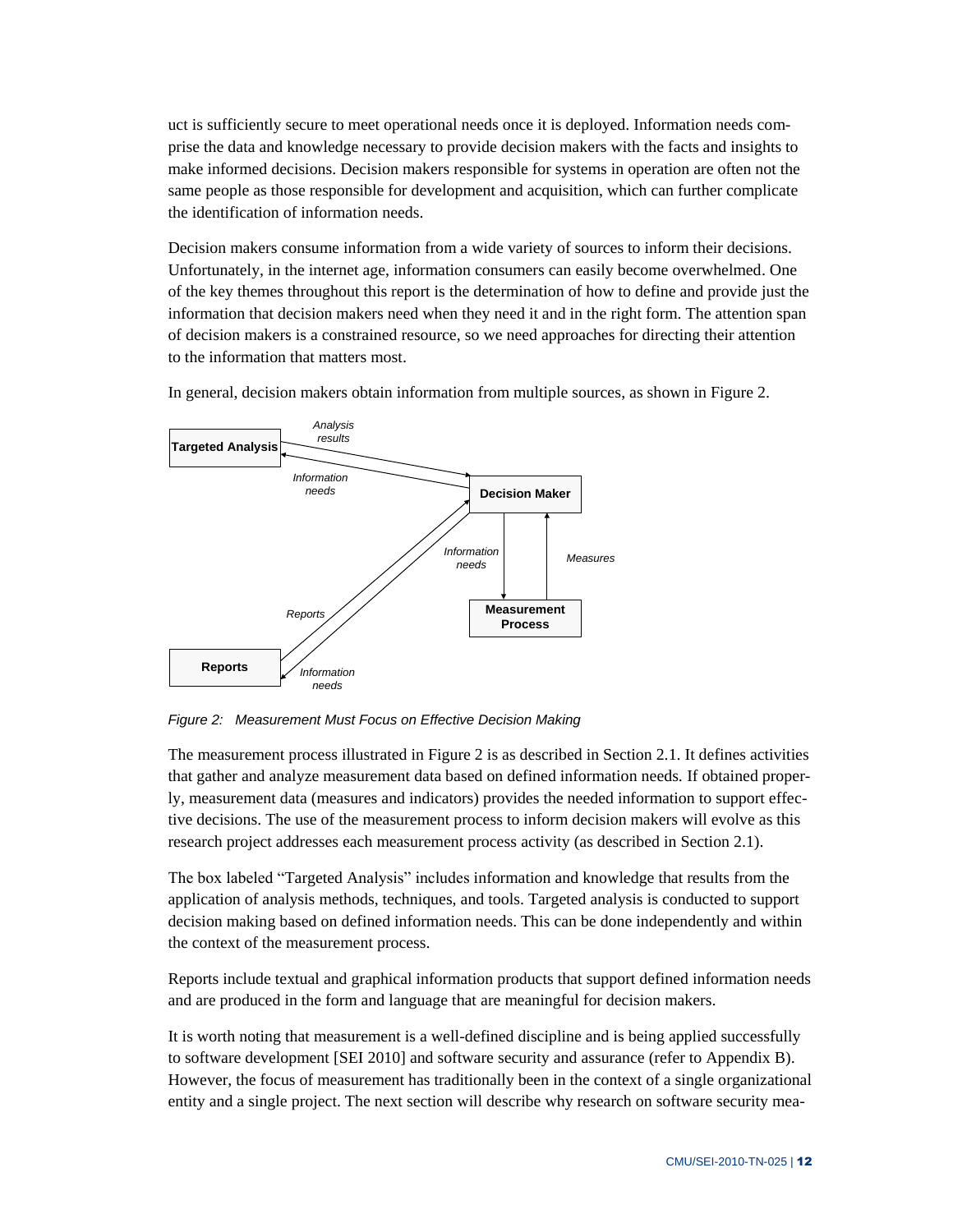surement and analysis needs to reflect today's realities, which include multiple organizations collaborating in a distributed management environment.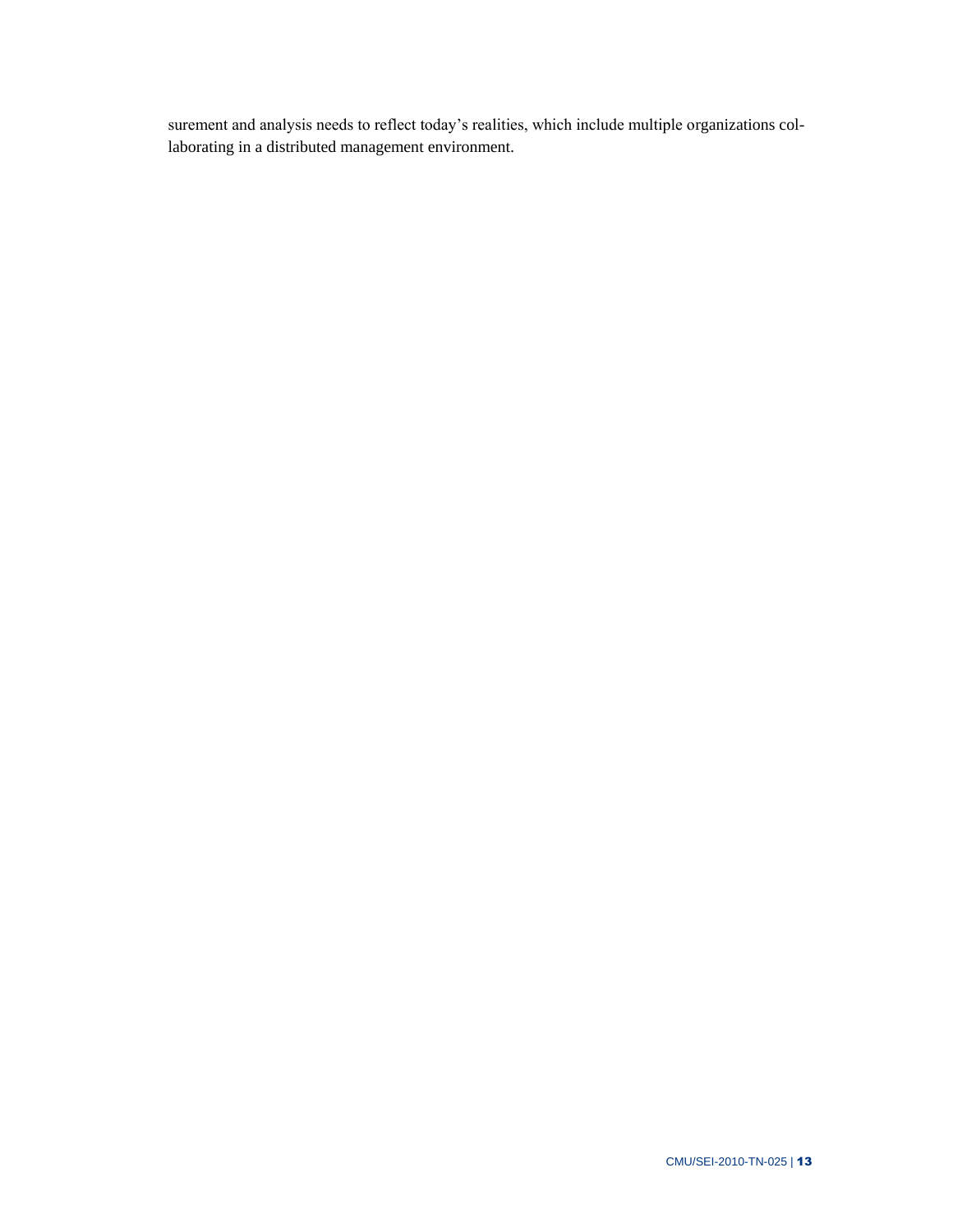## <span id="page-25-0"></span>**3 Distributed Management Environments**

A logical starting point when looking at software security measurement is to consider it within the context of a project. In this report, a *project* is defined as a planned set of interrelated [tasks](http://www.businessdictionary.com/definition/task.html) that are [executed](http://www.businessdictionary.com/definition/executed.html) over a fixed [period](http://www.investorwords.com/3669/period.html) of time and within certain constraints, such as cost or funding limitations. Unlike operations, which are repetitive and permanent (or semipermanent) functional tasks intended to produce products or provide services, projects are temporary in nature. A *software project* is an endeavor that is intended to produce a software product, such as a software application or software-reliant system, within a fixed [period](http://www.investorwords.com/3669/period.html) of time and within specified budget constraints. Typically, a single manager has final decision-making responsibility and authority for a project. As a result, the project manager is considered to be the key decision maker for the project.

In recent years, the nature of software products has evolved with the emergence of computer networks. The focus has shifted from producing stand-alone software products to providing technical capabilities within a larger system-of-systems context. Here, a *system of systems* is defined as a set or arrangement of interdependent systems that are related or connected (i.e., networked) to provide a given capability [Levine 2003].<sup>9</sup> The following characteristics are used to differentiate a system of systems from a very large, complex monolithic system [Maier 1996]:

- managerial independence—The management of each system within a system of systems is independent from the management of the other systems.
- $\bullet$ operational independence—Each system within a system of systems provides useful functionality apart from other systems.
- evolutionary character—Each system within a system of systems grows and changes independently of other systems over time.
- emergent behavior—Certain behaviors of a system of systems arise from the interactions  $\bullet$ among the individual systems and are not embodied in any of the individual systems.
- geographic distribution—Individual systems within a system of systems are dispersed over large geographic areas.

Providing technical capabilities via a set of interdependent, networked systems (i.e., a system of systems) requires the coordinated efforts of multiple organizations. Rather than focusing on how a project team provides a stand-alone software product for a customer, we must shift our focus to how multiple project teams working collaboratively provide technical capabilities via a set of networked software products. An *acquisition program* is defined as a collection of individual projects that work collaboratively to provide technical capabilities via a set of networked software products (i.e., a system of systems).

[Figure 3](#page-26-0) depicts an acquisition program. The mission of an acquisition program is to acquire, develop, and deploy networked software products that function as intended and that are reliable,

<sup>9</sup> Software within a system of systems comes from a variety of sources, including open source, commercial-offthe-shelf (COTS), custom developed, and so on. An inadequate understanding of the pedigree of software components and problems that arise from integrating software components from multiple sources leads to risk and uncertainty in systems of systems.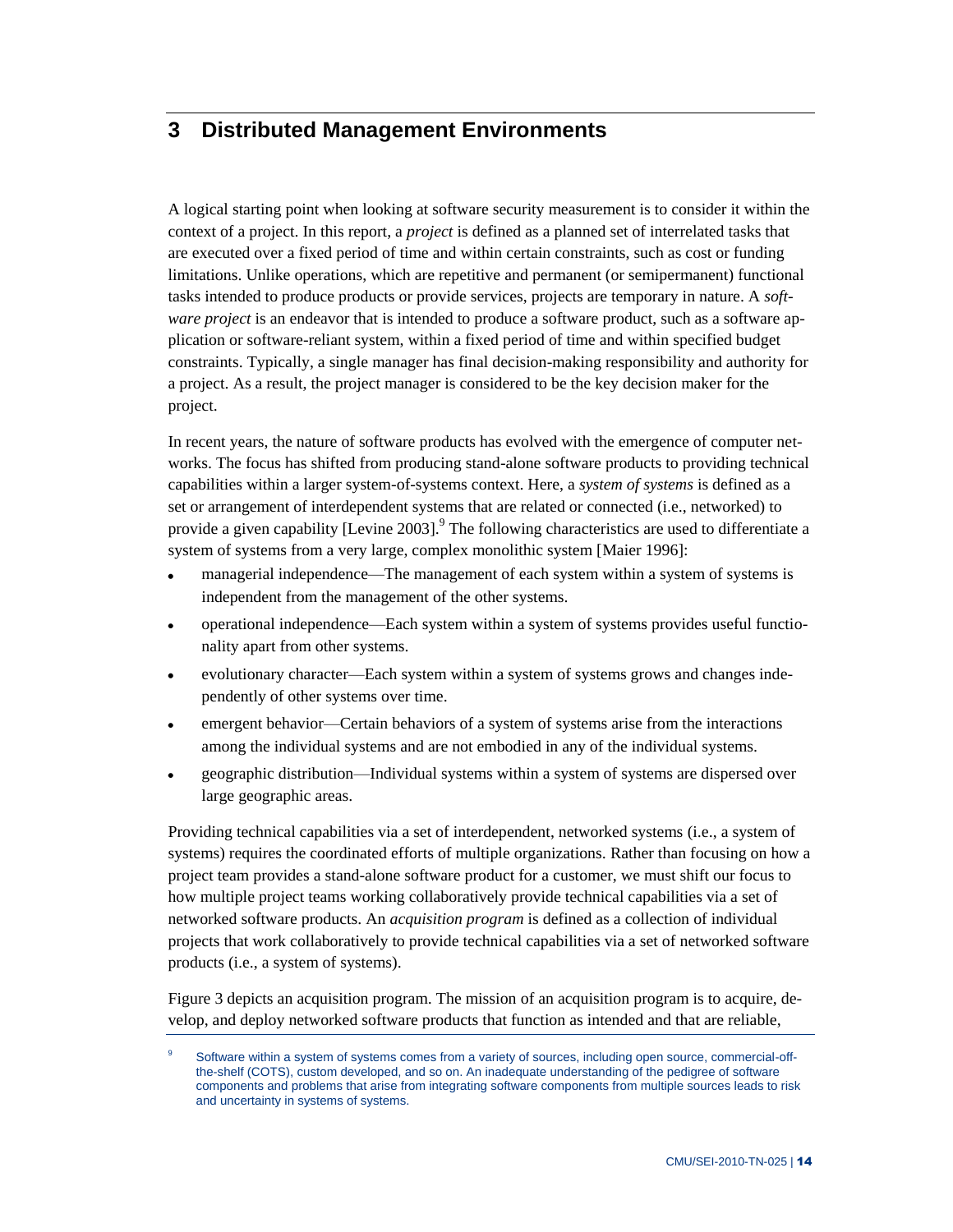safe, and secure. [Figure 3](#page-26-0) shows how project teams from multiple organizations work collaboratively to achieve that mission. In some cases, relationships among organizations are formally defined. For example, an acquirer can execute a formal contract with a supplier that governs the relationship between the two organizations. Typically, the acquirer provides a set of requirements, and the supplier develops a software product that meets those requirements. Another example of a formal agreement between organizations is when an acquirer licenses commercial-off-the-shelf (COTS) software from a supplier. A license outlines any terms and conditions regarding the acquirer's use of the software product. However, the supplier is free to update or make changes to the software as it sees fit, without considering the impact on its customers (i.e., its licensees).



<span id="page-26-0"></span>*Figure 3: Acquisition Program*

While many relationships within an acquisition program are governed by formal agreements, such as contracts or licenses, some relationships are informal. For example, software products being acquired and developed by a program are often required to interoperate with existing operational systems and with applications that are being acquired by other programs. In practice, relationships with other, separately funded programs tend to be informal and ad hoc.

An acquisition program is an example of a *distributed management environment*, which is defined as multiple, independently managed organizational entities working collaboratively to achieve a common mission or purpose. In general, no single administrative structure or set of policies governs all organizations in a distributed management environment such as an acquisition program. In addition, no single manager has authority over all organizations within the environment. Mul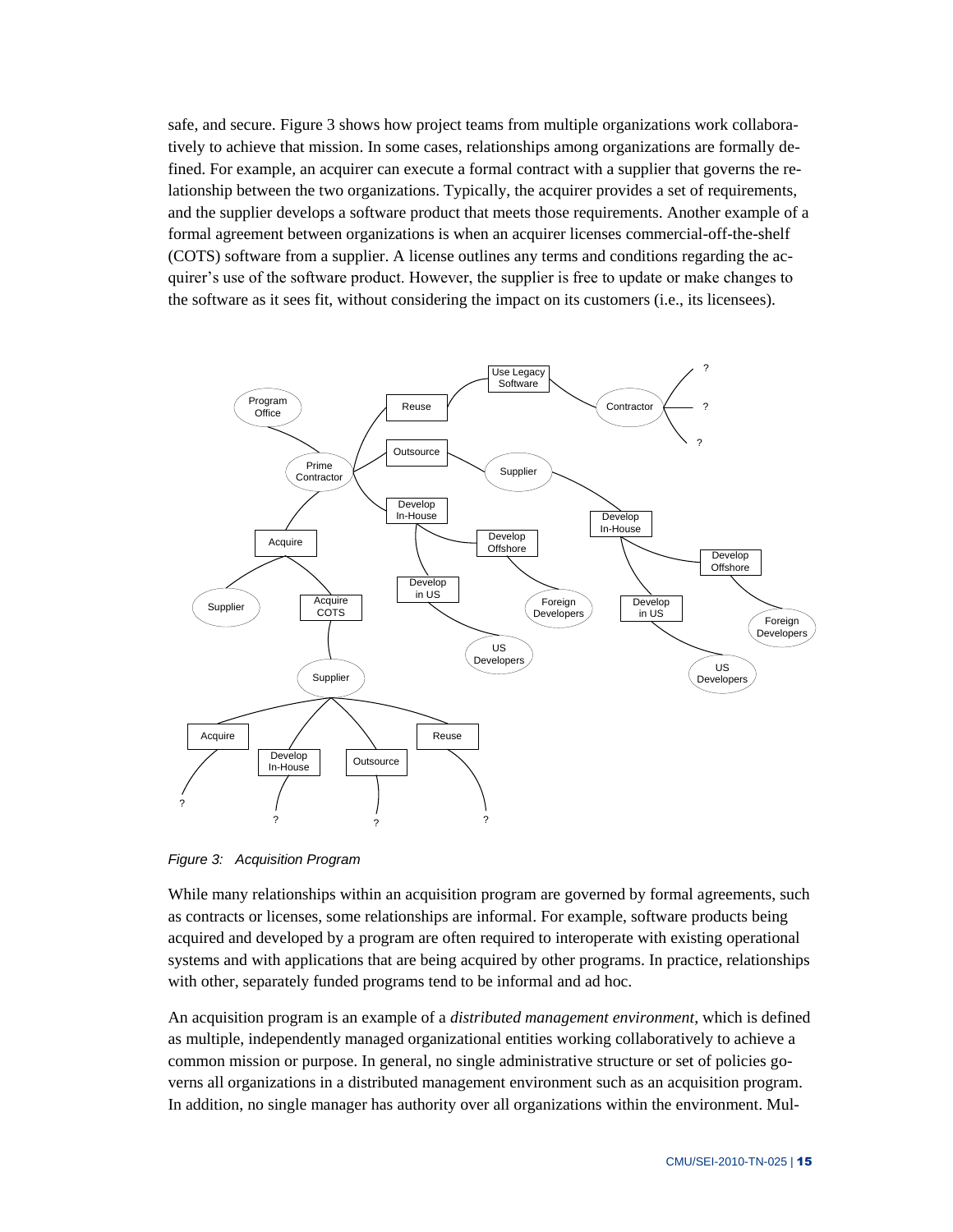tiple points of management control (i.e., multiple decision makers) exist, which creates a degree of programmatic complexity that can be difficult to manage effectively.

The measurement approach outlined in this report can be used in all types of distributed management environments, including acquisition programs, supply chains, and systems of systems. However, our primary focus is on acquisition programs because of our interest in measuring software security early in the acquisition and development life cycles. The next section explores an approach for sorting through the programmatic and product complexity and measuring performance in distributed management environments.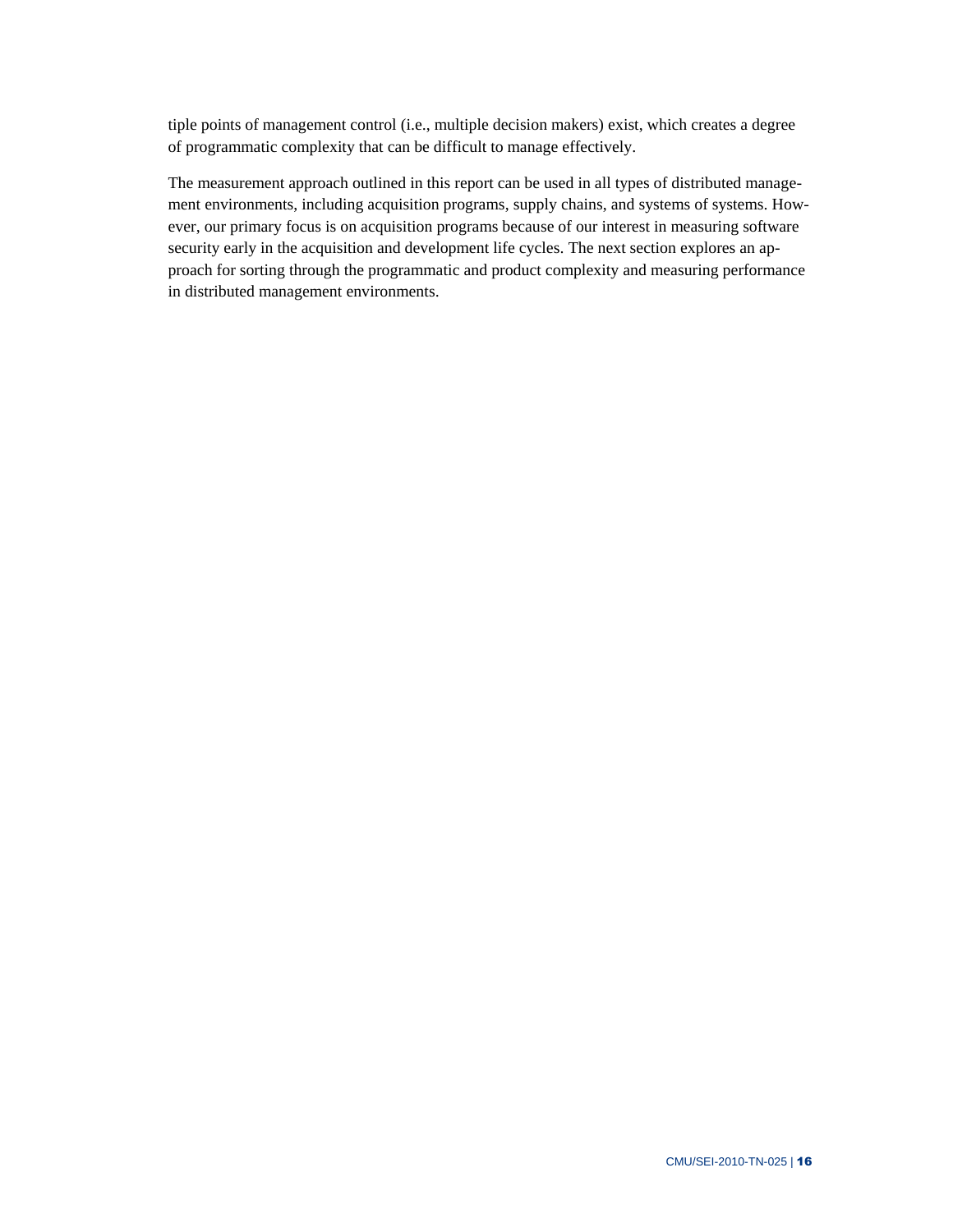# <span id="page-28-0"></span>**4 Analyzing Performance in a Distributed Management Environment**

Measurement and analysis should be tailored to the context in which it will be applied. Our research is focused on using measurement and analysis to assess performance in distributed management environments, such as an acquisition program.<sup>10</sup> The goal is to define an approach that is well suited to these environments by

- understanding the key characteristics of distributed management environments
- $\bullet$ exploring alternative measurement and analysis approaches
- selecting an approach that is appropriate for distributed management environments

Establishing the key characteristics of a distributed management environment requires examining its core elements. A distributed management environment is an example of an interactively complex socio-technical system that spans multiple organizational entities. Here, a *socio-technical system* is defined as interrelated technical and social elements that are engaged in goal-oriented behavior. Elements of a socio-technical system include the people who are organized in teams or departments to do their work tasks and the technical systems on which people rely when performing work tasks.

Two distinct types of analysis can be used when evaluating interactively complex socio-technical systems [Leveson 2004]: (1) system decomposition and event analysis and (2) systemic analysis.

#### <span id="page-28-1"></span>**4.1 System Decomposition and Event Analysis**

Most engineering analyses are based on the principle of system decomposition and event analysis [Leveson 2004]. The first step when conducting this type of analysis is to decompose the sociotechnical system into its components. Individual components are then prioritized, and a subset of components is designated as being critical. Next, analysts evaluate how a series of predefined events might affect each critical component.

System decomposition and event analysis enables stakeholders to implement effective controls in order to mitigate potential failures triggered by a range of events. This approach is very useful when mitigating risks to critical components and, as a result, minimizing the likelihood that those components will fail. Overall, system decomposition and event analysis has proven to be an essential approach within the discipline of systems engineering. However, when using this approach to evaluate interactively complex socio-technical systems, analysts need to understand its limitations, which include the following [Leveson 2004]:

The selection of which events to include in the analysis is subjective.

An acquisition program is classified as a distributed management environment because it comprises multiple, independently managed organizational entities (i.e., projects) working collaboratively to achieve a common mission. However, a project is not an instance of a distributed management environment because, by definition, it is a single organizational entity and a distributed management environment requires the existence of multiple, independently managed organizational entities.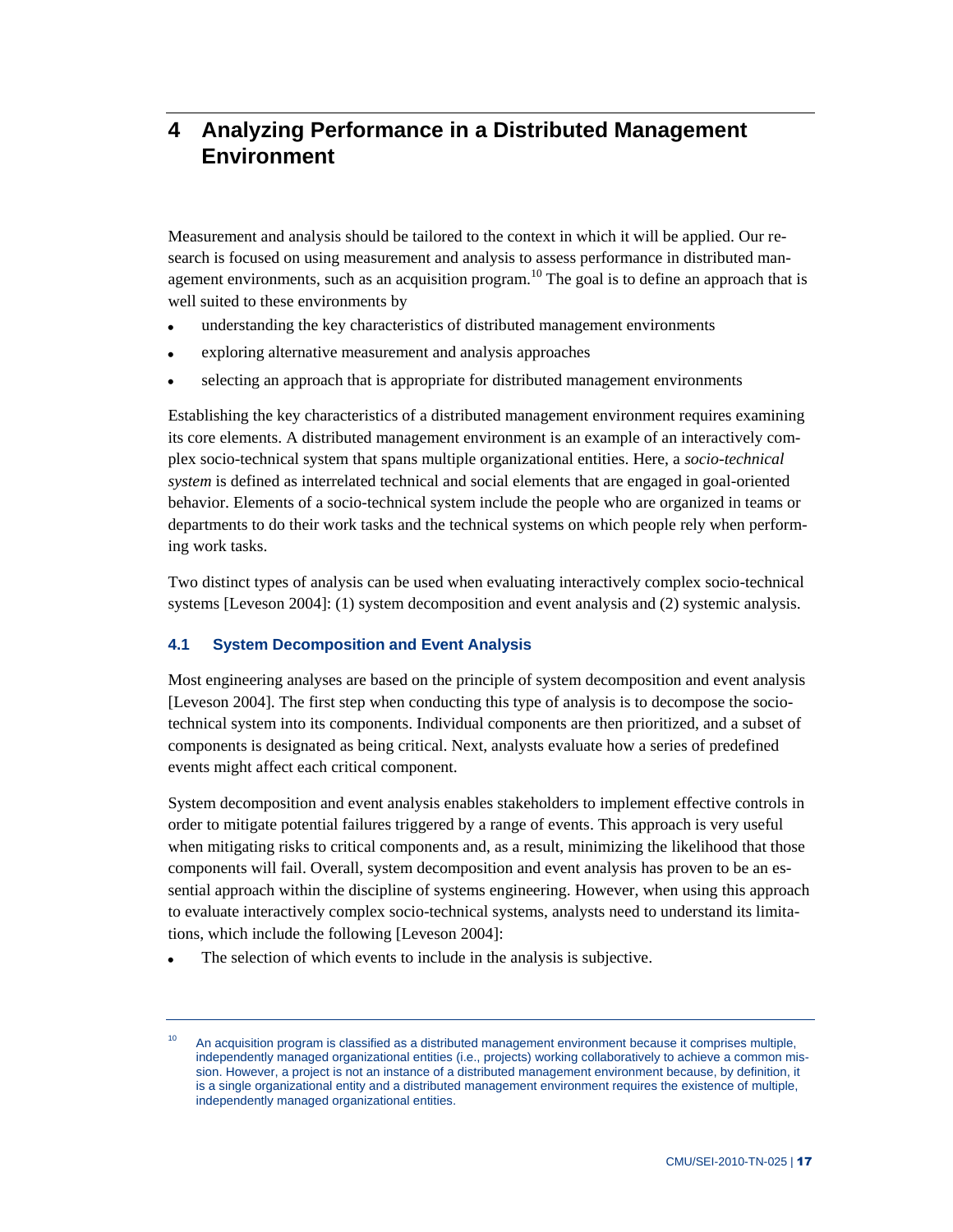- $\bullet$ An event's causal relationships are simple, direct, and linear. Nonlinear relationships, such as feedback, are not analyzed. In addition, only the proximate causes of failure are considered, and interactions among system components are not analyzed.
- Events that produce extreme or catastrophic consequences are difficult to predict because  $\bullet$ they can be triggered by the contemporaneous occurrences of multiple events, cascading consequences, and emergent system behaviors.

System decomposition and event analysis is focused on preventing the failure of critical components within a socio-technical system rather than on assuring the behavior of the system as a whole. As a result, it is not sufficient for evaluating the assurance of interactively complex sociotechnical systems, like distributed management environments.

A relatively simple socio-technical system, as defined in this document, is one that has a small number of unknowns when considering interactions among system components and with the system's environment. System decomposition and event analysis is effective when applied to sociotechnical systems that have few unknowns because uncertainty is relatively low and the range of events that can lead to failure is known. However, system decomposition and event analysis does not effectively handle the high degree of uncertainty inherent in interactively complex sociotechnical systems. In addition, the degree of uncertainty in a socio-technical system tends to increase when it spans multiple organizations. [Figure 4](#page-29-0) shows that decision makers can have trouble making sense of numerous, disparate data when assessing assurance for interactively complex socio-technical systems.



<span id="page-29-0"></span>*Figure 4: Decision Making in Interactively Complex Socio-Technical Systems*

As illustrated in the figure, each source of information provides an insight into a piece of the overall system; however, the high degree of interactive complexity prevents the decision maker from "connecting the dots" among the data. As a result, the decision maker is unable to confidently assess the behavior of the system as a whole in terms of its ability to achieve mission success. A different approach is needed.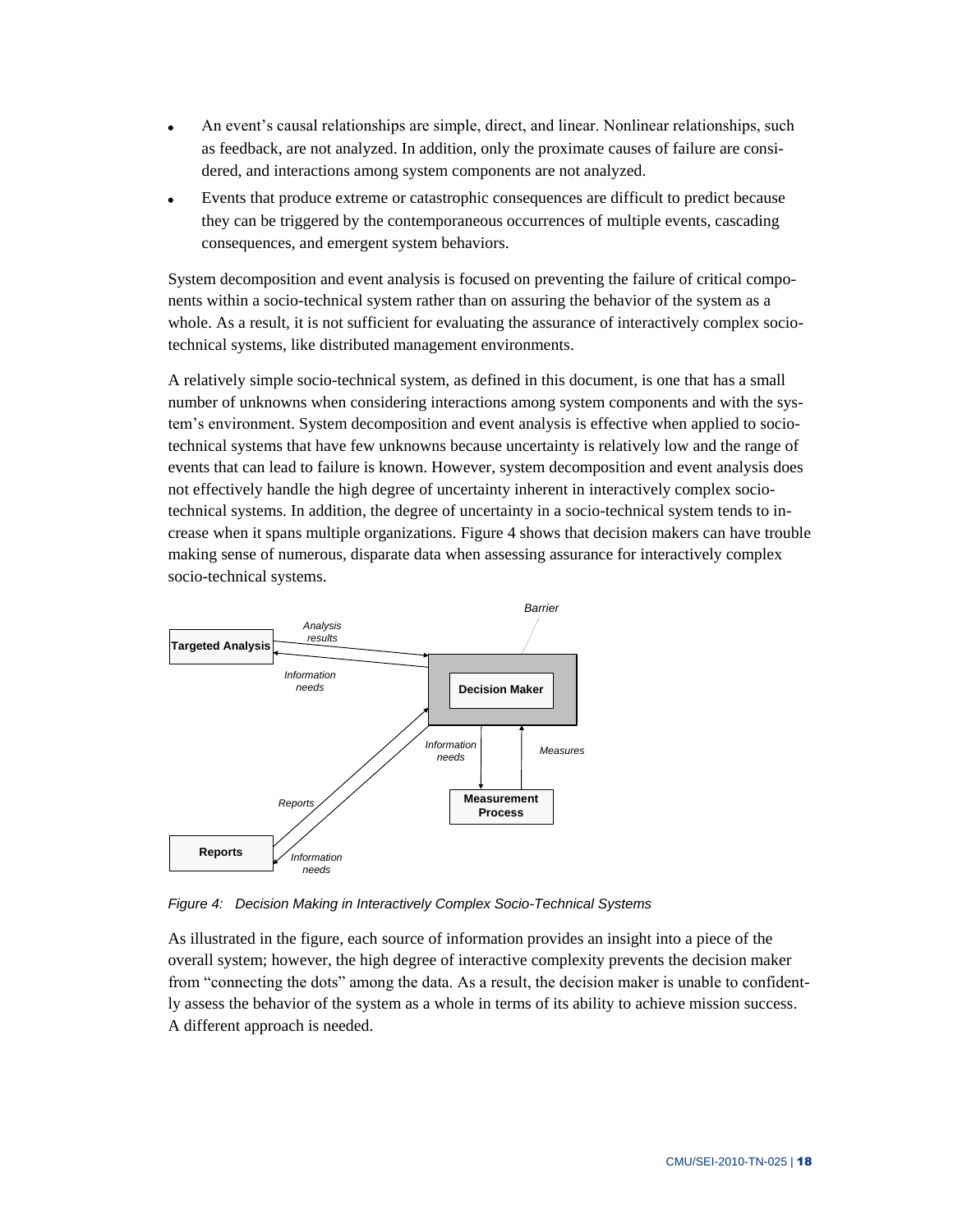#### <span id="page-30-0"></span>**4.2 Systemic Analysis**

Systemic analysis of socio-technical systems is based on system theory. The underlying principle of system theory is that a system is analyzed as a whole rather than decomposing it into individual components and then analyzing each component separately [Leveson 2004]. In fact, some properties of a system are best analyzed by considering the entire system, including

- influences of environmental factors  $\bullet$
- feedback and nonlinearity among causal factors  $\bullet$
- systemic causes of failure (as opposed to proximate causes)  $\bullet$
- emergent properties

Systemic analysis thus assumes a holistic view of risk to an interactively complex socio-technical system. The first step in this type of analysis is to establish the objectives that must be achieved. The objectives define the desired outcome, or "picture of success," for a socio-technical system. Next, systemic factors that have a strong influence on the outcome (i.e., whether or not the objectives will be achieved) are identified. These factors, called *drivers* in this report, are important because they define a small set of factors that can be used to assess a socio-technical system's performance and gauge whether it is on track to achieve its key objectives. The drivers are then analyzed, which enables decision makers to gauge the performance (i.e., understand the behavior) of the system.

The SEI's experience shows that systemic analysis is useful for understanding the behavior of interactively complex socio-technical systems because it effectively handles their inherently high degree of uncertainty [Alberts 2009]. Applying systemic analysis to highly complex systems provides the decision maker with a means of confidently assessing the behavior of the system as a whole, which is necessary when assessing assurance. This concept is depicted i[n Figure 5](#page-30-1) below, where systemic analysis enables decision makers to confidently assess the behavior of the system by integrating information obtained from multiple sources.



<span id="page-30-1"></span>*Figure 5: Decision Making Using Systemic Analysis*

It is important to note that systemic analysis does not replace other types of measurement and analysis. Instead, it gathers data from many sources and then provides a consolidated view of per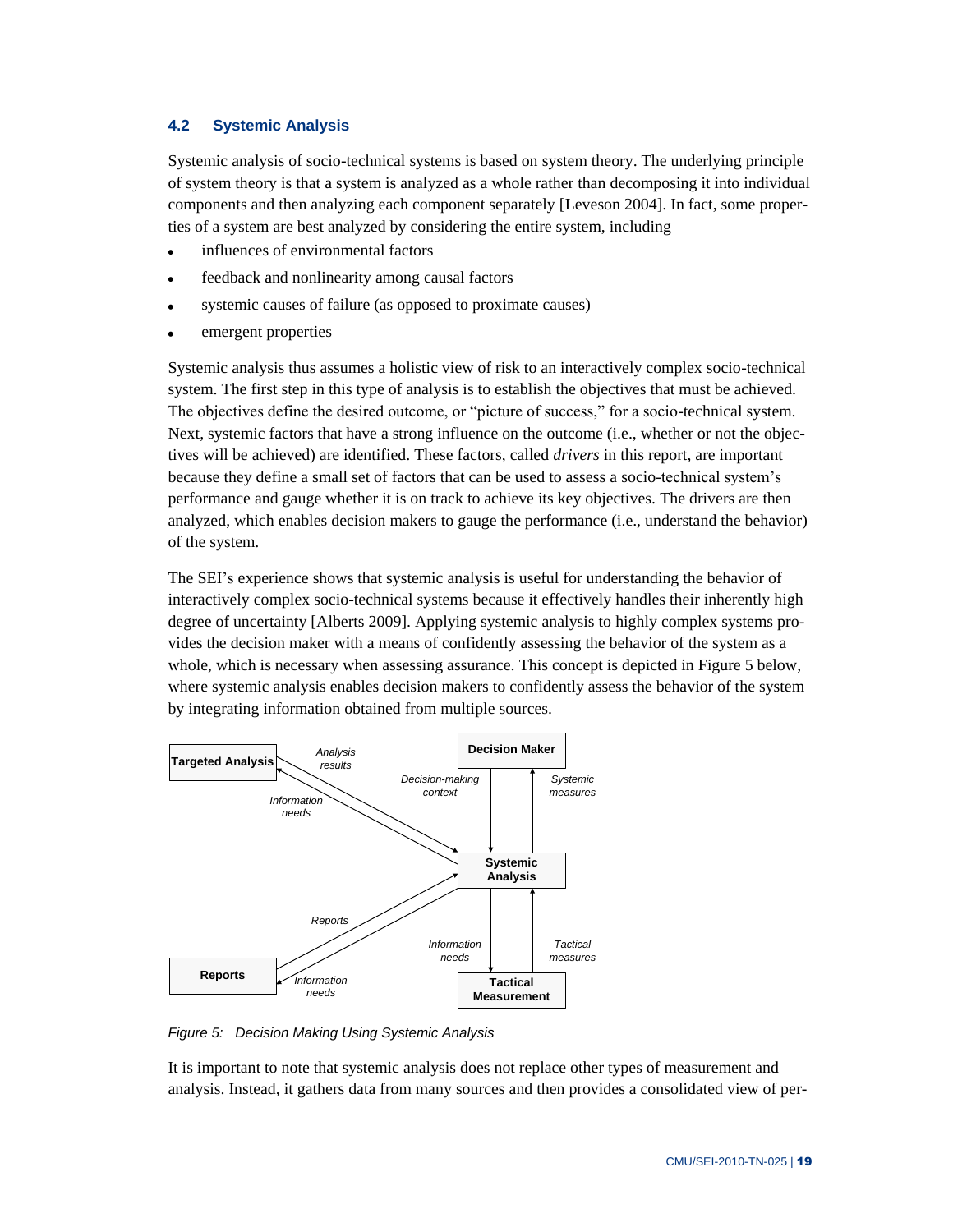formance for decision makers. As a result, [Figure 5](#page-30-1) comprises a two-tiered measurement and analysis approach that produces two distinct types of measures: systemic and tactical. The diagram in [Figure 5](#page-30-1) builds on similar figures presented earlier in this report [\(Figure 2](#page-23-0) an[d Figure 4\)](#page-29-0) by incorporating systemic analysis into the measurement and analysis approach. Both types of measures will be briefly discussed, beginning with systemic measures.

In the scenario depicted in [Figure 5,](#page-30-1) the decision maker has a thorough understanding of the problem space within which decisions must be made, which is referred to as the *decision-making context*. However, the decision maker is unable to directly articulate his or her information needs. *Systemic analysis* produces a set of drivers that can be used to assess a socio-technical system's performance and gauge whether it is on track to achieve its key objectives. The decision maker can then identify information needs based on the drivers that have been selected. Data from targeted analysis, reports, and tactical measurement that meet these information needs can be collected and analyzed. Evaluated drivers produce a set of systemic measures that provide the decision maker with insight into the overall performance of a socio-technical system. (An approach for evaluating drivers to produce systemic measures is presented in Section [5.2.](#page-37-0))

The second key aspect of measurement and analysis depicted i[n Figure 5](#page-30-1) is called *tactical measurement*. It defines an approach for producing a set of *tactical measures* that provide the decision maker with insight into a specific task that must be performed or into some characteristic of a work product. While tactical measurement provides useful information to decision makers about specific aspects of a socio-technical system, it does not provide direct insight into the system's overall potential for success. Systemic analysis integrates data from targeted analysis, reports, and tactical measurement and provides decision makers with relevant insights into the performance of the socio-technical system. (An approach for aligning tactical measures with drivers is presented in Section [6.3.](#page-47-0)) Because the framework provides relevant insights into the behavior of interactively complex socio-technical systems, the SEI is using it as a foundation for measuring performance in distributed management environments.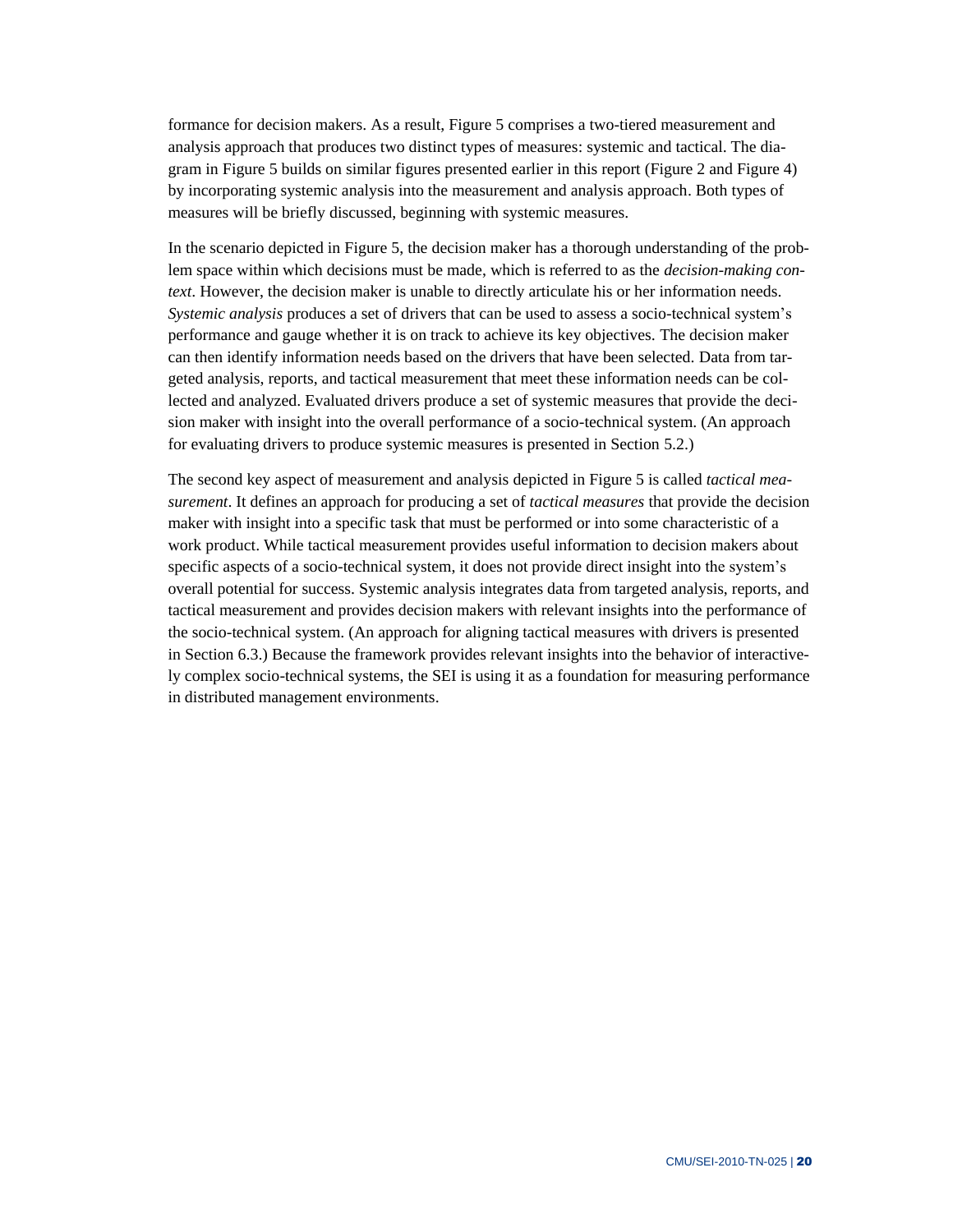# <span id="page-32-0"></span>**5 Mission-Objective-Driver (MOD) Analysis<sup>11</sup>**

The SEI is developing the Mission-Objective-Driver (MOD) Analysis method to enable systemic analysis of interactively complex socio-technical systems. During preliminary development and testing activities, SEI researchers have determined that MOD Analysis enables an efficient and effective means of measuring performance in distributed management environments, such as acquisition programs [Alberts 2009, Dorofee 2008]. The following two activities form the foundation of MOD Analysis: (1) driver identification and (2) driver analysis. This section describes both activities in detail and then concludes with a discussion of the driver profile, which is the main output of MOD Analysis.

#### <span id="page-32-1"></span>**5.1 Driver Identification**

The main goal of driver identification is to identify a set of factors, called drivers, that can be used to measure performance in relation to a program's mission and objectives. Once the set of drivers is identified, analysts can then evaluate each driver in the set to gain insight into the likelihood of achieving the mission and objectives. To measure performance effectively, analysts must ensure that the set of drivers conveys sufficient information about the mission and objectives being evaluated. As a result, the first step in identifying a set of drivers is to establish the mission.

#### <span id="page-32-2"></span>**5.1.1 Mission**

MOD Analysis defines the term *mission* as the fundamental purpose of an individual, group, or operation. In the context of an acquisition program, the mission can be expressed in terms of the software product that is being acquired, developed, and deployed. The following is an example of a mission statement as required by MOD Analysis: *The XYZ Program is providing a new, webbased payroll system for our organization*.

The mission statement is important because it defines the target, or focus, of the measurement and analysis effort. After the basic target has been established, the next step is to identify which specific aspects of the mission need to be analyzed in detail.

#### <span id="page-32-3"></span>**5.1.2 Objectives**

In MOD Analysis, an *objective* is defined as a tangible outcome or result that must be achieved when pursuing a mission. Each mission typically comprises multiple objectives. The goal of the second step of driver identification is to determine which of those objectives will be assessed during MOD Analysis. Selecting objectives refines the scope of the assessment to address specific aspects of the mission that are important to decision makers. In general, objectives identified during MOD Analysis should meet the following criteria:

- $\bullet$ specific—The objective is concrete, detailed, focused, and well defined. It emphasizes action and states a specific outcome to be accomplished.
- measurable—The objective can be measured, and the measurement source is identified.  $\bullet$

<sup>11</sup> Much of the material in this section is adapted from *A Framework for Categorizing Key Drivers of Risk* [Alberts 2009].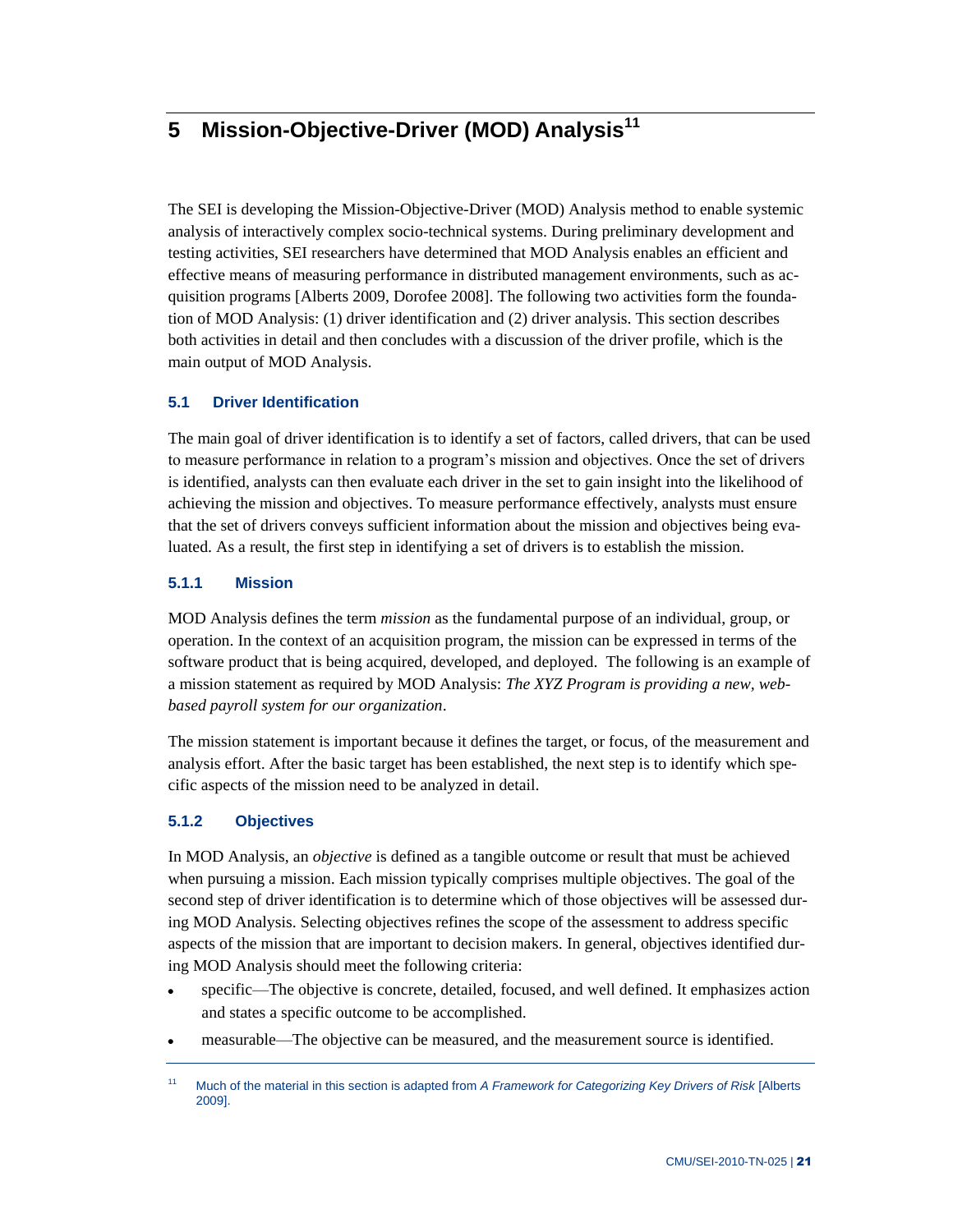- achievable—The expectation of what will be accomplished is attainable given the time pe- $\bullet$ riod, resources available, and so on.
- relevant—The outcome or result embodied in the objective supports the broader mission  $\bullet$ being pursued.
- time-bound—The timeframe in which the objective will be achieved is specified.

During driver identification, analysts must select one or more objectives that will be analyzed. The number of objectives depends on the breadth and nature of the issues being investigated. The following is an example of a generic objective for determining whether an acquisition program is adequately addressing software security: *When the system is deployed, security risks to the deployed system will be within an acceptable tolerance*. This example is fairly abstract; additional details must be added to the objective to meet the criteria listed above. For example, the objective could be augmented to address

- which system is being deployed  $\ddot{\phantom{0}}$
- $\bullet$ when that system is expected to be deployed
- how risk will be measured  $\bullet$
- how "acceptable tolerance" is defined for the program

The SEI's field experience shows that many decision makers (e.g., acquisition program managers) have difficulty constructing objectives that meet the above criteria for objectives. While decision makers have a tacit understanding of their objectives, they often cannot precisely articulate or express the objectives in a way that addresses the criteria. If the program's objectives are not clearly articulated, decision makers can have trouble assessing whether the program is on track for success. To address this issue, qualitative implementations of MOD Analysis allow for imprecise expressions of objectives. Specific information about objectives that is tacitly understood by program managers and staff becomes more explicit during execution of the MOD Analysis method. The remainder of Section [5](#page-32-0) describes the qualitative implementation of MOD Analysis. A quan-titative implementation of MOD Analysis is discussed in Section [6.2.](#page-44-0) $^{12}$ 

#### <span id="page-33-0"></span>**5.1.3 Drivers**

MOD Analysis defines a *driver* as a factor that has a strong influence on the eventual outcome or result (i.e., whether or not objectives will be achieved). [Table 2](#page-34-1) highlights three key attributes of a driver: *name*, *success state*, and *failure state*. The example driver in the table is named *Security Process*, and it examines how the program's processes are affecting achievement of the software security objective[. Table 2](#page-34-1) also indicates that each driver has two possible states: a success state and a failure state. The success state means that the program's processes incorporate security considerations adequately, which helps enable the achievement of the objectives. In contrast, the failure state signifies that the program's processes *do not* adequately incorporate security considerations and, as a result, the objectives will not be achieved.

 $12$  At this point in time, we do not have a good understanding of the relative values of using qualitative and quantitative implementations of MOD Analysis. A goal of our research is to provide guidance about the benefits of using each implementation.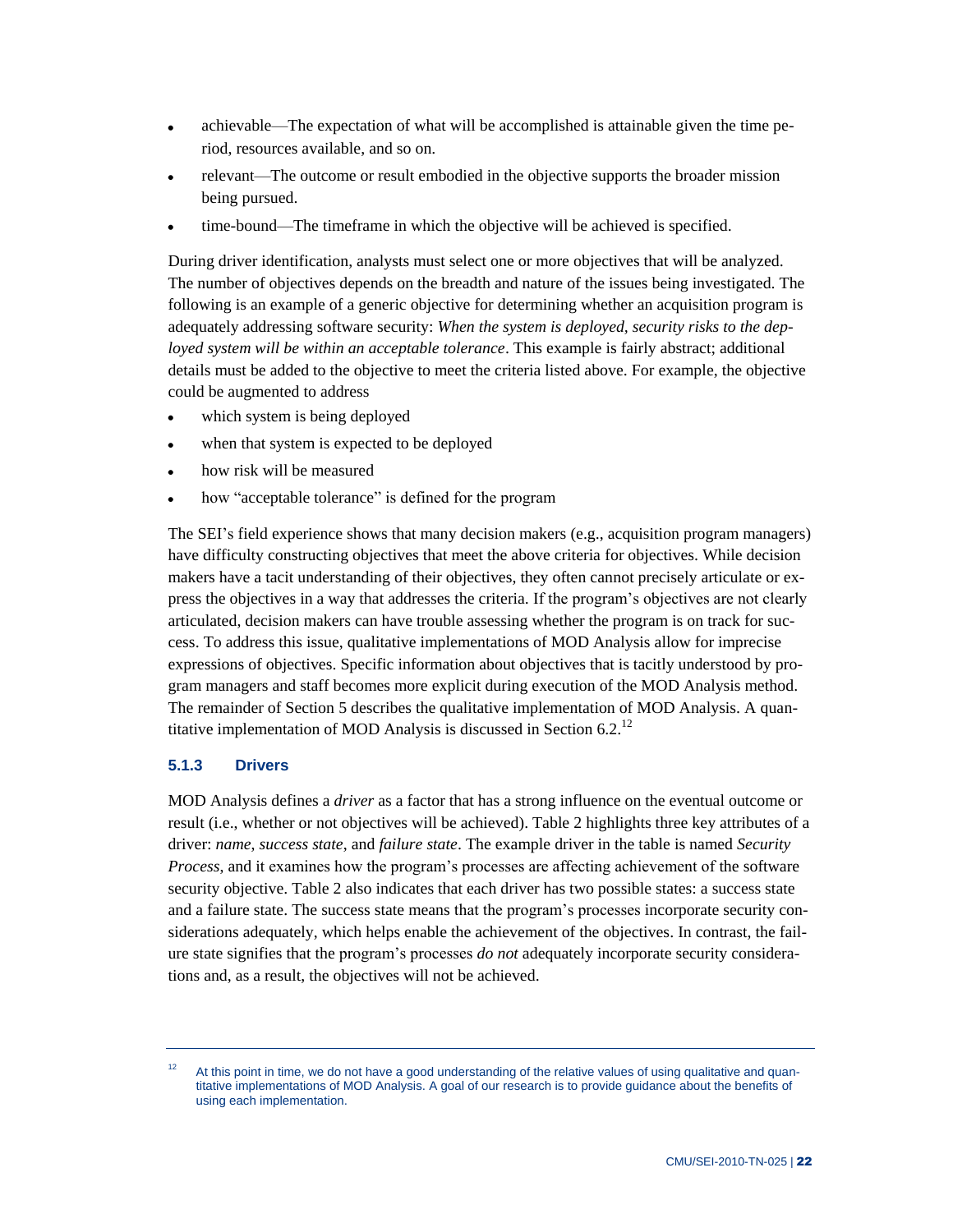#### <span id="page-34-1"></span>*Table 2: Driver States*

| <b>Attribute</b> | <b>Description</b>                                                | <b>Example</b>                                                                                         |
|------------------|-------------------------------------------------------------------|--------------------------------------------------------------------------------------------------------|
| Name             | A concise label that describes the<br>basic nature of the driver. | Security process                                                                                       |
| Success state    | A driver exerts a positive influence on<br>the outcome.           | The process being used to develop and deploy the<br>system sufficiently incorporates security.         |
| Failure state    | A driver exerts a negative influence on<br>the outcome.           | The process being used to develop and deploy the<br>system does not sufficiently incorporate security. |

Analysis of a driver requires determining how it is currently acting (i.e., its current state) by examining the effects of conditions and potential events on that driver. The goal is to determine if the driver is

- almost certainly in its success state
- most likely in its success state
- equally likely to be in its success or failure states
- most likely in its failure state
- almost certainly in its failure state

This list defines the scale for driver analysis results. Analyzing each driver that contributes to a specific set of objectives establishes a benchmark of performance in relation to mission and objectives.

#### <span id="page-34-0"></span>**5.1.4 Deriving a Set of Drivers**

The starting point for identifying a set of drivers is to articulate the mission and objectives that are being assessed. Analysts can then derive a set of drivers from them. The relationships among mission, objectives, and drivers are depicted in [Figure 6.](#page-35-1)

Deriving a unique set of drivers based on the program's mission and objectives requires gathering information from people with experience and expertise relevant to the specified mission and objectives. For example, identifying a set of drivers for software development objectives requires input from acquisition programs managers and software-reliant systems developers. Similarly, analysts seeking to identify a set of drivers for software security would consult with security experts.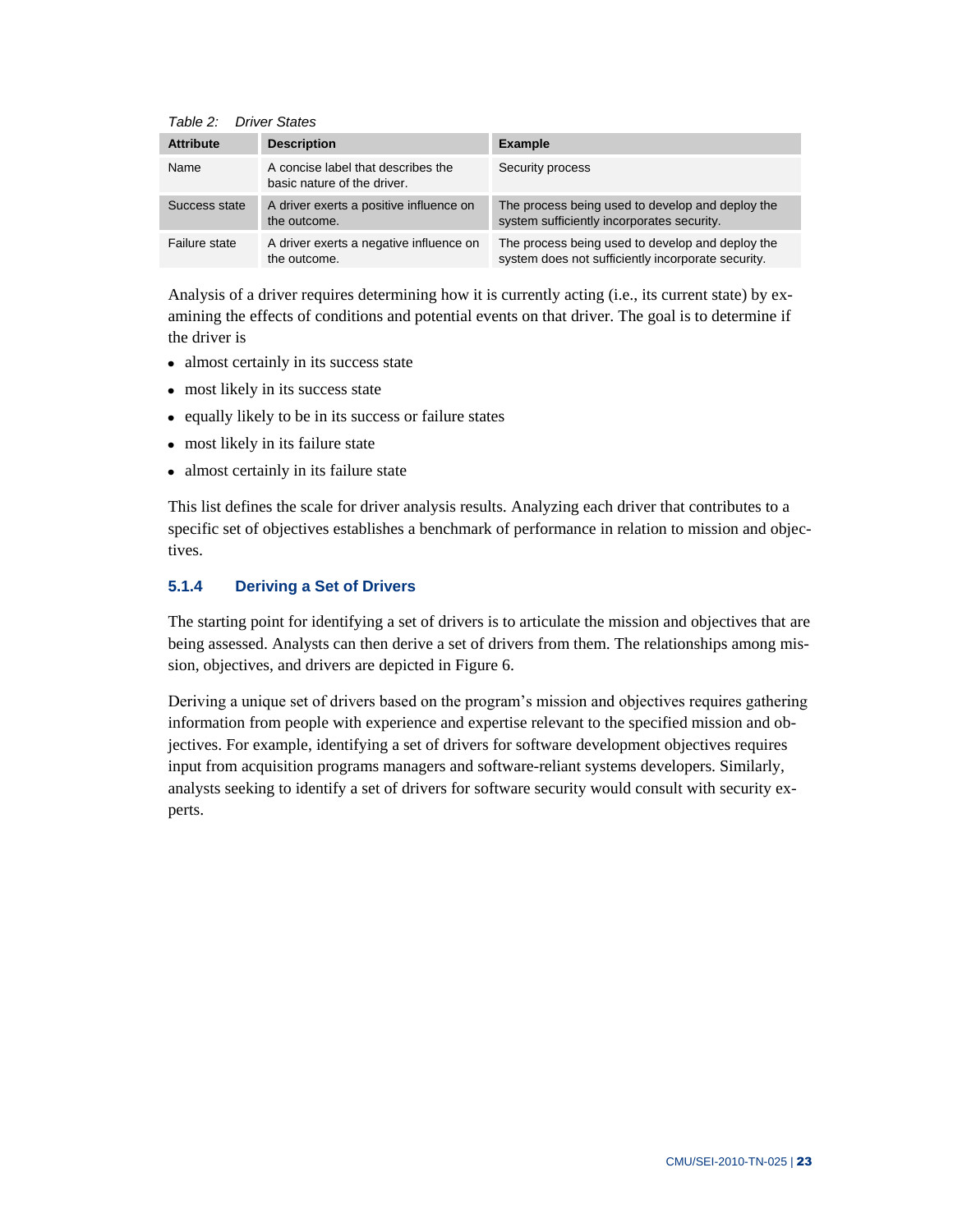

<span id="page-35-1"></span>*Figure 6: Relationships Among Objectives and Drivers*

The experts from whom information is elicited should be familiar with the objectives that have been defined. Analysts can use the objectives to focus interviews or discussions with experts. During interviews or discussions, experts answer the following questions:

- What circumstances, conditions, and events will drive your program toward a *successful* outcome?
- What circumstances, conditions, and events will drive your program toward a *failed* outcome?

After they obtain information from the experts, analysts organize the information into approximately 10–20 groups that share the driver as the central idea or theme of each group. SEI staff has employed this approach for identifying drivers in a variety of areas, including software acquisition and development programs, cyber security processes, and business portfolio management [Alberts 2009]. The most recent focus has been on establishing drivers for software security. The next section presents a set of software security drivers that can be used as a starting point for tailoring measurement and analysis activities.

#### <span id="page-35-0"></span>**5.1.5 A Standard Set of Drivers for Software Security**

The SEI has applied driver identification to software security. As a result, a standard set of 17 drivers for software security has been identified and documented. [Table 3](#page-36-1) lists the name of each software security driver along with a question that is used when analyzing that driver's state. These standard drivers were derived from the software security objective highlighted in Section [5.1.2](#page-32-3) and have not been validated in pilot assessments. The next step in the development of the software security drivers is to validate them through field testing. Once a set of drivers is validated, it serves as an archetype that analysts can quickly tailor and apply to specific programs.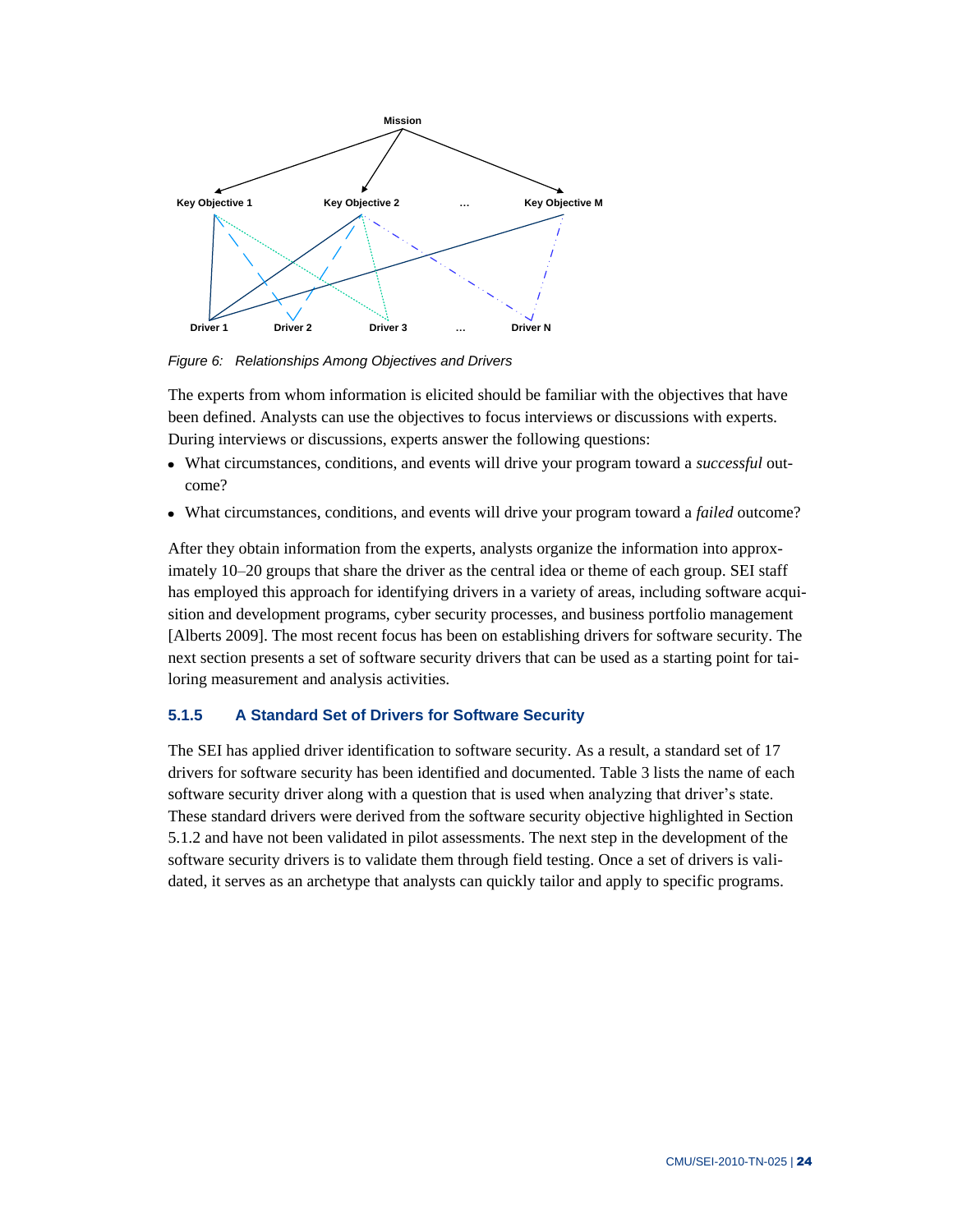| <b>Driver Name</b> |                                                  | <b>Driver Question</b>                                                                                                                                      |  |
|--------------------|--------------------------------------------------|-------------------------------------------------------------------------------------------------------------------------------------------------------------|--|
| 1.                 | <b>Program Security</b><br><b>Objectives</b>     | Are the program's security objectives realistic and achievable?                                                                                             |  |
| 2.                 | <b>Security Plan</b>                             | Does the plan for developing and deploying the system sufficiently address<br>security?                                                                     |  |
| 3.                 | Contracts                                        | Do contract mechanisms with partners, collaborators, subcontractors, and<br>suppliers sufficiently address security?                                        |  |
| 4.                 | <b>Security Process</b>                          | Does the process being used to develop and deploy the system sufficiently<br>incorporate security?                                                          |  |
| 5.                 | <b>Security Task Execution</b>                   | Are security-related tasks and activities performed effectively and efficiently?                                                                            |  |
| 6.                 | <b>Security Coordination</b>                     | Are security activities within the program coordinated appropriately?                                                                                       |  |
| 7.                 | <b>External Interfaces</b>                       | Do work products from partners, collaborators, subcontractors, or suppliers<br>meet security requirements?                                                  |  |
| 8.                 | Organizational and<br><b>External Conditions</b> | Are organizational and external conditions facilitating completion of security<br>tasks and activities?                                                     |  |
| 9.                 | <b>Event Management</b>                          | Is the program able to identify and manage potential events and changing<br>circumstances that affect its ability to meet its software security objectives? |  |
| 10.                | <b>Security Requirements</b>                     | Do requirements sufficiently address security?                                                                                                              |  |
| 11.                | Security Architecture and<br>Design              | Do the architecture and design sufficiently address security?                                                                                               |  |
| 12.                | <b>Code Security</b>                             | Is the code sufficiently secure?                                                                                                                            |  |
| 13.                | <b>Operational System</b><br>Security            | Is the integrated system sufficiently secure to support operations?                                                                                         |  |
| 14.                | <b>Adoption Barriers</b>                         | Have barriers to customer/user adoption of the system's security features been<br>managed appropriately?                                                    |  |
| 15.                | <b>Operational Security</b><br>Compliance        | Will the system comply with applicable security policies, laws, and regulations?                                                                            |  |
| 16.                | <b>Operational Security</b><br>Preparedness      | Are people prepared to maintain the system's security over time?                                                                                            |  |
| 17.                | <b>Security Risk Tolerance</b>                   | Is the security risk of the deployed system within an acceptable tolerance?                                                                                 |  |

<span id="page-36-0"></span>*Table 3: Prototype Set of Driver Questions for Software Security*

The drivers in [Table 3](#page-36-0) can be divided into two fundamental types: programmatic drivers and product drivers. Drivers 1–9 are referred to as *programmatic* drivers because they provide insight into how well the acquisition program is being managed. Drivers 10-17 are referred to as *product* drivers because they provide insight into the system that is being acquired, developed, and deployed.

# **5.1.6 Tailoring an Existing Set of Drivers**

The standard set of drivers [\(Table 3\)](#page-36-0) can be used to assess software security in general. However, the standard set must be to tailored to the requirements of a specific acquisition program to ensure that the

- set of drivers accurately reflects the key objectives of the specific program being assessed  $\bullet$
- set of drivers is adjusted appropriately based on the program's context and characteristics  $\bullet$
- phrasing of each driver is consistent with the program's terminology  $\bullet$

The first step when tailoring an existing set of drivers is to clearly articulate the program's objectives. In addition, background information about the program is required to understand what the program is trying to accomplish and to gain an appreciation for its unique context and characteris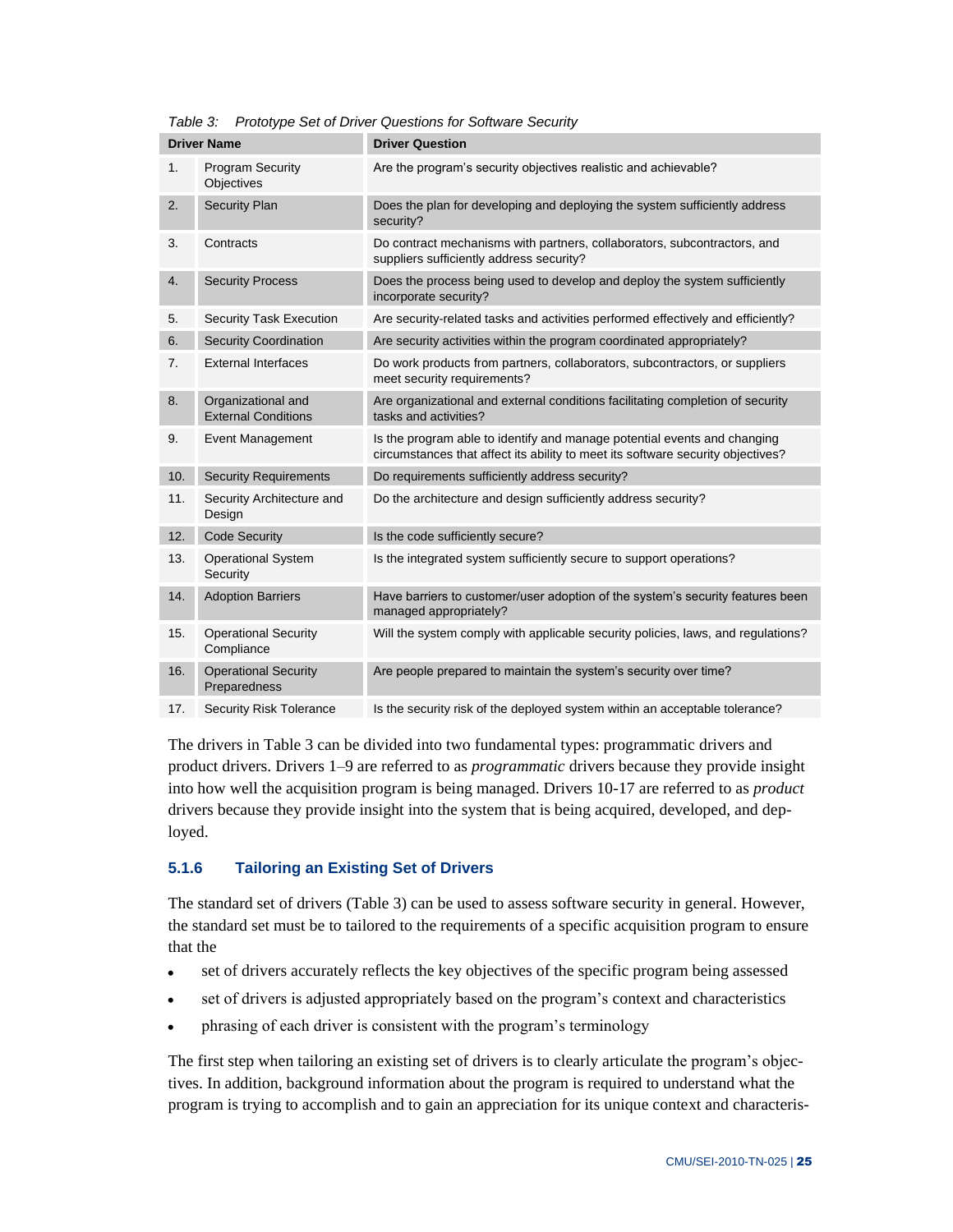tics. Meetings with program management and staff should be scheduled to collect all relevant background information.

After analysts gain a basic understanding of the program's context, they can then begin to tailor the drivers. Based on the objectives being assessed and the data that has been gathered, analysts must complete the following steps:

- 1. Determine which drivers do not apply to the program. Eliminate extraneous drivers from the set.
- 2. Establish whether any drivers are missing from the list. Add those drivers to the set.
- 3. Decide if multiple drivers from the set should be combined into a single, high-level driver. Replace those drivers with a single driver that combines them.
- 4. Decide if any drivers should be decomposed into multiple, more detailed drivers. Decompose each of those drivers into multiple drivers.
- 5. Adjust the wording of each driver to be consistent with the terminology and language of the program that is being assessed.

At this point, the tailored set of drivers can be used to assess the program's current state by completing the second activity of MOD Analysis, driver analysis.

# <span id="page-37-1"></span>**5.2 Driver Analysis**

The goal of driver analysis is to determine how each driver is influencing the objectives. More specifically, the probability of success state or failure state for each driver must be established. Notice that each driver question in [Table 3](#page-36-0) is expressed as a yes/no question that is phrased from the *success perspective*[. Figure 7](#page-37-0) depicts a driver question for the Security Process driver. This example will be used throughout this section when discussing driver analysis.

| <b>Driver Question</b><br>Response<br>Does the process being used to develop and deploy the system<br>Yes<br>ப<br>sufficiently incorporate security?<br><b>Likely Yes</b><br>⊔<br>Considerations:<br>Equally Likely<br>Security-related tasks and activities in the program workflow<br>Conformance to security process models<br>٠<br>Likely No<br>⊔<br>Measurements and controls for security-related tasks and activities<br>٠<br><b>No</b><br>┚<br>Process efficiency and effectiveness<br>٠<br>Software security development life cycle<br>٠<br>Don't Know<br>Security-related training<br>٠ | <b>Driver 4: Security Process</b> |  |
|---------------------------------------------------------------------------------------------------------------------------------------------------------------------------------------------------------------------------------------------------------------------------------------------------------------------------------------------------------------------------------------------------------------------------------------------------------------------------------------------------------------------------------------------------------------------------------------------------|-----------------------------------|--|
|                                                                                                                                                                                                                                                                                                                                                                                                                                                                                                                                                                                                   |                                   |  |
|                                                                                                                                                                                                                                                                                                                                                                                                                                                                                                                                                                                                   |                                   |  |
| Compliance with security policies, laws, and regulations<br>٠                                                                                                                                                                                                                                                                                                                                                                                                                                                                                                                                     |                                   |  |

#### <span id="page-37-0"></span>*Figure 7: Driver Question and Range of Responses*

Because the question in the figure is phrased from the success perspective, an answer of *yes* indicates the driver is in its success state and an answer of *no* indicates it is in its failure state. A range of answers is used to determine probabilities (likely yes, equally likely yes or no, likely no) when the answer is not a definitive yes or no. In addition, key items to consider when answering each question, called *considerations*, are provided for each driver question. The prototype set of stan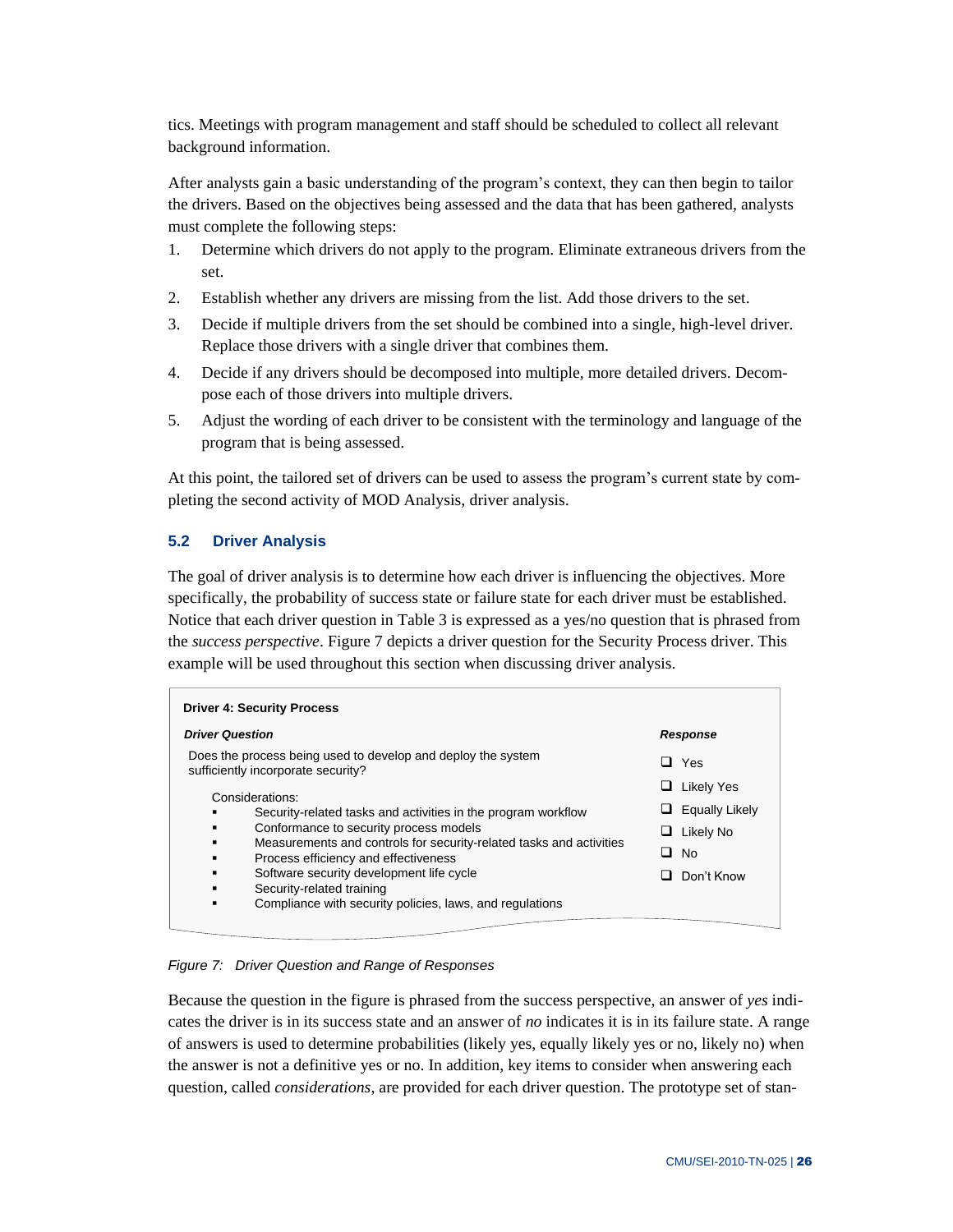dard driver questions for software security along with the considerations for each question are listed in Appendix A.

A set of *driver value criteria*, such as those shown in [Figure 8,](#page-38-0) are normally used to support driver analysis. Driver value criteria serve two main purposes:

- They provide a definition of applicable responses to a driver question.
- They translate each response into the probability that the driver is in its success state, as well as the probability that it is in its failure state.

|                |                                                                                                                                                                               | Values                                 |                                        |
|----------------|-------------------------------------------------------------------------------------------------------------------------------------------------------------------------------|----------------------------------------|----------------------------------------|
| Response       | <b>Definition</b>                                                                                                                                                             | Probability of<br><b>Success State</b> | Probability of<br><b>Failure State</b> |
| Yes            | The answer is almost certainly "yes." Almost no<br>uncertainty exists. There is little or no probability that the<br>answer could be "no."<br>$(- > 95\%$ probability of yes) | Maximum                                |                                        |
| Likely yes     | The answer is most likely "yes." There is some chance<br>that the answer could be "no."<br>(~75% probability of yes)                                                          | High                                   | Low                                    |
| Equally likely | The answer is just as likely to be "yes" or "no."<br>(~50% probability of yes)                                                                                                | Medium                                 | Medium                                 |
| Likely no      | The answer is most likely "no." There is some chance<br>that the answer could be "yes."<br>(~25% probability of yes)                                                          | Low                                    | High                                   |
| <b>No</b>      | The answer is almost certainly "no." Almost no<br>uncertainty exists. There is little or no probability that the<br>answer could be "yes."<br>$(5\% probability of yes)$      | Minimum                                | Maximum                                |

#### <span id="page-38-0"></span>*Figure 8: Driver Value Criteria*

The criteria for analyzing a driver must be tailored for each application of driver analysis. For example, the criteria in [Figure 8](#page-38-0) are based on a five-point scale, which allows decision makers to incorporate different levels of probability in their answers. A different number of answers (i.e., more or less than five) can be incorporated into the analysis when appropriate. In addition, some people prefer to include a response of *don't know* to highlight those instances where more information or investigation is needed before a driver can be analyzed appropriately.

When they analyze a driver, analysts need to consider how conditions and potential events<sup>13</sup> affect that driver. In general, the following items should be considered for each driver that is analyzed:

- positive conditions that support a response of *yes*  $\bullet$
- negative conditions that support a response of *no*

<sup>&</sup>lt;sup>13</sup> A *condition* is defined as the current state of being or existence. Conditions define an acquisition program's current circumstances. A *potential event* is defined as an occurrence or happening that alters an acquisition program's current conditions.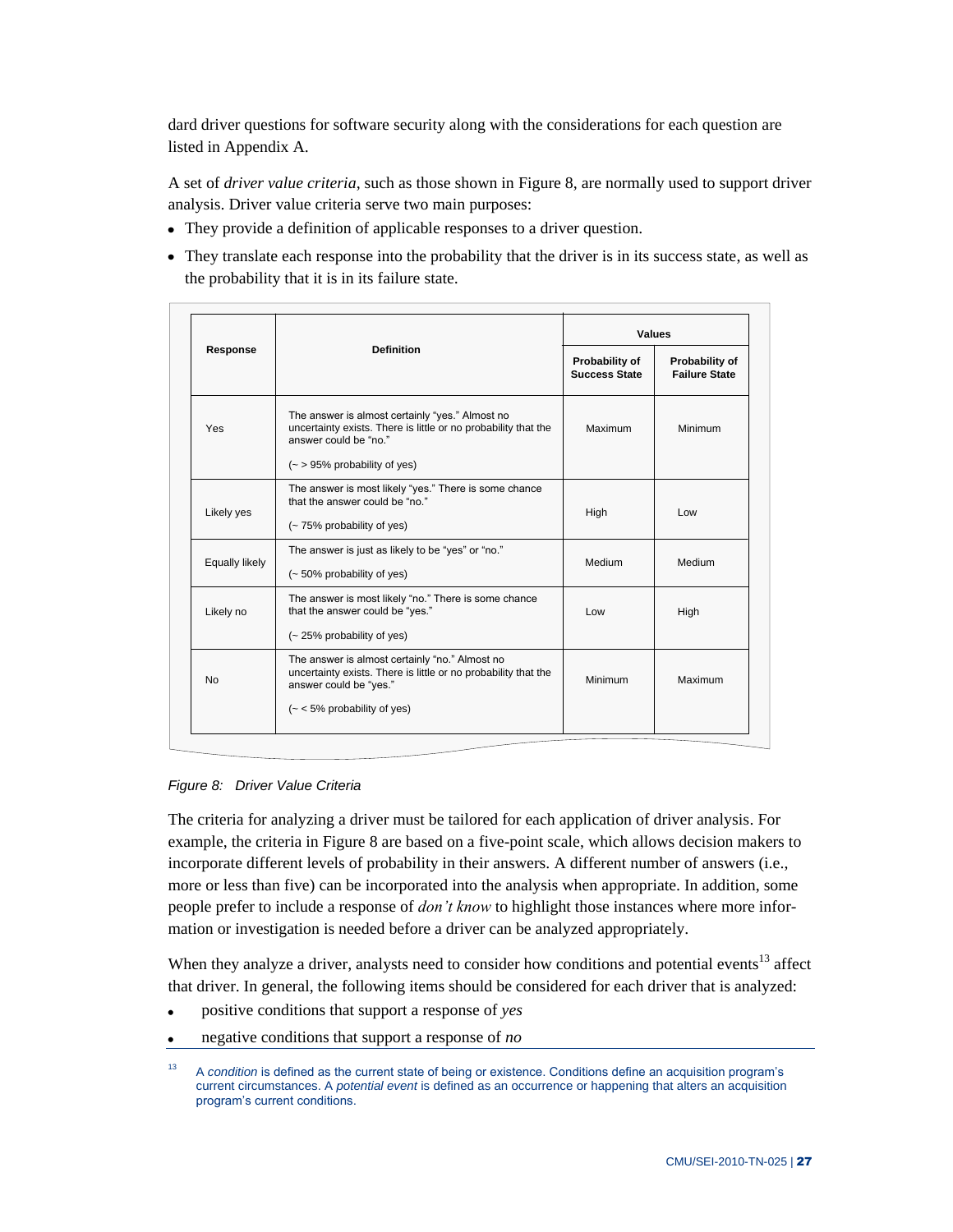- $\bullet$ potential events with positive consequences that support a response of *yes*
- potential events with negative consequences that support a response of *no*  $\bullet$
- unknown factors that contribute to uncertainty regarding the response  $\bullet$
- assumptions that might bias the response  $\bullet$

[Figure 9](#page-39-0) shows an example of an analyzed driver. The answer to the driver question is *likely no*, which means that the driver is most likely in its failure state. As a result, the program's processes for security are most likely insufficient for achieving the objectives. The rationale for the response to each driver question should also be documented because it captures the reasons why analysts selected the response. Recording this information is important for historical purposes and for developing lessons learned.

| <b>Driver 4: Security Process</b>                                                                                                                                                                                                                                                                          |                                                                       |  |  |  |  |
|------------------------------------------------------------------------------------------------------------------------------------------------------------------------------------------------------------------------------------------------------------------------------------------------------------|-----------------------------------------------------------------------|--|--|--|--|
| <b>Driver Question</b><br>Response                                                                                                                                                                                                                                                                         |                                                                       |  |  |  |  |
| Does the process being used to develop and deploy the system<br>sufficiently incorporate security?<br>Considerations:<br>Security-related tasks and activities in the program workflow<br>Conformance to security process models<br>Measurements and controls for security-related tasks and activities    | $\Box$ Yes<br>$\Box$ Likely Yes<br>$\Box$ Equally Likely<br>Likely No |  |  |  |  |
| Process efficiency and effectiveness<br>Software security development life cycle<br>Security-related training<br>Compliance with security policies, laws, and regulations                                                                                                                                  | $\Box$ No<br>$\Box$ Don't Know                                        |  |  |  |  |
| <b>Rationale</b>                                                                                                                                                                                                                                                                                           |                                                                       |  |  |  |  |
| + Previous acquisitions have a 90% history of delivering on-time.                                                                                                                                                                                                                                          |                                                                       |  |  |  |  |
| - The process for integration testing is likely inadeguate. Historically, integration testing<br>has used informal agreements between vendors who had established working<br>relationships. With this system, the vendors have not worked together previously, which<br>makes informal agreements tenuous. |                                                                       |  |  |  |  |
| - The integration team is inexperienced. Many staff members are new to the program<br>$(45\%)$ .                                                                                                                                                                                                           |                                                                       |  |  |  |  |
| - Training for new staff members is insufficient. Software security is not adequately<br>nddressed                                                                                                                                                                                                         |                                                                       |  |  |  |  |
| - The focus on security will require a significant change in vendors' standard processes.<br>There is little evidence that people were properly trained in the new processes.                                                                                                                              |                                                                       |  |  |  |  |
| $-QA$ did not have a chance to review the new processes before they were put into practice.                                                                                                                                                                                                                |                                                                       |  |  |  |  |

<span id="page-39-1"></span><span id="page-39-0"></span>*Figure 9: Analyzed Driver*

#### **5.3 Driver Profile**

Finally, a *driver profile* provides a summary of all drivers relevant to the mission and objectives being assessed. A driver profile can be viewed as a dashboard that provides decision makers with a graphical summary of current conditions and expected performance in relation to the mission and objectives being pursued by a program. [Figure 11](#page-41-0) provides an example of a driver profile for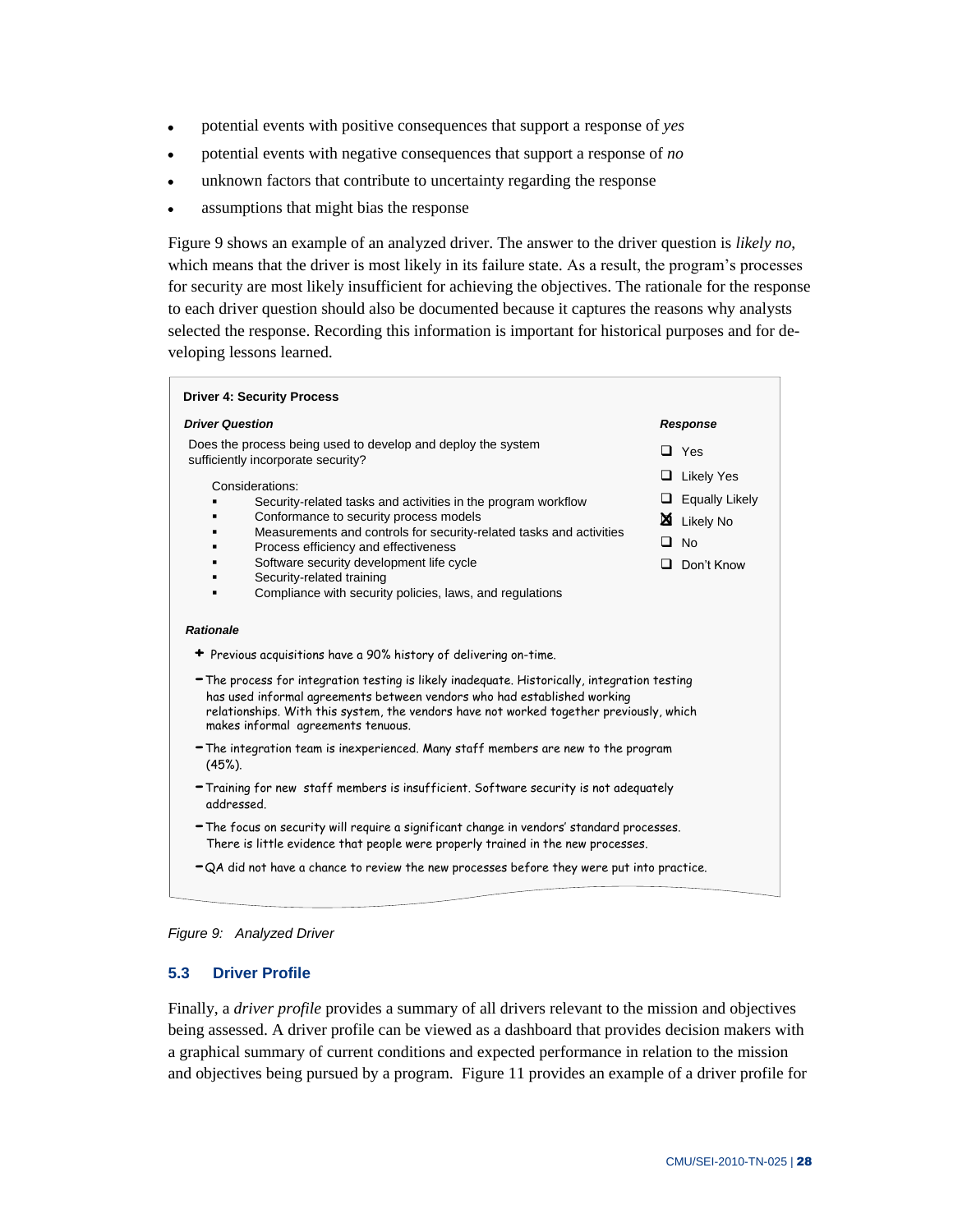software security. In the figure, a bar graph is used to show 17 drivers that correspond to the standard set for software security.

The graph depicts the probability that each driver is in its success state. In addition, programmatic drivers are separated from the product drivers. The profiles in [Figure 10](#page-40-0) and [Figure 11](#page-41-0) indicate that the following four drivers are likely in their failure states: Security Process, Code Security, Operational System Security, and Security Risk Tolerance. These drivers should concern the program's decision makers.



<span id="page-40-0"></span>*Figure 10: Driver Profile: Programmatic Drivers*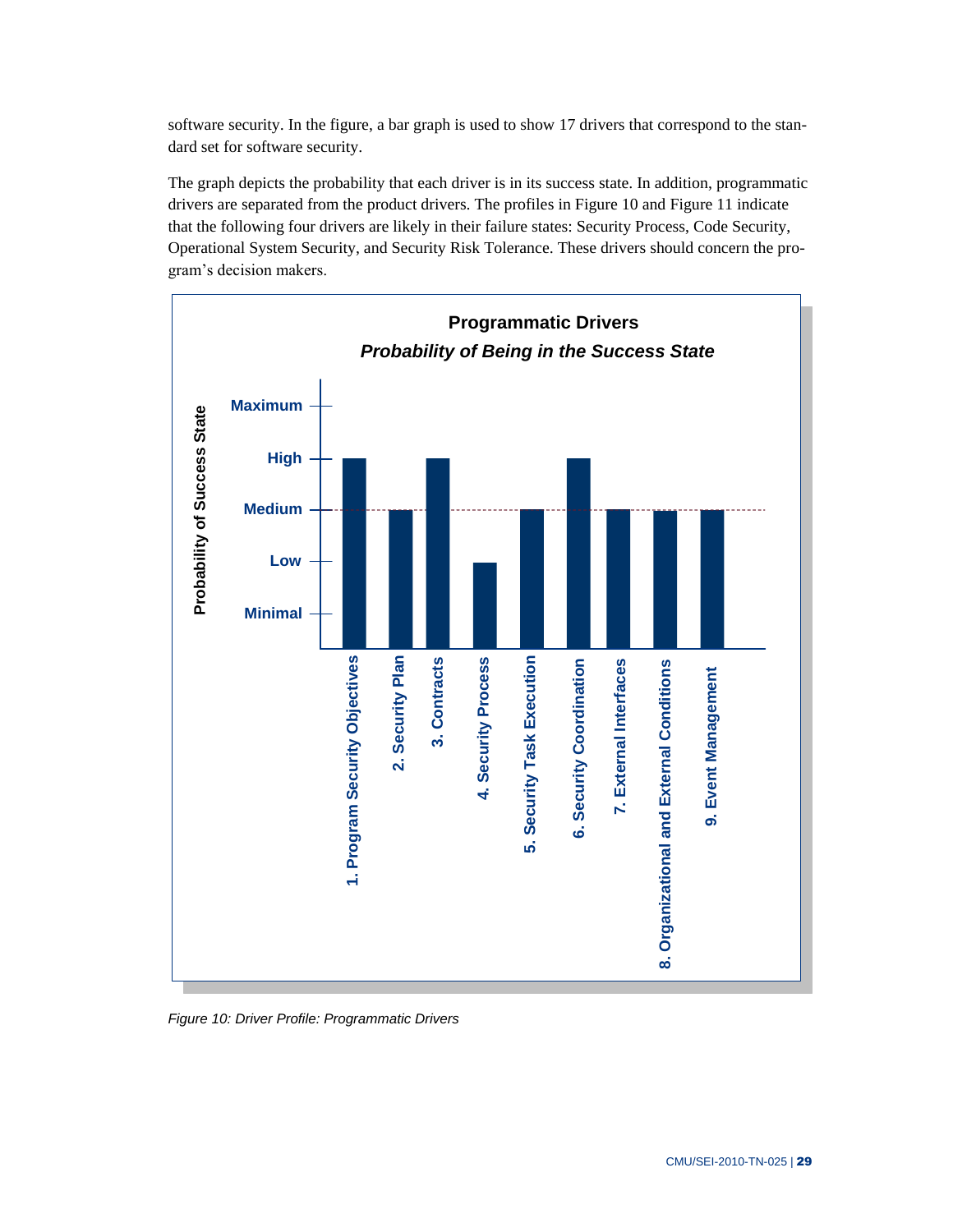

<span id="page-41-0"></span>*Figure 11: Driver Profile: Product Drivers*

MOD Analysis enables systemic analysis of interactively complex socio-technical systems across the life cycle. As illustrated throughout this section, MOD Analysis defines an approach for assessing an acquisition program's ability to achieve its software security mission and objectives. It also forms the basis for a measurement and analysis framework for distributed management environments, which is described in the next section.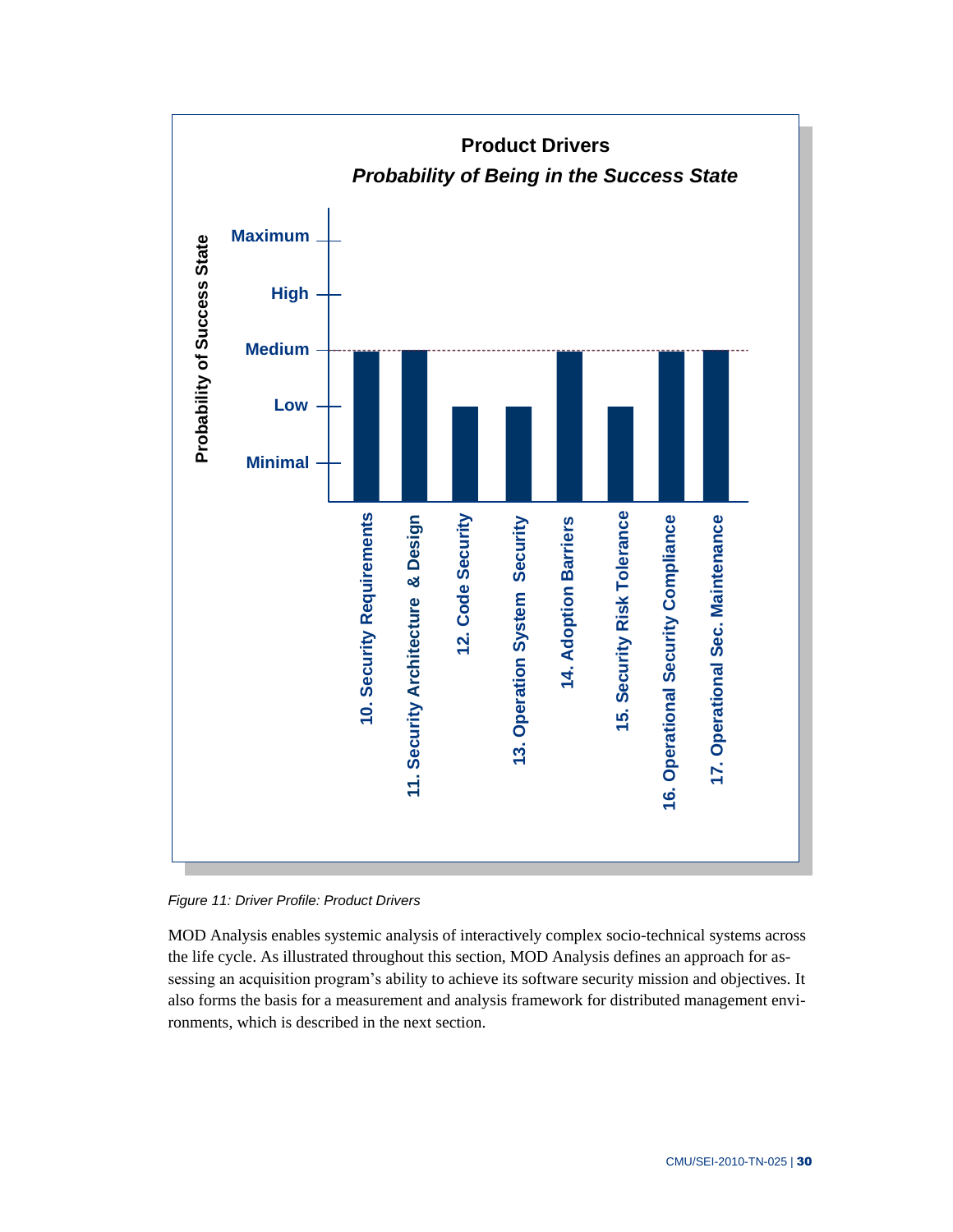# **6 Integrated Measurement and Analysis Framework (IMAF)**

The Integrated Measurement and Analysis Framework (IMAF) uses MOD Analysis to integrate subjective and objective data from multiple sources (targeted analysis, reports, and tactical measurement) and provide decision makers with a consolidated view of current conditions. To enable the construction of an integrated view of current conditions, the IMAF incorporates the two-tiered measurement and analysis approach presented earlier in [Figure 5.](#page-30-0) (Refer to Section [4.2](#page-30-1) for a description of the two-tiered measurement and analysis approach incorporating systemic analysis.)

[Figure 12](#page-42-0) below illustrates the basic structure of the IMAF. The fundamental objective of the framework is to provide decision makers with information about the performance of interactively complex socio-technical systems. The framework incorporates MOD Analysis as the approach for performing systemic analysis. As illustrated in [Figure 12,](#page-42-0) MOD Analysis integrates data from a variety of sources, including targeted analysis, reports, and tactical measurement, and provides a common view of systemic measures to the decision maker. Because the IMAF incorporates systemic analysis, it can be used to measure performance in distributed management environments.



<span id="page-42-0"></span>*Figure 12: Integrated Measurement and Analysis Framework (IMAF)*

The IMAF defines a systemic measure as the probability that a driver is in its success state. (Refer to Section [5.1.3](#page-33-0) for a discussion of drivers.) A set of systemic measures (i.e., a driver profile) provides decision makers with insights into the overall performance of a socio-technical system. Systemic measures can be

- *qualitative*—categorized subjectively using expert judgment (e.g., maximum, high, medium, low, minimal)
- *quantitative*—derived using mathematical models (e.g., Bayesian Belief Networks<sup>14</sup>)

<sup>14</sup> For information on Bayesian Belief Networks, refer to *Bayesian Inference in Statistical Analysis* by George Box and George Tiao, Wiley-Interscience, March 1992.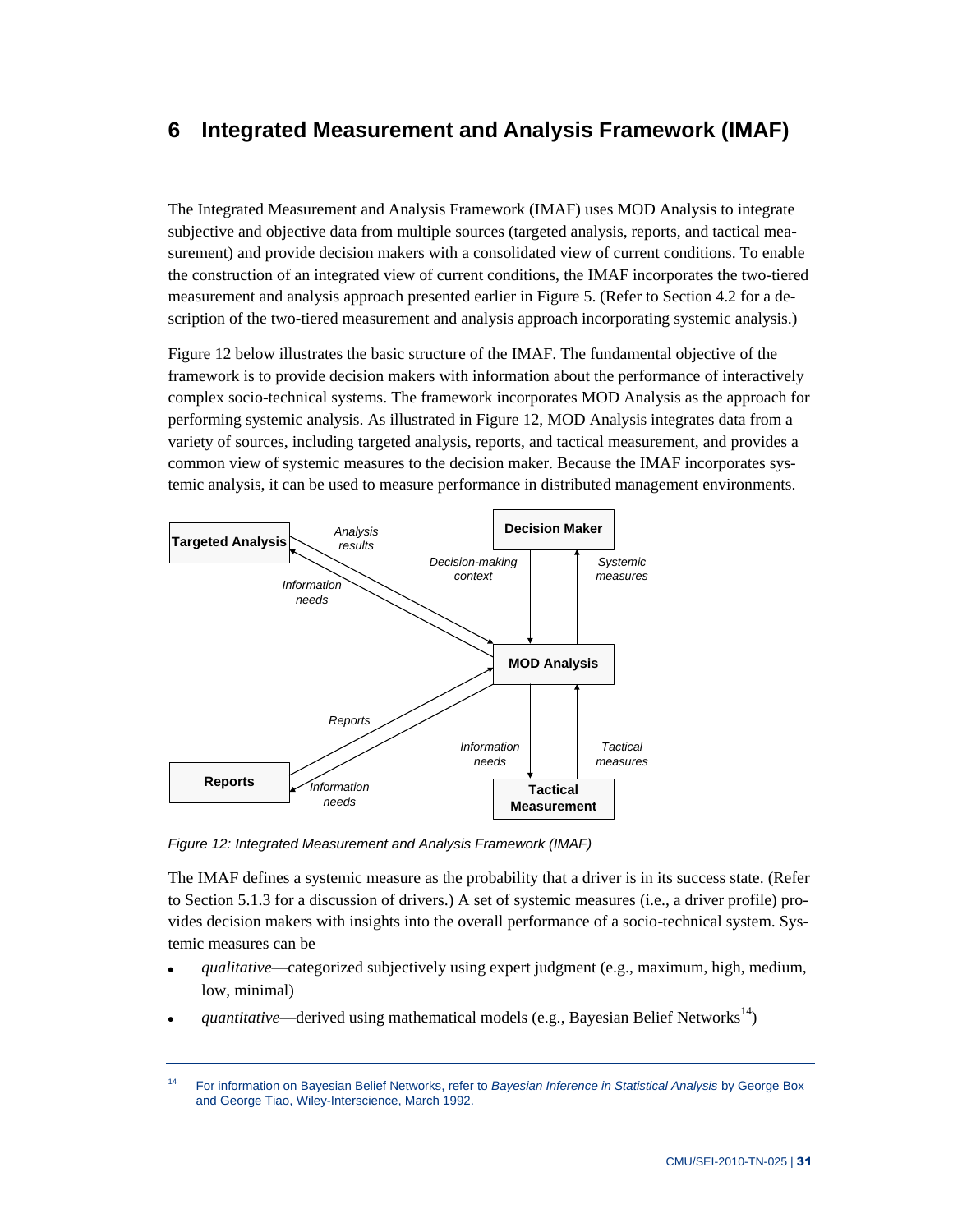This section presents qualitative and quantitative implementations of the IMAF. First, Section [6.1](#page-43-0) examines how qualitative systemic measures can be incorporated into a driver-based assessment approach. Next, Section [6.2](#page-44-0) describes a quantitative implementation of the IMAF using Bayesian Belief Networks. Finally, Section [6.3](#page-47-0) explores the link between tactical and systemic measurement and describes work being performed to align software security drivers (as described in Section [5.1.5\)](#page-35-0) with existing software security codes of practice, such as the *Building Security In Maturity Model* [McGraw 2010].

#### <span id="page-43-0"></span>**6.1 Qualitative Implementation of the IMAF**

Qualitative implementations of the IMAF can be used as the basis for conducting security assessments. In this report, an *assessment* is defined as a formal evaluation of a situation on behalf of stakeholders. The goal is to help decision makers understand (1) the current conditions affecting the situation and (2) what actions might be necessary to improve the status quo.

The quality of assessment results often correlates to the skills and abilities of the analysts who are conducting the assessment. The approaches underlying many assessments lack sufficient structure and definition, which means that analysts are not required to follow a defined set of activities when conducting the assessment. Each team of analysts conducting an assessment is free to follow whatever assessment protocol it deems appropriate for the given situation. The SEI is currently working to codify its software security assessments to make them more structured and repeatable. To achieve the goal of a structured and repeatable software security assessment, the SEI is beginning to develop an assessment approach that is based on a qualitative implementation of the IMAF and MOD Analysis. [Figure 13](#page-43-1) depicts the MOD Assessment, which incorporates qualitative analysis of drivers to establish the degree of confidence in mission success. (See Section [5.2](#page-37-1) for a detailed discussion of driver analysis.)



<span id="page-43-1"></span>*Figure 13: MOD Assessment*

The activities of a MOD Assessment are as follows:

- 1. Identify drivers—Determine which drivers have a strong influence on the eventual outcome or result (based on mission and objectives). Refer to Section [5.1](#page-32-0) for more information on identifying drivers.
- 2. Gather data from people—Elicit information about the program being assessed from people who play a role in executing it and then transform that information into usable data.
- 3. Generate data from documentation—Collect documentation relevant to the program (e.g., targeted analysis, reports, tactical measures) and generate usable data from that documentation.
- 4. Analyze drivers—Establish the probability that each driver is in its success state. Refer to Section [5.2](#page-37-1) for more information on analyzing drivers.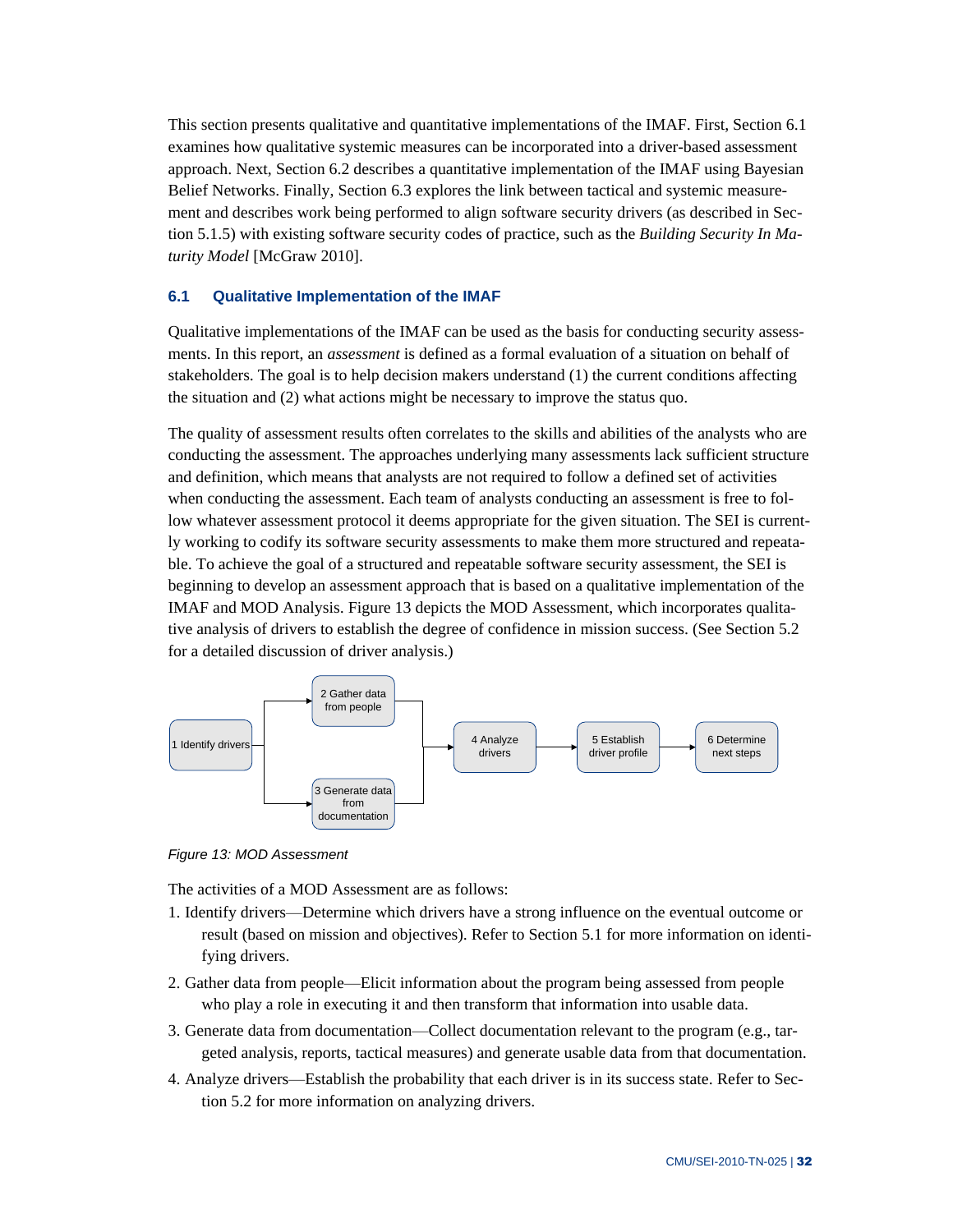- 5. Establish driver profile—Compile driver probabilities in a format that will support stakeholder decision making. Refer to Section [5.3](#page-39-1) for more information on establishing a driver profile.
- 6. Determine next steps—Identify actions for maintaining or improving the current state.

Qualitative assessments have proven effective when evaluating operational security properties [Alberts 2002, GAO 1999]. The SEI's experience indicates that a qualitative approach should benefit stakeholders concerned with software security. However, in some instances stakeholders may want more quantitative measurement of software security if the required data is available. The next section presents one quantitative approach for implementing the IMAF.

# <span id="page-44-0"></span>**6.2 Quantitative Implementation of the IMAF**

As mentioned in Section 1, the purpose of measurement and analysis for researchers is to enable the testing of hypotheses while examining individual cause-and-effect or leading-indicator relationships. Such relationships eventually form a holistic model that can be used to predict the extent to which security objectives can be achieved.

Often, interviews with domain experts and/or a review of historical security data enable researchers to form assertions such as, "Rigorous code reviews increase confidence in meeting security objectives.‖ A research hypothesis resulting from this assertion could be formed and documented more formally as follows:

- *H0:(Null Hypothesis)*: The rigor of code reviews has no relationship or correlation to the state of the Code Security Driver (refer to Appendix A, Driver 12).
- $\bullet$ *H1:(Alternative Hypothesis)*: The rigor of code reviews has a significant positive relationship or correlation to the state of the Code Security Driver.

Armed with this formally stated hypothesis, the researcher can then sample observational data of code review rigor and the resulting Code Security Driver status, including observations of varying levels of code review rigor. By using accepted statistical hypothesis testing available in statistical tools and establishing acceptable alpha and beta statistical errors,<sup>15</sup> the researcher can then formulate a more compelling argument for the relationship or its absence.

Moving beyond simple hypothesis testing, there is a need to incorporate greater understanding of predictive modeling within the current body of knowledge related to security entities: security strengths, security weaknesses, opportunity and threat events, drivers, and objectives. Predictive analytics offers a basis for quantifying the likelihood of occurrence and relationships among these security entities. We believe that models based on predictive analytics will enable a more compelling and efficient basis for the research and use of these entities within the IMAF.

A variety of modeling approaches exist to quantitatively implement the IMAF, specifically providing a predictive analytics engine within the MOD Analysis depicted in Figure 11. These approaches include, but are not limited to

- traditional statistical correlation and regression analysis
- systems dynamics modeling

<sup>&</sup>lt;sup>15</sup> Alpha error is the chance of incorrectly accepting the alternative hypothesis, while beta error is the chance of incorrectly accepting the null hypothesis.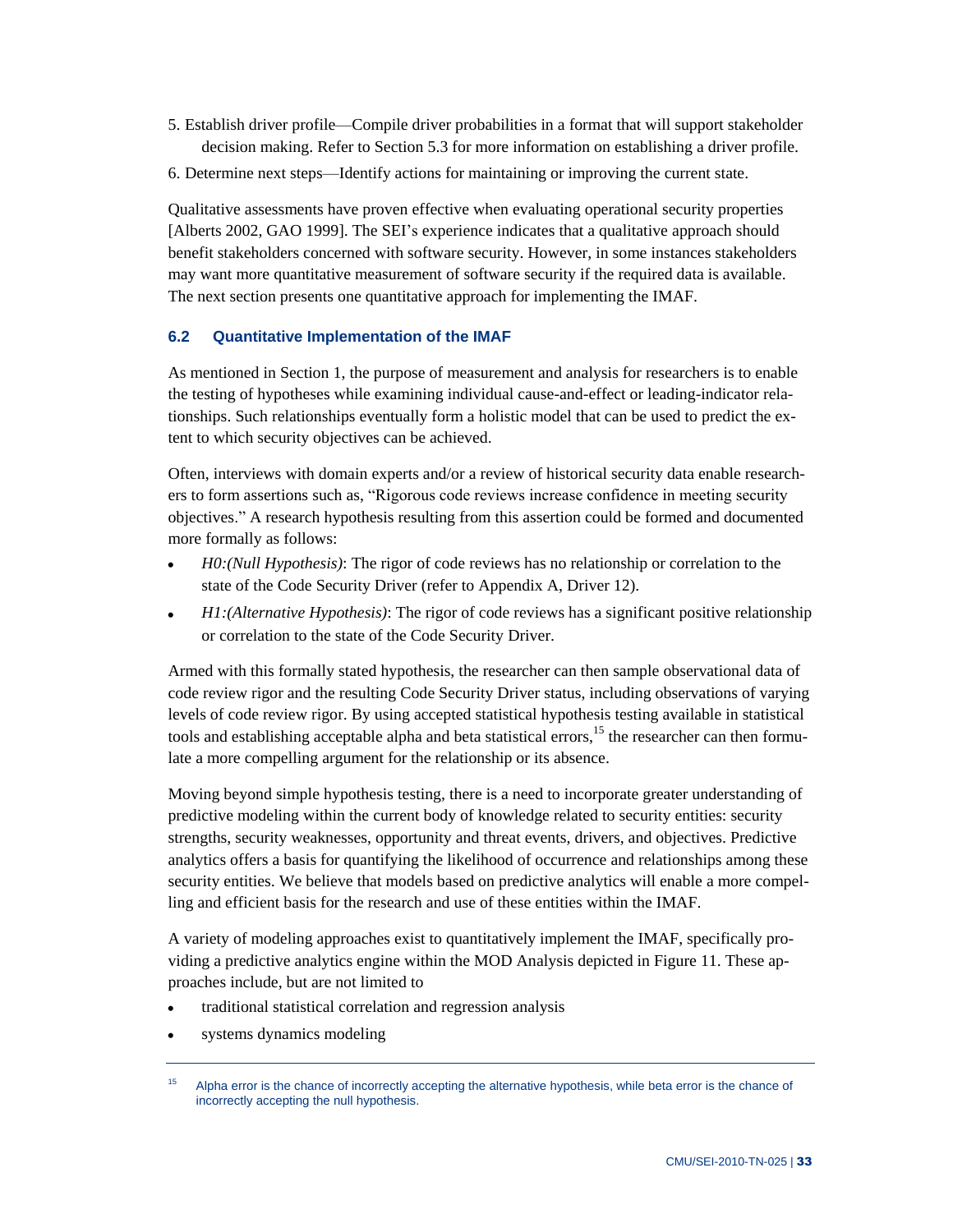- Monte Carlo simulation modeling  $\bullet$
- probabilistic modeling (e.g., Bayesian Belief Networks)  $\bullet$

After much discussion among the SEI researchers, the research project demands and constraints led to an initial modeling solution using Bayesian Belief Networks (BBNs). An example partial BBN for the software security objective is illustrated in [Figure 14.](#page-45-0)



<span id="page-45-0"></span>*Figure 14: Notional Bayesian Belief Network Showing Security Entity Relationships with a Security Objective*

Such a BBN would quantitatively confirm the likelihood of occurrence of specific security entities' states as well as confirm the relationships of "leading indicators" among the security entities. For example, in [Figure 14,](#page-45-0) each of the entities, represented by circled nodes, have one or more states or conditions. These could be binary, such as success and failure, or they could be one of several levels on a scale of 1–5 indicating the rigor performed. Additionally, in [Figure 14,](#page-45-0) each arrow represents a potential cause-and-effect relationship or leading indicator relationship. Three security drivers are selected as those that primarily explain the believed status of the security objective. Likewise, the status of driver 11 (Security Design and Architecture) may be determined in advance with knowledge of the following entities:

- driver 10 (Security Requirements)  $\bullet$
- threat assessment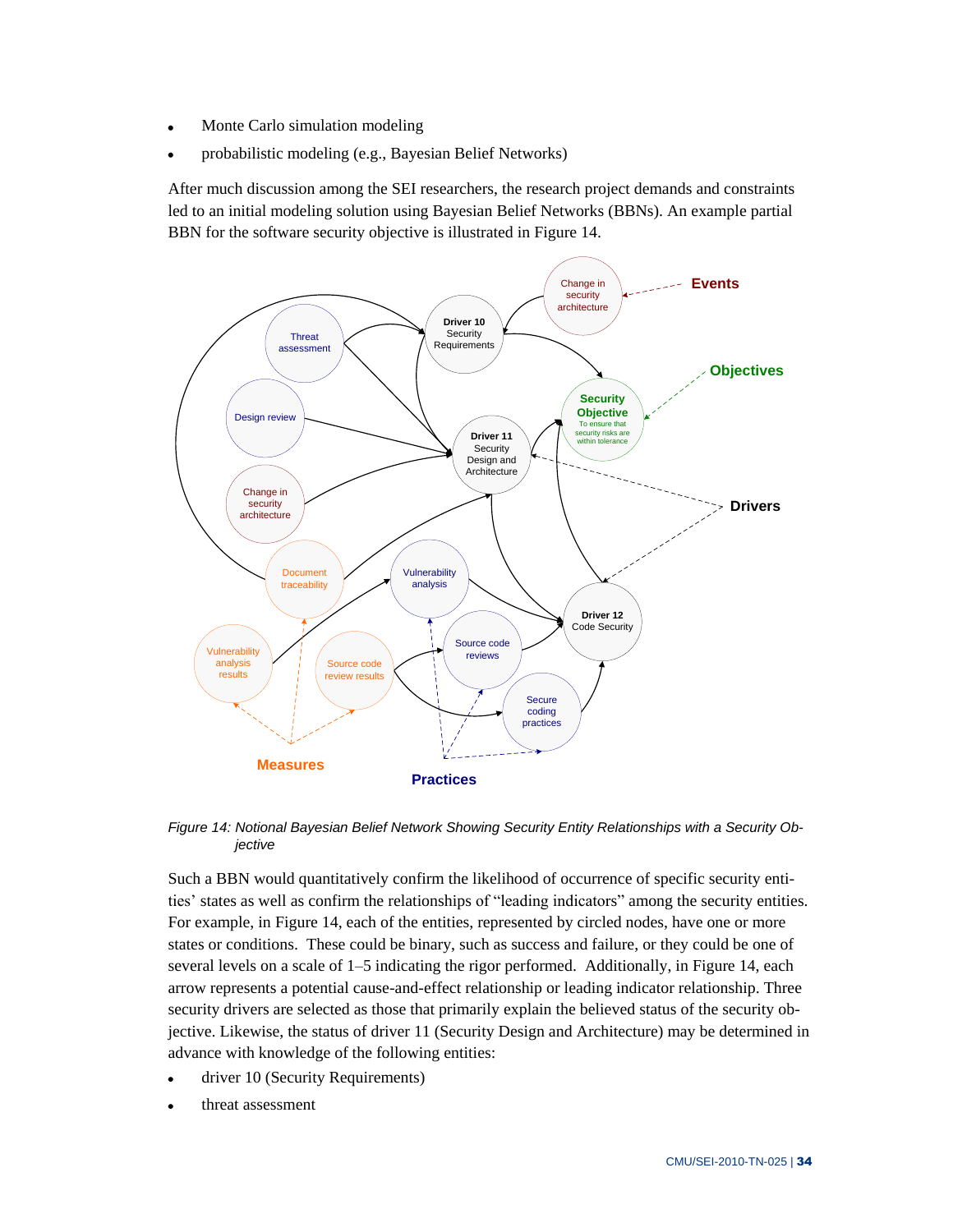- $\bullet$ design review
- a change in the security architecture  $\bullet$
- document traceability measure

Analysis may demonstrate that some relationships that reflect conventional wisdom are not significant, while other relationships may be newly determined. Consequently, even though [Figure 14](#page-45-0) represents subjective expert opinion that the three identified drivers provide insight into the status of the security objective, the empirical analysis may show that only two of these drivers are statistically or probabilistically linked to the security objective. In this case, the BBN is modified and the nonsignificant relationship is dropped from the model.

Finally, an operational BBN model, which learns from additional experience and data, will prove useful for identifying security practices that provide the strongest contribution to meeting the security objective. Referring back to the example in [Figure 14,](#page-45-0) the team acquires additional objective data or subjective security expert opinion on entities and their relationships. The model is constructed to learn from this and is easily updated in terms of state probabilities within each entity and the relationships between entities.

In addition to supporting decision making in operational settings, the BBN also serves as a research platform, expressing what is known and not known in entity relationships. It helps identify when additional new entities are needed and in which areas of the overall model. The key evaluation of BBN model sufficiency rests on how narrow a probability distribution of the "effect" entity node results from the observations of the "causal" or "leading-indicator" nodes: too wide a probability distribution decreases the practicality of using the BBN.

The specific aspects of BBN modeling that address both the operational and research uses of the IMAF and MOD Analysis include the following (all of the illustrative examples refer to Figure 13):

- $\bullet$ Ability to gain some analytical freedom from many of the statistical assumptions behind classical statistical methods (e.g., not being limited to statistical regression to explain relationships between security entities in the BBN model)
- ability to create a holistic, quantitative model of the entire set of security drivers  $\bullet$
- ability not only to forecast the future but to explain past events that most likely led to today's  $\bullet$ situation. For example, if we have observations of the status of drivers 10 and 12, we can begin to make a forecast of the likely status of the security objective. We can also render our best judgment about the status of driver 11 and the code review, assuming we were not privy to these two entities for this particular organization.
- ability to analyze and model both objective and subjective data, thus capitalizing on subject  $\bullet$ matter expert judgment. For example, we may only have actual observation data on three of the drivers and the design and code reviews, and the remainder of the entities would be based on subjective expert opinion until we could collect observed values of those entities. The observed values would come from actually observing the entity state, such as whether or not a change in the security architecture has occurred or the degree of change in the security architecture.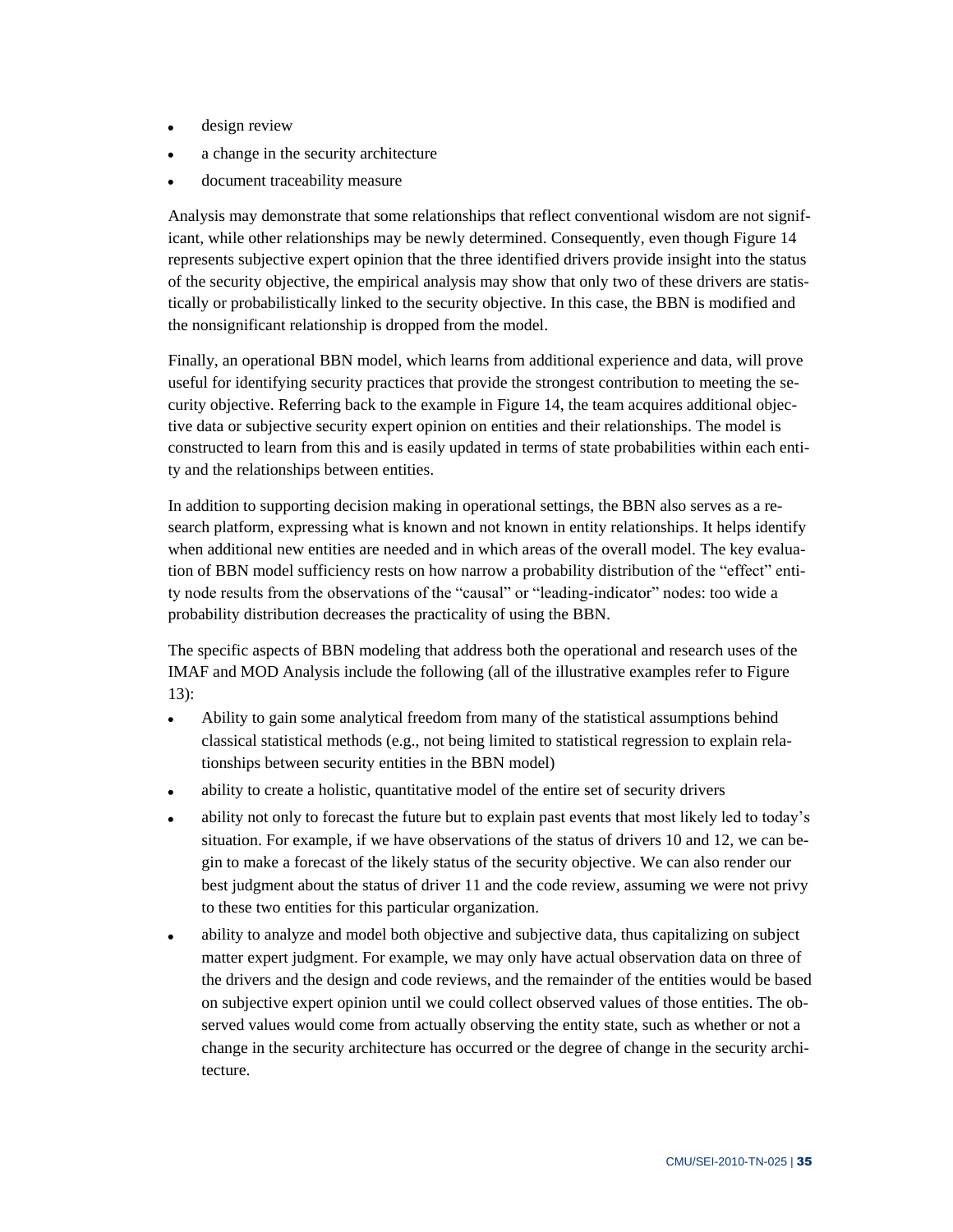- $\bullet$ ability to operate and make predictions with incomplete data. For example, we may not be able to observe the status of several of the drivers such as driver 12 (Code Security) and driver 11 (Security Design and Architecture). Even in this situation, the BBN is able to use accepted conditional probabilistic computations to update all of the unobserved entities in the model. For example, although drivers 12 and 11 are unobserved, our observations of the other entities will still enable us to update our forecast of the security objective and also conclude the most likely state of drivers 12 and 11, simply based on the observed nodes all around them. In summary, we can forecast forward or diagnose backward using the BBN to update the calculations.
- ability to make predictions for situations or scenarios not experienced before. For example, it  $\bullet$ might be the case that as we populate the model, we find that several of the scenarios of the combined driver states have not been experienced before. In this situation, the BBN model will use accepted probabilistic computations to forecast the status of the security objective.
- ability to incorporate a learning mechanism similar to artificial intelligence and neural net- $\bullet$ work applications. For example, we may learn over time that the states within a given entity, such as driver 12 (Code Security), may actually be occurring with different probabilities than previously thought. The BBN model can learn and update these probabilities as new experience and data become available—similar to how email spam filters learn over time to more effectively reject unwanted email using a Bayesian mechanism.

Using BBNs to implement the IMAF shows considerable promise for providing decision makers with quantitative measurement data. From a decision maker's perspective, BBNs offer an approach to model real-time observations and update predictions with the latest knowledge, thereby providing decision makers with current and comprehensive information before making critical decisions. The BBN model (as shown i[n Figure 14\)](#page-45-0) is based upon the mapping of missions to objectives to drivers to practices to measures. The next section examines how to align drivers to software security codes of practice.

# <span id="page-47-0"></span>**6.3 Aligning Drivers with Software Security Codes of Practice**

*Performing meaningful measurement and analysis based on carefully considered and defined software software security measures derives from a clear statement of the mission or purpose for an acquisition program. This statement is further expanded into a set of objectives that reflect the mission (refer to Section 5.1.2). In Section 5, this report describes the concept of drivers and the process for determining a set of drivers that best reflect the program objectives for software security. Given a set of well-defined drivers that reflect objectives, how do we then derive meaningful measures that increase our confidence that the software functions (or will function) securely in operation? And how do we connect measures to leading software security codes of practice (frame[works and models\) that are being used in organizations today to](#page-48-0)  build more secure software?*

[Figure 15](#page-48-0) depicts this relationship. Eventually, as part of the IMAF, we intend to determine if we can define a measurement and analysis method for identifying a set of practices that are more effective in satisfying software security objectives.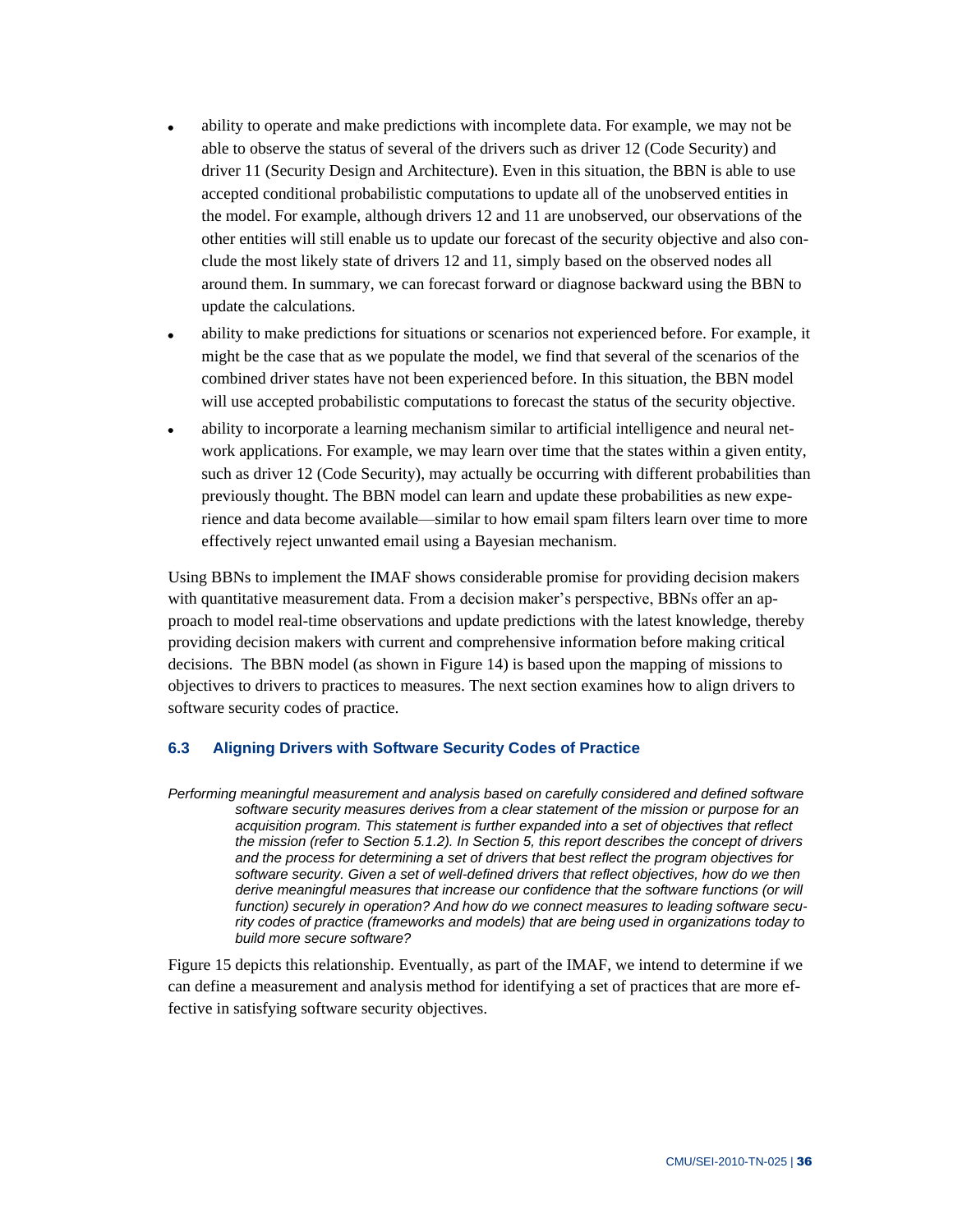



<span id="page-48-0"></span>*Figure 15: Aligning Drivers with Software Security Codes of Practice*

The codes of practice that we have reviewed thus far include

- Building Security In Maturity Model (BSIMM): <http://bsimm2.com/>  $\bullet$
- Open Web Application Security Project (OWASP) Software Assurance Maturity Model (SAMM): [http://www.owasp.org/index.php/Category:Software\\_Assurance\\_Maturity\\_Model](http://www.owasp.org/index.php/Category:Software_Assurance_Maturity_Model)
- Microsoft Secure Development Lifecycle:<http://www.microsoft.com/security/sdl/>  $\bullet$
- Department of Homeland Security Measurement work and Assurance for CMMI Process  $\bullet$ Reference Model[: https://buildsecurityin.us-cert.gov/swa/](https://buildsecurityin.us-cert.gov/swa/)
- CERT Resilience Management Model, Resilient Technical Solution Engineering Process  $\bullet$ Area: <http://www.cert.org/resilience/rmm.html>

Examples of the current state of the practice for expressing measures for software security include the following, taken from the OWASP SAMM, version 1.0 [OpenSAMM 2009]:

- >90 percent applications and data assets evaluated for risk classification in past 12 months  $\bullet$
- >60 percent development staff trained within past 1 year  $\bullet$
- >80 percent staff certified within past 1 year  $\bullet$
- >50 percent of projects with updated attack surface analysis in past 12 months  $\bullet$
- >50 percent of projects with updated security requirements design-level analysis in past 12  $\bullet$ months
- >50 percent of project teams performing code review on high-risk code in past 6 months

While these implementation measures are informative, they describe only the presence, absence, and extent of some action. They say nothing about the contribution or effectiveness of such actions toward achieving a desired state of software security to meet a defined program objective.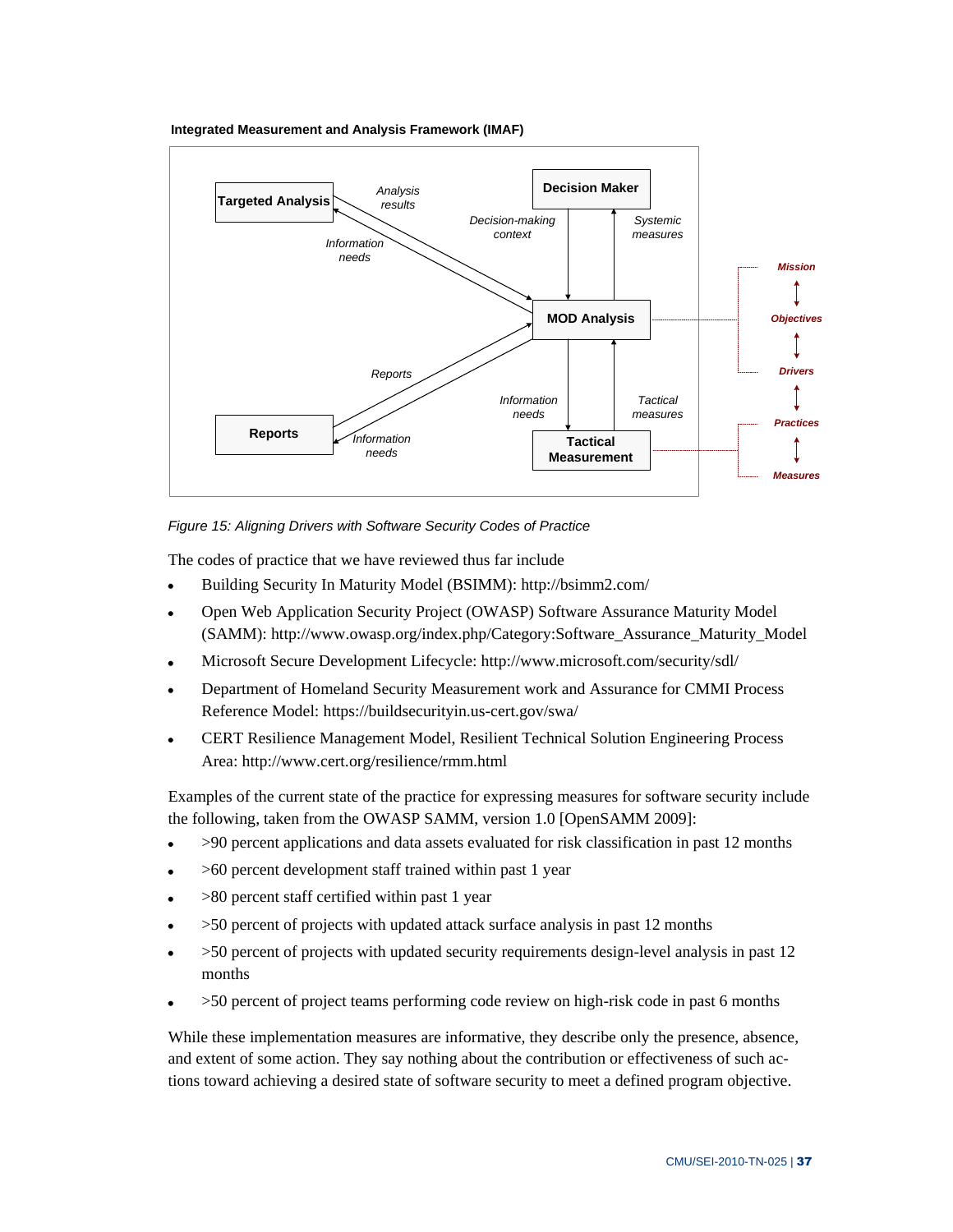During this phase of our research, we defined both a top-down (Part 1) and a bottom-up (Part 2) process for aligning drivers with software security codes of practice (and vice versa) to produce meaningful measures. The Part 1 process uses an abbreviated Goal Question (Indicator) Metric (GQIM) Method developed at the SEI [Park 1996]. The GQIM draws upon earlier work done by Basilli and Rombach [Basili 1984, 1988, 1994; Rombach 1989] in defining a Goal Question Metric (GQM) method. For both of these approaches and for goal-driven measurement in general, the primary question is not "What metrics should I use?" but "What do I want to know or learn?" [SEI 2010].

These two processes are described in [Table 4.](#page-49-0)

| Approach           | <b>Step</b> | <b>Step Description</b>                                                                                                                                                                                                                                                                                                                                                                                                                                                              |  |  |
|--------------------|-------------|--------------------------------------------------------------------------------------------------------------------------------------------------------------------------------------------------------------------------------------------------------------------------------------------------------------------------------------------------------------------------------------------------------------------------------------------------------------------------------------|--|--|
| Top Down (Part 1)  | 1.1         | Select a driver of interest.                                                                                                                                                                                                                                                                                                                                                                                                                                                         |  |  |
|                    | 1.2         | Determine what information items and measures are needed to answer the driver ques-<br>tion (and inform driver considerations).                                                                                                                                                                                                                                                                                                                                                      |  |  |
|                    | 1.3         | Categorize measures as one of the following types:<br>Implementation: Is this activity/process being performed (presence, absence,<br>extent)?<br>Effectiveness: How good is the work product or outcome of the activi-<br>$\bullet$<br>ty/process? Does it achieve the intended result?<br>Process performance: Is the process performing as expected? Is the process<br>$\bullet$<br>defined, documented, planned, managed, monitored, controlled, and conti-<br>nuously improved? |  |  |
|                    | 1.4         | Determine if the measures appear in (or can be derived from) one or more codes of<br>practice.                                                                                                                                                                                                                                                                                                                                                                                       |  |  |
|                    | 1.5         | If this analysis provides useful insights:<br>1 <sub>1</sub><br>Develop a traceability matrix that shows driver/code of practice relationships.<br>Repeat for all drivers that support a given objective.<br>2.<br>Meet with domain experts to establish quantification schemes for each prac-<br>3.<br>tice-based measure.<br>Use predictive analytics methods (such as BBNs) to determine the most use-<br>4.<br>ful drivers, measures, and practices.                             |  |  |
| Bottom Up (Part 2) | 2.1         | Select a practice area and companion practices of interest.                                                                                                                                                                                                                                                                                                                                                                                                                          |  |  |
|                    | 2.2         | Determine which objective information needs the measures from this practice area<br>might meet.                                                                                                                                                                                                                                                                                                                                                                                      |  |  |
|                    | 2.3         | Determine if the information needs to map to one or more drivers.                                                                                                                                                                                                                                                                                                                                                                                                                    |  |  |
|                    | 2.4         | If this analysis provides useful insights:<br>Develop a traceability matrix that describes this relationship.<br>1.<br>Analyze one code of practice completely to see if<br>2.<br>practices suggest new or modified drivers<br>$\circ$<br>a practice area does not map to any driver and is therefore (per-<br>$\circ$<br>haps) of lower priority or less optimal for meeting program objec-<br>tives than others                                                                    |  |  |

<span id="page-49-0"></span>*Table 4: Align Drivers with Software Security Codes of Practice*

We have conducted Steps 1.1, 1.2, and 1.3 of the top-down analysis (Part 1 in [Table 4\)](#page-49-0) for the software security drivers shown in [Figure 14](#page-45-0) (drivers 10, 11, and 12). In this report, we present the result of the top-down analysis for driver 10: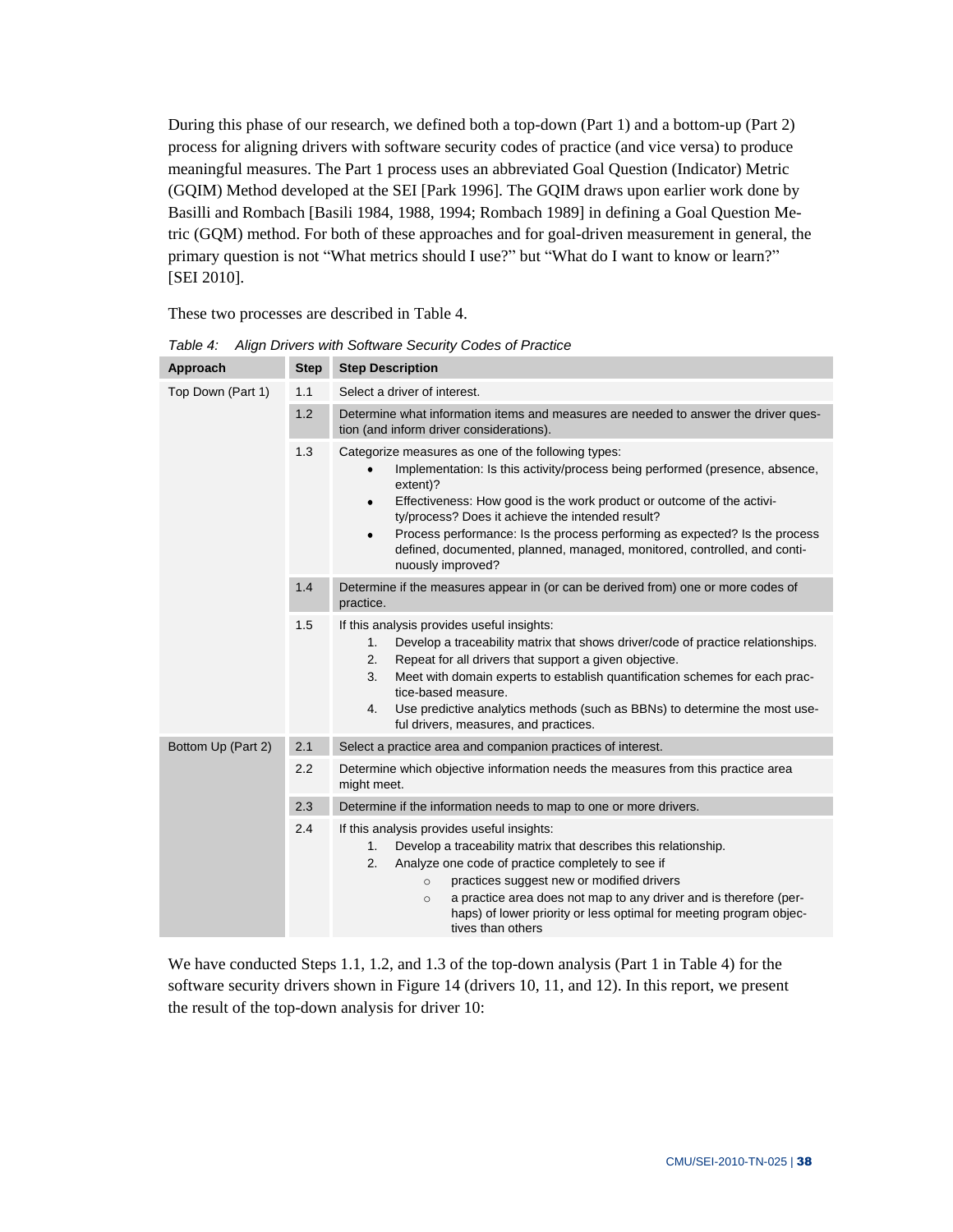### **Driver 10: Security Requirements**

Do requirements sufficiently address security?

#### Considerations:

- 1. Customer, user, and stakeholder security requirements and needs
- 2. Tradeoffs between security, performance, and other quality attributes
- 3. Operational security requirements
- 4. Information security requirements
- 5. Maturity of technology used and implications for security requirements
- 6. Relevant policies, standards, guidelines, and regulations
- 7. Results of risk analysis of security requirements
- 8. Analysis of security threats as they affect security requirements (using methods such as misuse/abuse cases, threat models, and attack patterns)

9. Process for developing security requirements

One derivation of practices and measures that support answering the question for driver 10 (Security Requirements) appears in [Table 5](#page-51-0) below.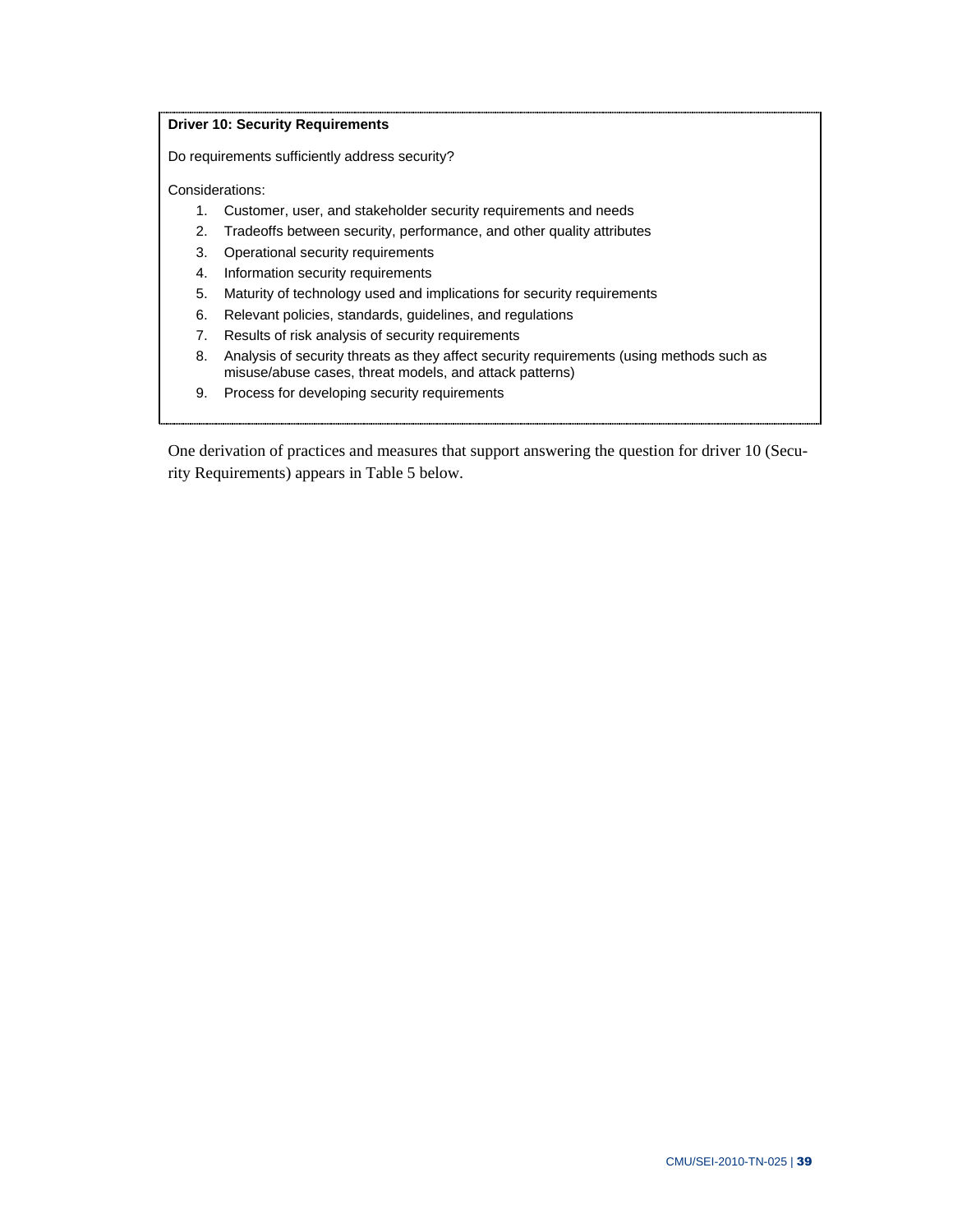| <b>Practice</b><br><b>Notes</b><br>Category<br><b>Measure</b><br>Maps to<br>Product security requirements are<br>% of software products for which<br>п<br>Implementation<br>documented.<br>security requirements are/are<br>considerations 1, 3,<br><b>Measures</b><br>not documented<br>4. and 6<br>٠<br>There is traceability between all sources of<br>% of security requirements<br>Maps to<br>security requirements and each security<br>with/without identified sources<br>considerations 1, 3,<br>requirement; each security requirement<br>4, and 6<br>has at least one source.<br>Maturity of technologies used is<br>% of in-use technologies<br>Maps to<br>$\blacksquare$<br>determined and documented.<br>with/without designated maturity<br>consideration 5<br>ratings<br>Tradeoff analysis results are documented.<br>% of security requirements<br>Maps to<br>٠<br>with/without documented<br>consideration 2<br>tradeoff analyses<br>Security requirements risk analysis results<br>% of security requirements<br>Maps to<br>٠<br>are documented. Actions to address<br>with/without documented risk<br>consideration 7<br>and/or mitigate high-priority risks are<br>analysis results<br>resolved in a timely manner.<br>Elapsed time to close actions for<br>$\blacksquare$<br>high-priority risks associated<br>with security requirements<br>Elapsed time to implement<br>$\blacksquare$<br>mitigation actions for high-<br>priority risks associated with<br>security requirements<br>Security threat analysis results and<br>% of security requirements<br>Maps to<br>٠<br>methods are documented. Actions to<br>with/without documented threat<br>consideration 8<br>address high-priority analysis results are<br>analysis results<br>resolved in a timely manner.<br>E<br>Elapsed time to resolve actions<br>for high-priority threat analysis<br>results associated with security<br>requirements<br>There is a defined process used to elicit,<br>% of security requirements that<br>Maps to<br>٠<br>prioritize, review, and document security<br>have/have not been elicited,<br>consideration 9<br>prioritized, reviewed, and<br>requirements.<br>documented as a result of<br>executing a defined,<br>documented process<br>Need further<br>Product security requirements adequately<br>% of security requirements that<br>٠<br><b>Effectiveness</b><br>address customer, user, and stakeholder<br>meet (do not meet) customer-,<br>expansion of how<br><b>Measures</b><br>requirements and needs.<br>user-, and stakeholder-defined<br>adequacy is<br>thresholds for adequacy<br>determined<br>Product security requirements adequately<br>% of security requirements that<br>Need further<br>have/have not been determined<br>expansion of how<br>address<br>to address stakeholder-defined<br>adequacy is<br>tradeoff analyses<br>$\bullet$<br>thresholds for adequacy for all of<br>determined<br>operational and information<br>$\bullet$<br>the bulleted items listed in the<br>security requirements<br>practice description<br>maturity of technology<br>$\bullet$<br>policies, standards, guidelines,<br>$\bullet$<br>and regulations<br>security risk analysis results<br>threat analysis results<br>Process<br>The process used to specify security<br>E<br>Extent to which the defined<br>Need to define<br>Performance<br>requirements performs as expected.<br>process for specifying security<br>process performance<br>requirements meets its<br>criteria<br><b>Measures</b><br>performance criteria | Security? |  |  |  |  |
|-----------------------------------------------------------------------------------------------------------------------------------------------------------------------------------------------------------------------------------------------------------------------------------------------------------------------------------------------------------------------------------------------------------------------------------------------------------------------------------------------------------------------------------------------------------------------------------------------------------------------------------------------------------------------------------------------------------------------------------------------------------------------------------------------------------------------------------------------------------------------------------------------------------------------------------------------------------------------------------------------------------------------------------------------------------------------------------------------------------------------------------------------------------------------------------------------------------------------------------------------------------------------------------------------------------------------------------------------------------------------------------------------------------------------------------------------------------------------------------------------------------------------------------------------------------------------------------------------------------------------------------------------------------------------------------------------------------------------------------------------------------------------------------------------------------------------------------------------------------------------------------------------------------------------------------------------------------------------------------------------------------------------------------------------------------------------------------------------------------------------------------------------------------------------------------------------------------------------------------------------------------------------------------------------------------------------------------------------------------------------------------------------------------------------------------------------------------------------------------------------------------------------------------------------------------------------------------------------------------------------------------------------------------------------------------------------------------------------------------------------------------------------------------------------------------------------------------------------------------------------------------------------------------------------------------------------------------------------------------------------------------------------------------------------------------------------------------------------------------------------------------------------------------------------------------------------------------------------------------------------------------------------------------------------------------------------------------------------------------------------------------------------------------------------------------------------------------------------------------------------------------------------------------------------------|-----------|--|--|--|--|
|                                                                                                                                                                                                                                                                                                                                                                                                                                                                                                                                                                                                                                                                                                                                                                                                                                                                                                                                                                                                                                                                                                                                                                                                                                                                                                                                                                                                                                                                                                                                                                                                                                                                                                                                                                                                                                                                                                                                                                                                                                                                                                                                                                                                                                                                                                                                                                                                                                                                                                                                                                                                                                                                                                                                                                                                                                                                                                                                                                                                                                                                                                                                                                                                                                                                                                                                                                                                                                                                                                                                                     |           |  |  |  |  |
|                                                                                                                                                                                                                                                                                                                                                                                                                                                                                                                                                                                                                                                                                                                                                                                                                                                                                                                                                                                                                                                                                                                                                                                                                                                                                                                                                                                                                                                                                                                                                                                                                                                                                                                                                                                                                                                                                                                                                                                                                                                                                                                                                                                                                                                                                                                                                                                                                                                                                                                                                                                                                                                                                                                                                                                                                                                                                                                                                                                                                                                                                                                                                                                                                                                                                                                                                                                                                                                                                                                                                     |           |  |  |  |  |
|                                                                                                                                                                                                                                                                                                                                                                                                                                                                                                                                                                                                                                                                                                                                                                                                                                                                                                                                                                                                                                                                                                                                                                                                                                                                                                                                                                                                                                                                                                                                                                                                                                                                                                                                                                                                                                                                                                                                                                                                                                                                                                                                                                                                                                                                                                                                                                                                                                                                                                                                                                                                                                                                                                                                                                                                                                                                                                                                                                                                                                                                                                                                                                                                                                                                                                                                                                                                                                                                                                                                                     |           |  |  |  |  |
|                                                                                                                                                                                                                                                                                                                                                                                                                                                                                                                                                                                                                                                                                                                                                                                                                                                                                                                                                                                                                                                                                                                                                                                                                                                                                                                                                                                                                                                                                                                                                                                                                                                                                                                                                                                                                                                                                                                                                                                                                                                                                                                                                                                                                                                                                                                                                                                                                                                                                                                                                                                                                                                                                                                                                                                                                                                                                                                                                                                                                                                                                                                                                                                                                                                                                                                                                                                                                                                                                                                                                     |           |  |  |  |  |
|                                                                                                                                                                                                                                                                                                                                                                                                                                                                                                                                                                                                                                                                                                                                                                                                                                                                                                                                                                                                                                                                                                                                                                                                                                                                                                                                                                                                                                                                                                                                                                                                                                                                                                                                                                                                                                                                                                                                                                                                                                                                                                                                                                                                                                                                                                                                                                                                                                                                                                                                                                                                                                                                                                                                                                                                                                                                                                                                                                                                                                                                                                                                                                                                                                                                                                                                                                                                                                                                                                                                                     |           |  |  |  |  |
|                                                                                                                                                                                                                                                                                                                                                                                                                                                                                                                                                                                                                                                                                                                                                                                                                                                                                                                                                                                                                                                                                                                                                                                                                                                                                                                                                                                                                                                                                                                                                                                                                                                                                                                                                                                                                                                                                                                                                                                                                                                                                                                                                                                                                                                                                                                                                                                                                                                                                                                                                                                                                                                                                                                                                                                                                                                                                                                                                                                                                                                                                                                                                                                                                                                                                                                                                                                                                                                                                                                                                     |           |  |  |  |  |
|                                                                                                                                                                                                                                                                                                                                                                                                                                                                                                                                                                                                                                                                                                                                                                                                                                                                                                                                                                                                                                                                                                                                                                                                                                                                                                                                                                                                                                                                                                                                                                                                                                                                                                                                                                                                                                                                                                                                                                                                                                                                                                                                                                                                                                                                                                                                                                                                                                                                                                                                                                                                                                                                                                                                                                                                                                                                                                                                                                                                                                                                                                                                                                                                                                                                                                                                                                                                                                                                                                                                                     |           |  |  |  |  |
|                                                                                                                                                                                                                                                                                                                                                                                                                                                                                                                                                                                                                                                                                                                                                                                                                                                                                                                                                                                                                                                                                                                                                                                                                                                                                                                                                                                                                                                                                                                                                                                                                                                                                                                                                                                                                                                                                                                                                                                                                                                                                                                                                                                                                                                                                                                                                                                                                                                                                                                                                                                                                                                                                                                                                                                                                                                                                                                                                                                                                                                                                                                                                                                                                                                                                                                                                                                                                                                                                                                                                     |           |  |  |  |  |
|                                                                                                                                                                                                                                                                                                                                                                                                                                                                                                                                                                                                                                                                                                                                                                                                                                                                                                                                                                                                                                                                                                                                                                                                                                                                                                                                                                                                                                                                                                                                                                                                                                                                                                                                                                                                                                                                                                                                                                                                                                                                                                                                                                                                                                                                                                                                                                                                                                                                                                                                                                                                                                                                                                                                                                                                                                                                                                                                                                                                                                                                                                                                                                                                                                                                                                                                                                                                                                                                                                                                                     |           |  |  |  |  |
|                                                                                                                                                                                                                                                                                                                                                                                                                                                                                                                                                                                                                                                                                                                                                                                                                                                                                                                                                                                                                                                                                                                                                                                                                                                                                                                                                                                                                                                                                                                                                                                                                                                                                                                                                                                                                                                                                                                                                                                                                                                                                                                                                                                                                                                                                                                                                                                                                                                                                                                                                                                                                                                                                                                                                                                                                                                                                                                                                                                                                                                                                                                                                                                                                                                                                                                                                                                                                                                                                                                                                     |           |  |  |  |  |
|                                                                                                                                                                                                                                                                                                                                                                                                                                                                                                                                                                                                                                                                                                                                                                                                                                                                                                                                                                                                                                                                                                                                                                                                                                                                                                                                                                                                                                                                                                                                                                                                                                                                                                                                                                                                                                                                                                                                                                                                                                                                                                                                                                                                                                                                                                                                                                                                                                                                                                                                                                                                                                                                                                                                                                                                                                                                                                                                                                                                                                                                                                                                                                                                                                                                                                                                                                                                                                                                                                                                                     |           |  |  |  |  |

<span id="page-51-0"></span>*Table 5: Part 1 Example for Driver 10 Security Requirements: Do Requirements Sufficiently Address Security?*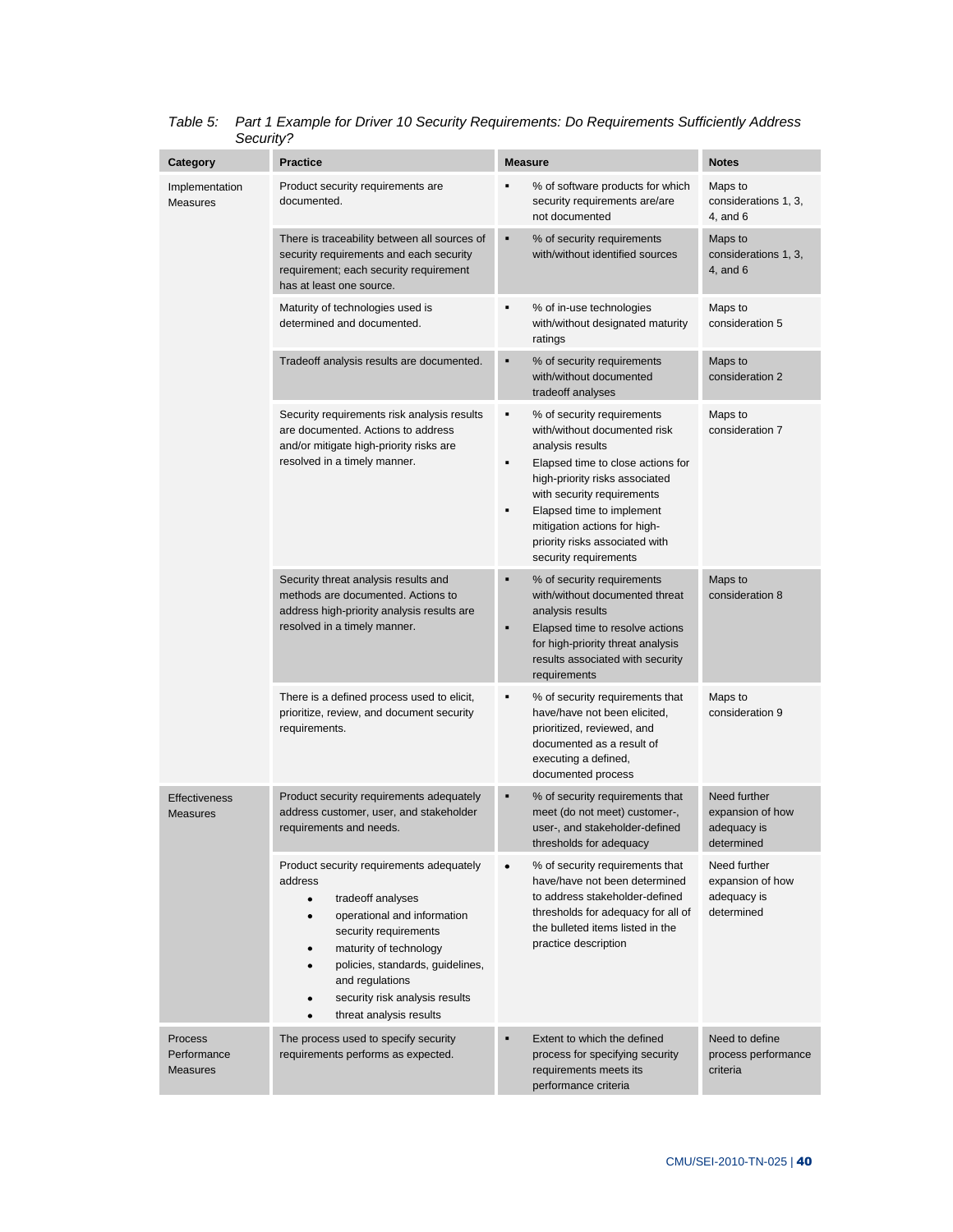Steps 1.4 and 1.5 of the top-down analysis (Part 1 in [Table 4\)](#page-49-0) and all steps in the bottom-up analysis (Part 2 i[n Table 4\)](#page-49-0) will be performed in FY11. The drivers, practices, and measures of interest will be informed by pilot driver assessment results and BBN modeling. We made a conscious decision not to take this driver/practice/measure analysis further until we had access to data to help guide our selection of meaningful drivers and practices.

The final section of this report describes next steps and future directions for this research project.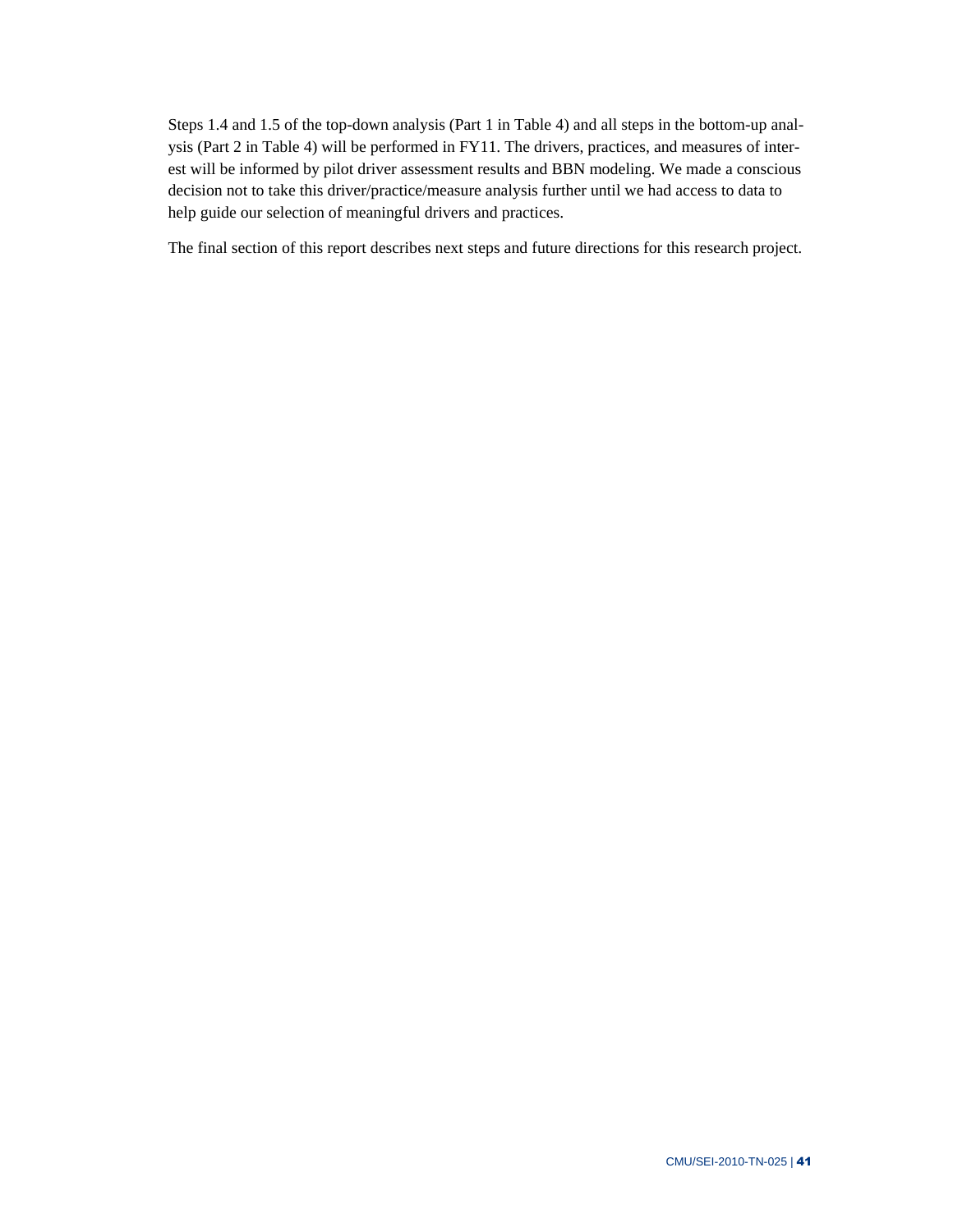# **7 Insights and Next Steps**

This section summarizes our research results for FY10, presents some surprises and insights experienced by the authors thus far, and identifies our research directions for FY11.

# **7.1 Summary**

The goal of the software security measurement and analysis research project is to address the following three research questions:

- Q1: How do we establish, specify, and measure justified confidence that a software product<sup>16</sup>  $\bullet$ is sufficiently secure to meet operational needs?
- Q2: How do we measure at each phase of the development or acquisition life cycle that the  $\bullet$ required/desired level of security has been achieved?
- Q3: How do we scale measurement and analysis approaches to complex environments, such  $\bullet$ as large, distributed systems of systems?

As described in this report, in FY10 we have focused on addressing research question 1, which establishes the foundation for the remaining questions. We have defined an approach, illustrated by an example, for addressing research question 2. We have yet to determine our plans and approach for examining research question 3.

This report presents a foundational set of measurement concepts, including a generic measurement process. It describes how meaningful measures serve to provide the information that decision makers need when they need it and in the right form. Decision makers are those responsible for developing and acquiring software-reliant systems. The distributed management environment is the prevailing circumstance faced by today's decision makers. Performance in these environments, including software security performance, is better analyzed using a two-tiered approach that incorporates system decomposition and event analysis as well as systemic analysis. Mission-Objective-Driver Analysis is one method for conducting systemic analysis. The SEI has developed a starter set of drivers for software security, and this report presents how these can be further analyzed, tailored, and assessed. The report closes by defining the Integrated Measurement and Analysis Framework (IMAF) and methods for qualitatively and quantitatively collecting data to inform this framework. Such data is used to analyze software security performance. The closing section also introduces work in progress to address research question 2.

# **7.2 Surprises and Insights**

This section includes a few insights and surprises experienced by the authors in comparing where we started to what we have learned in the course of conducting this research over the past seven months. We also speculate a bit as to what we may learn going forward.

When we originally conceived of this effort, we intended to evaluate current practice (as represented by codes of practice for software security) and see what common themes emerged.

<sup>16</sup> For example, a software application, set of applications, software-reliant system, or system of systems.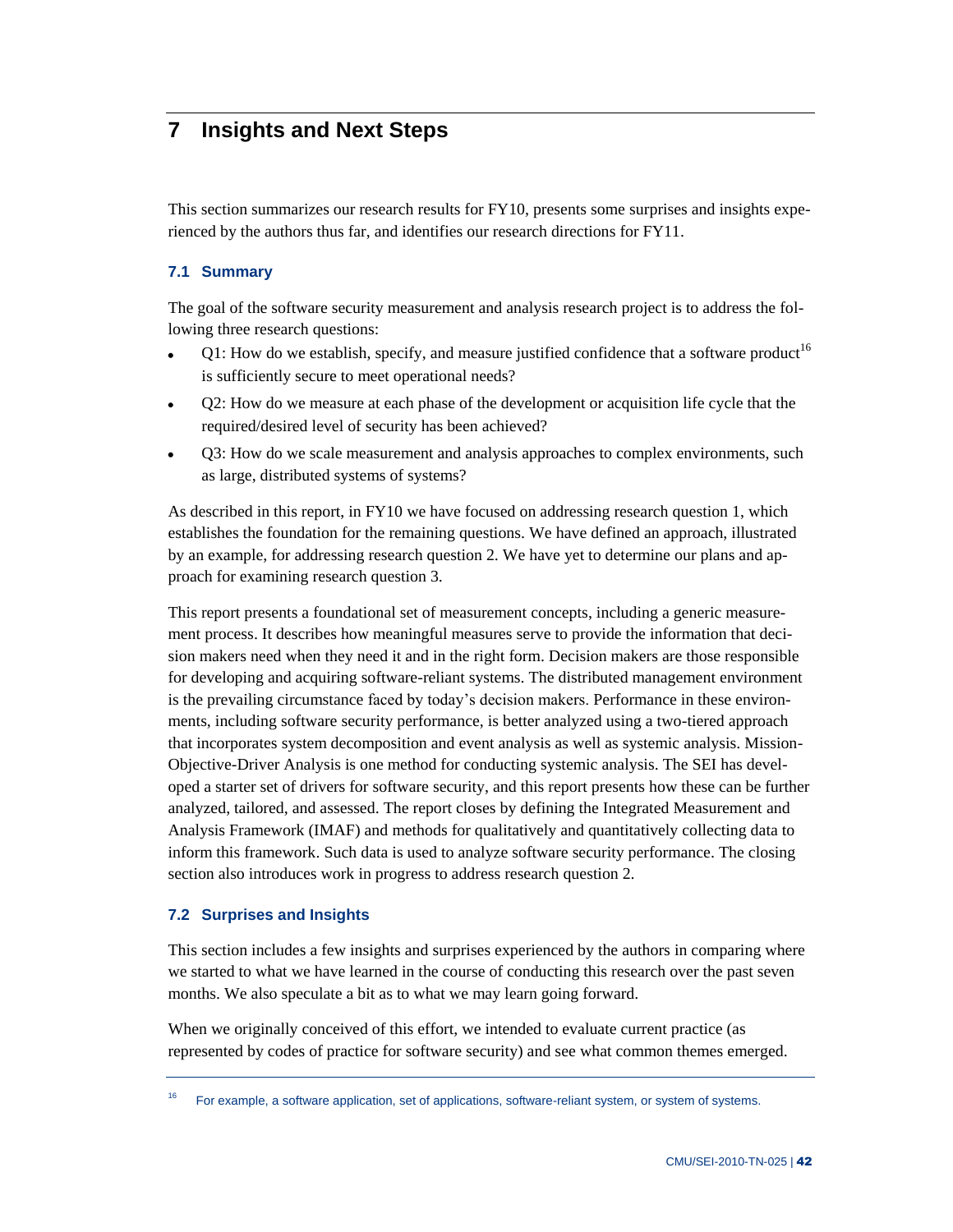We also knew we would need to establish a method for defining what constituted adequate security and then propose an approach for demonstrating this throughout the life cycle. Our initial (albeit limited) thinking was to use the work in assurance cases as the foundation.

One early insight was that we had a rich body of existing SEI knowledge and research results to help frame a robust method for expressing the definition of adequate security. This informed driver identification, driver analysis, and the IMAF. Assurance case research results can certainly contribute to this expression and be used for collecting evidence of adequate security, but it is only one of several methods.

Another insight was that we could consider more than just a single organization, single project, and single software-reliant system and begin to address systems of systems in distributed management environments. Of course, this ability to scale from small systems to large systems and from single systems to systems of systems has yet to be demonstrated, but we were able to develop hypotheses about it.

We were surprised by the lack of data related to software security. Much of what people know about software security seems to be based on conventional wisdom. We do see some anecdotal evidence backing up claims about practice, but there is little objective data. In the long term, we believe that our work on the IMAF will be able to provide objective data about what drives software security. This data can then be used to support or refute claims about practice effectiveness.

We were also surprised by our community's inability to effectively articulate what constitutes success for software security. Our nonsecurity field experience has shown that program managers traditionally struggle when defining what constitutes success for their programs (i.e., defining objectives). However, they seem even less prepared to define software security objectives. We believe the results of this research project have real potential to establish solid, quantitative benchmarks for software security.

This project represents one of the CERT Program's first opportunities to tap into the extensive knowledge and experience of the SEI's Software Engineering Measurement and Analysis team. The team enabled us to identify predictive analytics and leverage the power of Bayesian Belief Networks to provide insights regarding the use of quantitative methods. The BBN method's ability to inform while tolerating uncertainty, incomplete and missing data, and subjective data (very much the current state of practice in software security) is very promising.

That said, we believe we may find in the predictive analytics work that much of today's conventional wisdom regarding drivers and leading indicators for software security may very well not pan out. This type of debunking is common as we seek empirical data and quantitative significance of relationships. We may also find some new factors as leading indicators that we had not thought of before.

We believe we will experience some of the key concepts espoused by Douglas Hubbard [Hubbard 2007] and Nassim Nicholas Taleb [Taleb 2010]:

- 1. More information is not always better and can often hurt the decision-making situation.
- 2. There are valid approaches to trading off the value of additional information against the cost of collecting it, specifically Hubbard's Applied Information Economics (AIE) method.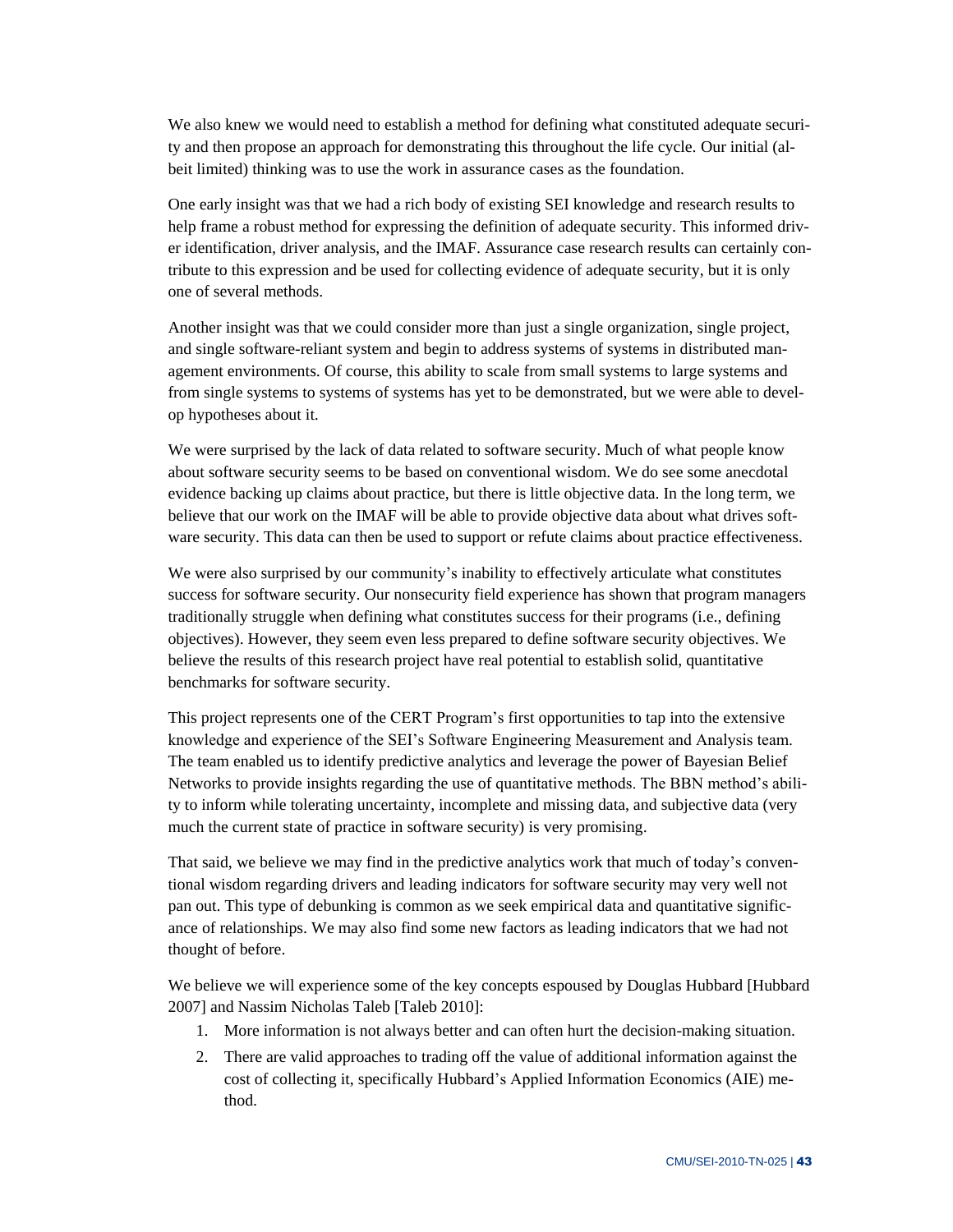3. Measurement error, especially from human sources, may be far greater than we believed and may represent a major issue that must be solved before modeling can occur. Hubbard offers promising approaches to better eliciting expert opinions and conducting assessments.

# **7.3 Research Directions**

In FY11, we plan to tackle the following tasks:

- Seek community feedback and improvement suggestions on this research project and this  $\bullet$ report.
- In the pursuit of research question 1, seek pilot assessment data and other types of data- $\bullet$ gathering opportunities to improve and validate the IMAF.
- Define a starter Bayesian Belief Network in support of one software security objective and  $\ddot{\phantom{a}}$ its related drivers. Use assessment and data-gathering opportunities to begin populating this network. Introduce the use of automated tools for expressing and analyzing BBNs.
- Conduct the two-part process for addressing research question 2 (refer to Section 6.3). Ana- $\bullet$ lyze the leading software security codes of practice while performing this process.
- Explore the applicability of measurement and analysis methods in general and in related dis- $\bullet$ ciplines, for example, Douglas Hubbard's methods [Hubbard 2007] and how they inform this work.
- Describe the differences and similarities between this work and model-based measurement  $\bullet$ and analysis work, such as the Capability Maturity Modeling<sup>®</sup> Integration for Development (CMMI<sup>®</sup>-DEV) [CMMI Product Team 2006] and the CERT<sup>®</sup> Resilience Management Model (CERT<sup>®</sup>-RMM) [Caralli 2010]. We believe that the set of software security drivers may serve as a useful point of connection/intersection.
- Develop materials (graphics, brochures, presentations, white papers, etc.) that provide sim- $\bullet$ plified explanations of complex measurement methods and aid us in communicating about this work, both internally and externally.

® Capability Maturity Modeling, CMMI, CERT Resilience Management Model, and CERT®-RMM are registered in the U.S. Patent and Trademark Office by Carnegie Mellon University.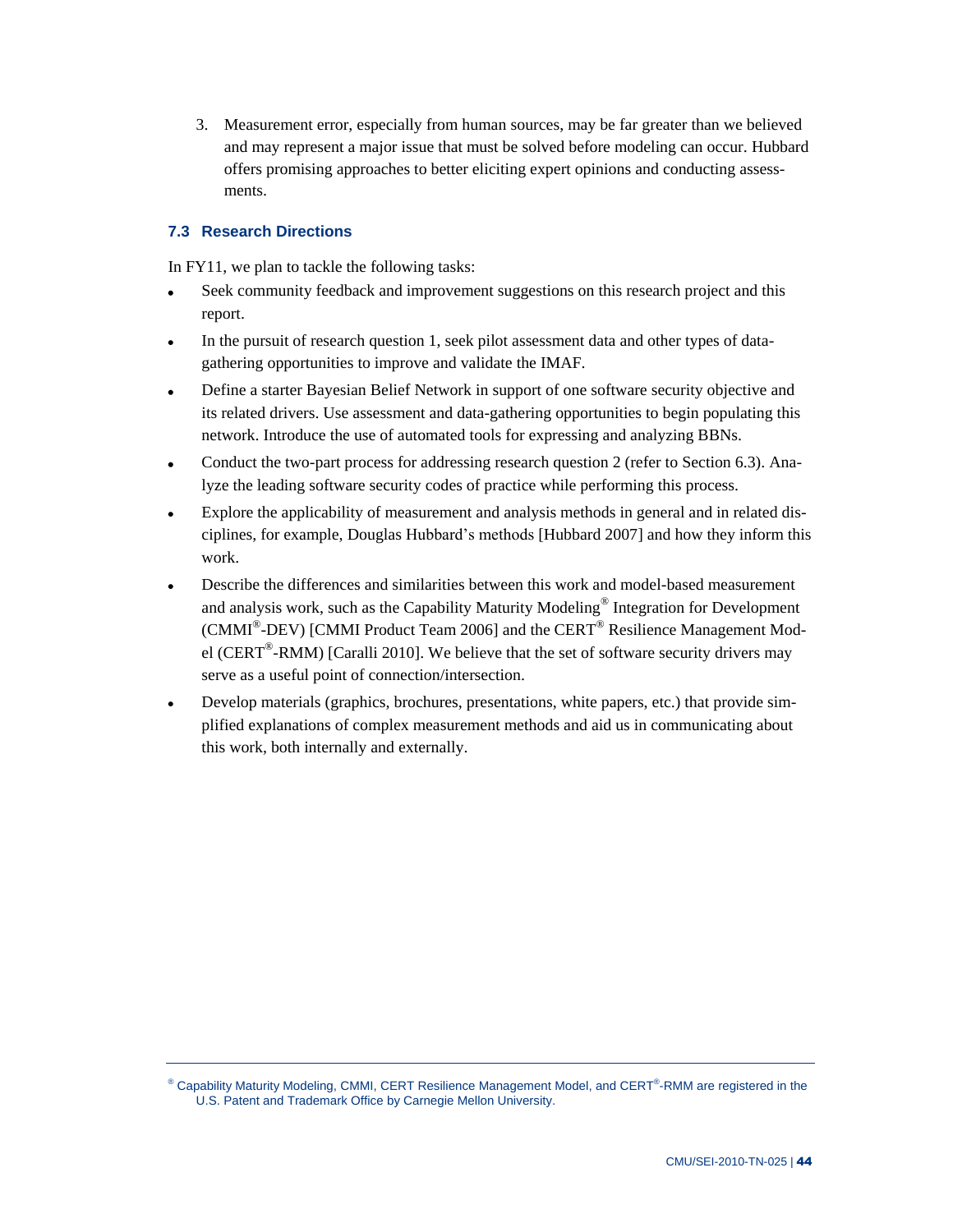# **Appendix A: Standard Set of Drivers for Software Security**

This appendix provides a prototype set of driver questions for assessing software security as described in Section 5.1.5. This set of drivers is derived from the following software security objective: *When the system is deployed, security risks to the deployed system will be within an acceptable tolerance*.

At this point in time, the set of drivers has not been validated through the SEI's field-piloting activities. The next step in the development of the drivers is to validate them through field testing. Once the set of drivers is validated, it can serve as an archetype that analysts can use for tailoring purposes.

# **Programmatic Drivers**

- 1. *Program Security Objectives*: Are the program's security objectives realistic and achievable?
- 2. *Security Plan*: Does the plan for developing and deploying the system sufficiently address security?
- 3. *Contracts*: Do contract mechanisms with partners, collaborators, subcontractors, and suppliers sufficiently address security?
- 4. *Security Process*: Does the process being used to develop and deploy the system sufficiently incorporate security?
- 5. *Security Task Execution*: Are security-related tasks and activities performed effectively and efficiently?
- 6. *Security Coordination*: Are security activities within the program coordinated appropriately?
- 7. *External Interfaces*: Do work products from partners, collaborators, subcontractors, or suppliers meet security requirements?
- 8. *Organizational and External Conditions*: Are organizational and external conditions facilitating completion of security tasks and activities?
- 9. *Event Management*: Is the program able to identify and manage potential events and changing circumstances that affect its ability to meet its software security objectives?

# **Product Drivers**

- 10. *Security Requirements*: Do requirements sufficiently address security?
- 11. *Security Architecture and Design*: Do the architecture and design sufficiently address security?
- 12. *Code Security*: Is the code sufficiently secure?
- 13. *Operational System Security*: Is the integrated system sufficiently secure to support operations?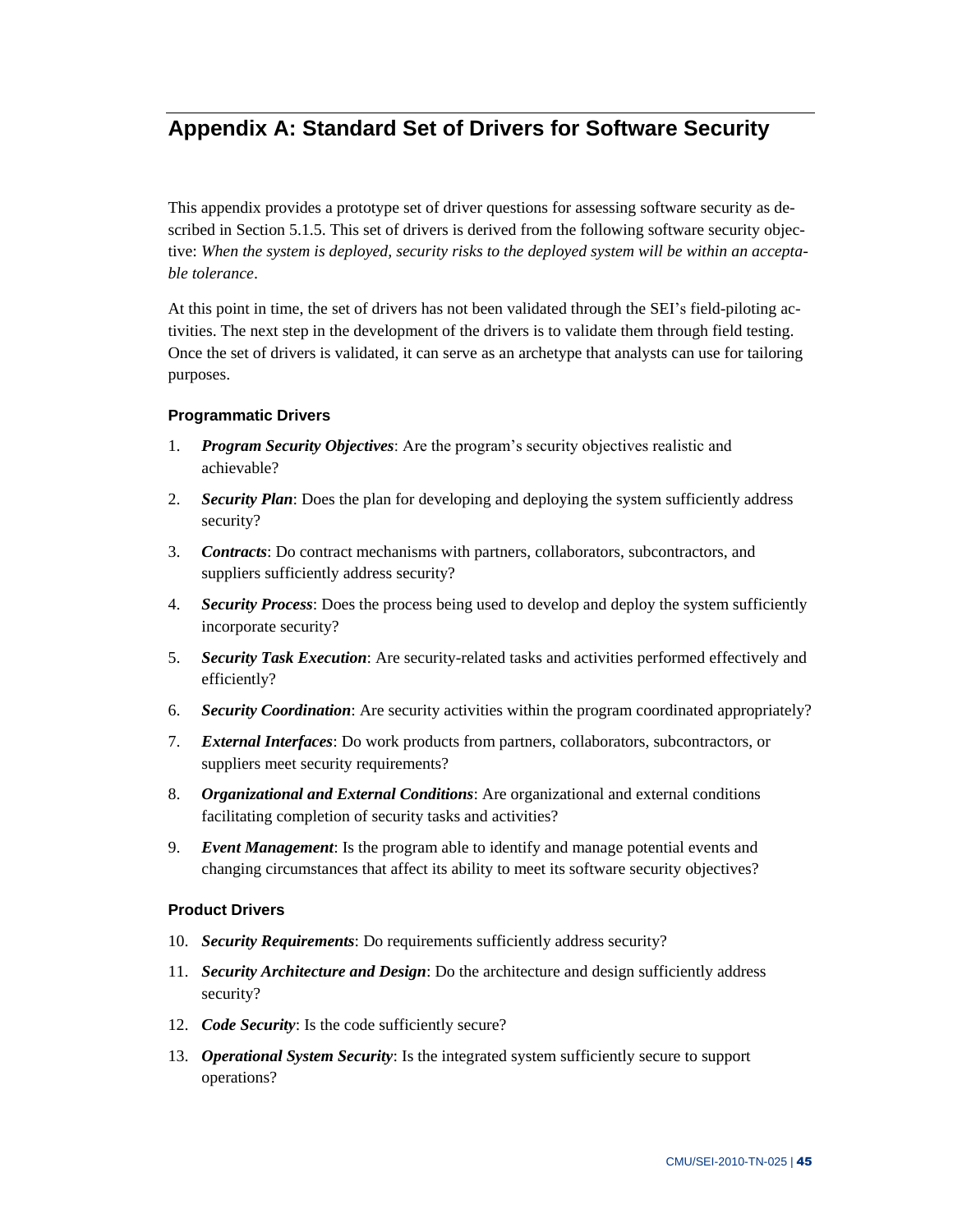- 14. *Adoption Barriers*: Have barriers to customer/user adoption of the system's security features been managed appropriately?
- 15. *Operational Security Compliance*: Will the system comply with applicable security policies, laws, and regulations?
- 16. *Operational Security Preparedness*: Are people prepared to maintain the system's security over time?
- 17. *Security Risk Tolerance*: Is the security risk of the deployed system within an acceptable tolerance?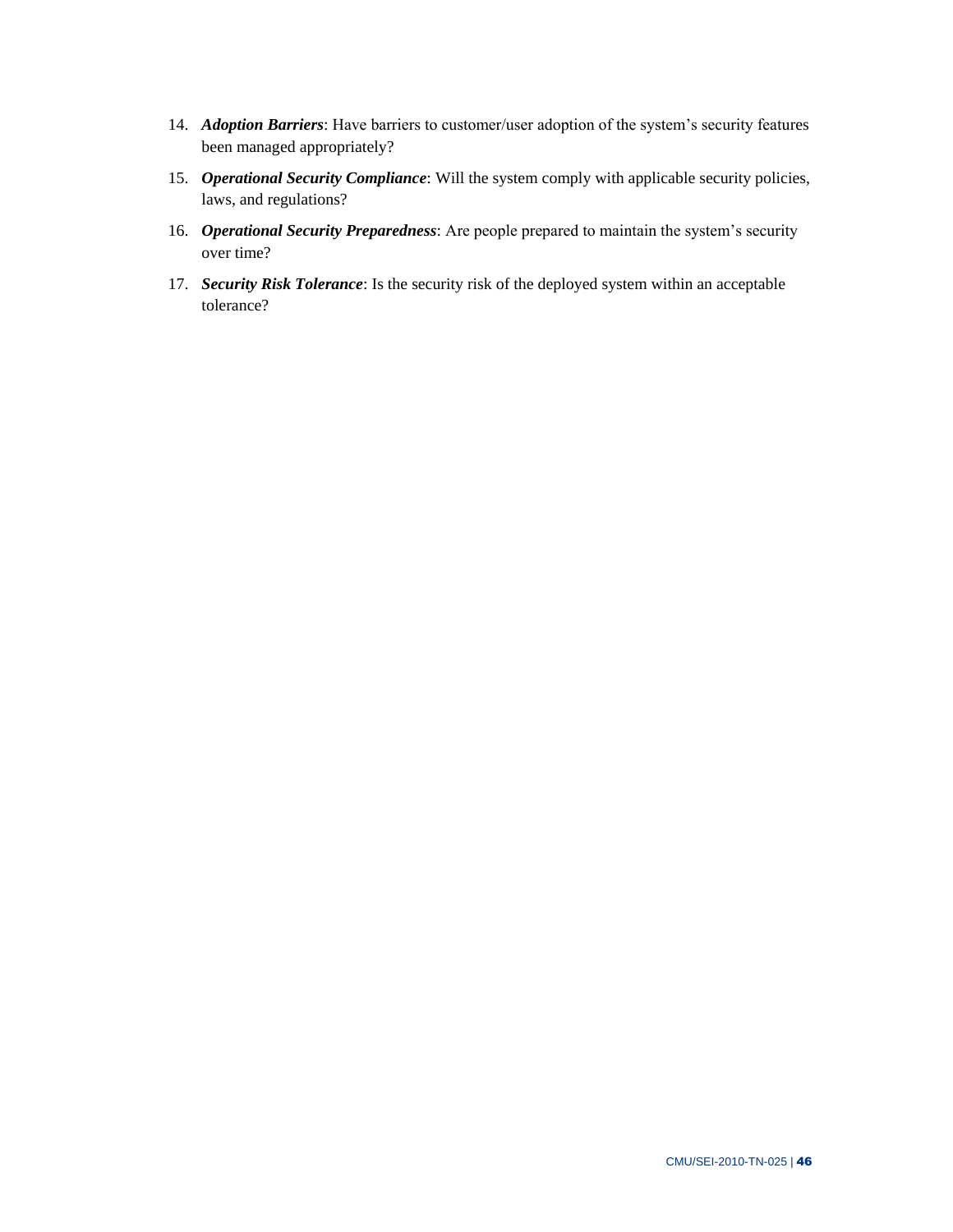## **Driver 1: Program Security Objectives**

Are the program's security objectives realistic and achievable?

Considerations:

- 1. Tradeoffs between security and performance
- 2. Funding allocated to developing security features and controls
- 3. Schedule allocated to developing security features and controls
- 4. Maturity of technology used and implications for security
- 5. Resources dedicated to security tasks and activities
- 6. Availability of staff with security experience and expertise
- 7. Appropriate security credentials of staff

# **Driver 2: Security Plan**

Does the plan for developing and deploying the system sufficiently address security?

- 1. Security-related tasks and activities in the program plan
- 2. Funding allocated to developing security features and controls
- 3. Schedule allocated to developing security features and controls
- 4. Resources dedicated to security tasks and activities
- 5. Availability of staff with security experience and expertise
- 6. Appropriate security credentials of staff
- 7. Security-related training
- 8. Definition of security roles and responsibilities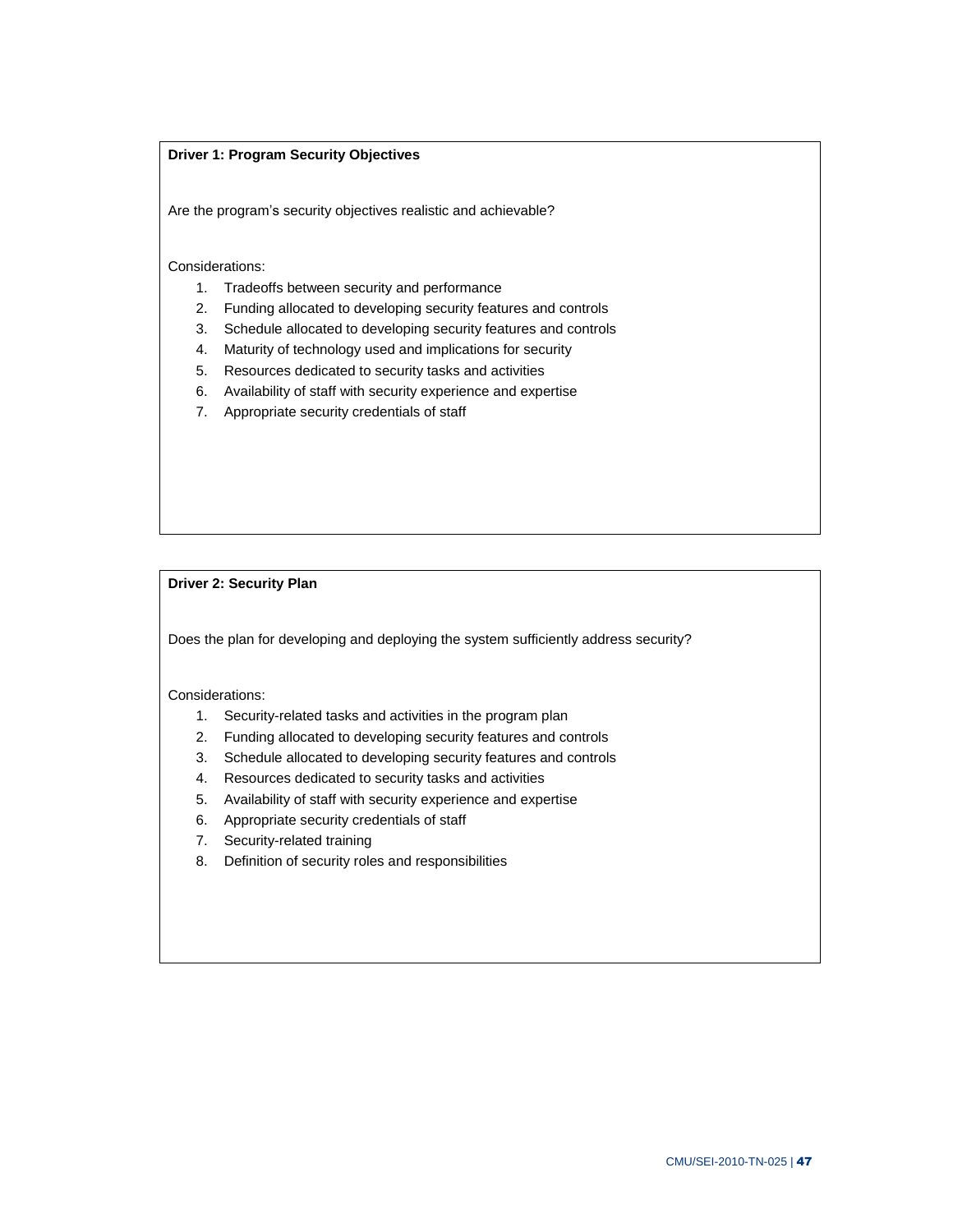### **Driver 3: Contracts**

Do contract mechanisms with partners, collaborators, subcontractors, and suppliers sufficiently address security?

Considerations:

- 1. Contracts with each partner, collaborator, subcontractor, and supplier
- 2. Alignment among the contracts of all partners, collaborators, subcontractors, and suppliers
- 3. Security-related tasks and activities outlined in contracts
- 4. Partner or collaborator resources dedicated to security tasks and activities
- 5. Mechanisms for ensuring compliance with the terms and conditions of contracts
- 6. Contingency or business continuity plans to deal with significant noncompliance issues

#### **Driver 4: Security Process**

Does the process being used to develop and deploy the system sufficiently incorporate security?

- 1. Security-related tasks and activities in the program workflow
- 2. Conformance to security process models
- 3. Measurements and controls for security-related tasks and activities
- 4. Process efficiency and effectiveness
- 5. Software security development life cycle
- 6. Security-related training
- 7. Compliance with security policies, laws, and regulations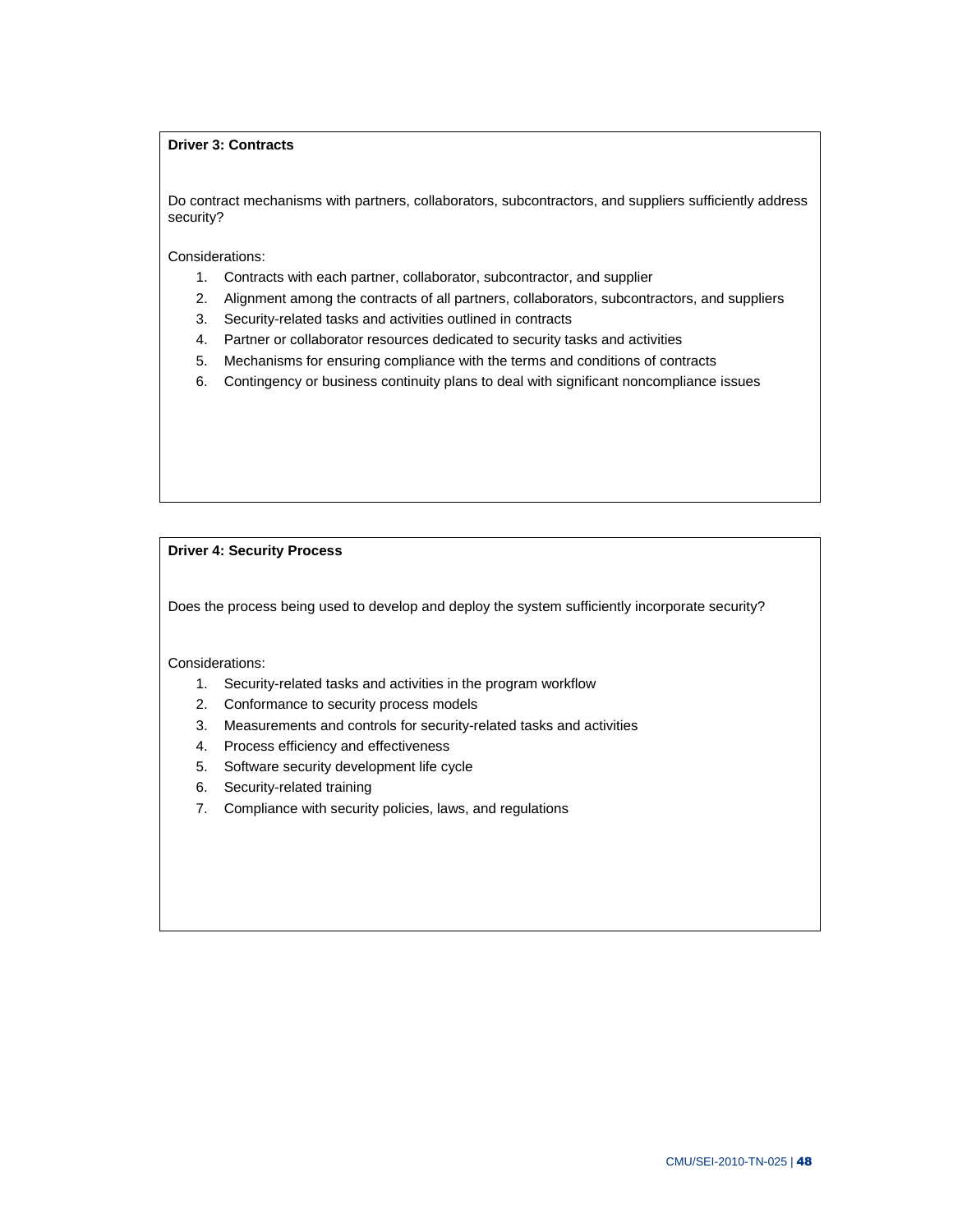## **Driver 5: Security Task Execution**

Are security-related tasks and activities performed effectively and efficiently?

Considerations:

- 1. Experience and expertise of management and staff
- 2. Availability of staff with security experience and expertise
- 3. Staff knowledge of software security methods, tools, and technologies
- 4. Security-related training
- 5. Experience with the software security development life cycle
- 6. Methods, tools, and technologies supporting secure development
- 7. Compliance with security policies, laws, and regulations

# **Driver 6: Security Coordination**

Are security activities within the program coordinated appropriately?

- 1. Communication of security information
- 2. Dependencies of security tasks and activities
- 3. Relationships among partners, collaborators, subcontractors, and suppliers
- 4. Alignment of security roles defined in contracts
- 5. Alignment of security plans across all participants
- 6. Interoperability of security processes across all participants
- 7. Interoperability of methods, tools, and technologies across all participants
- 8. Compliance with security policies, laws, and regulations
- 9. Programmatic complexity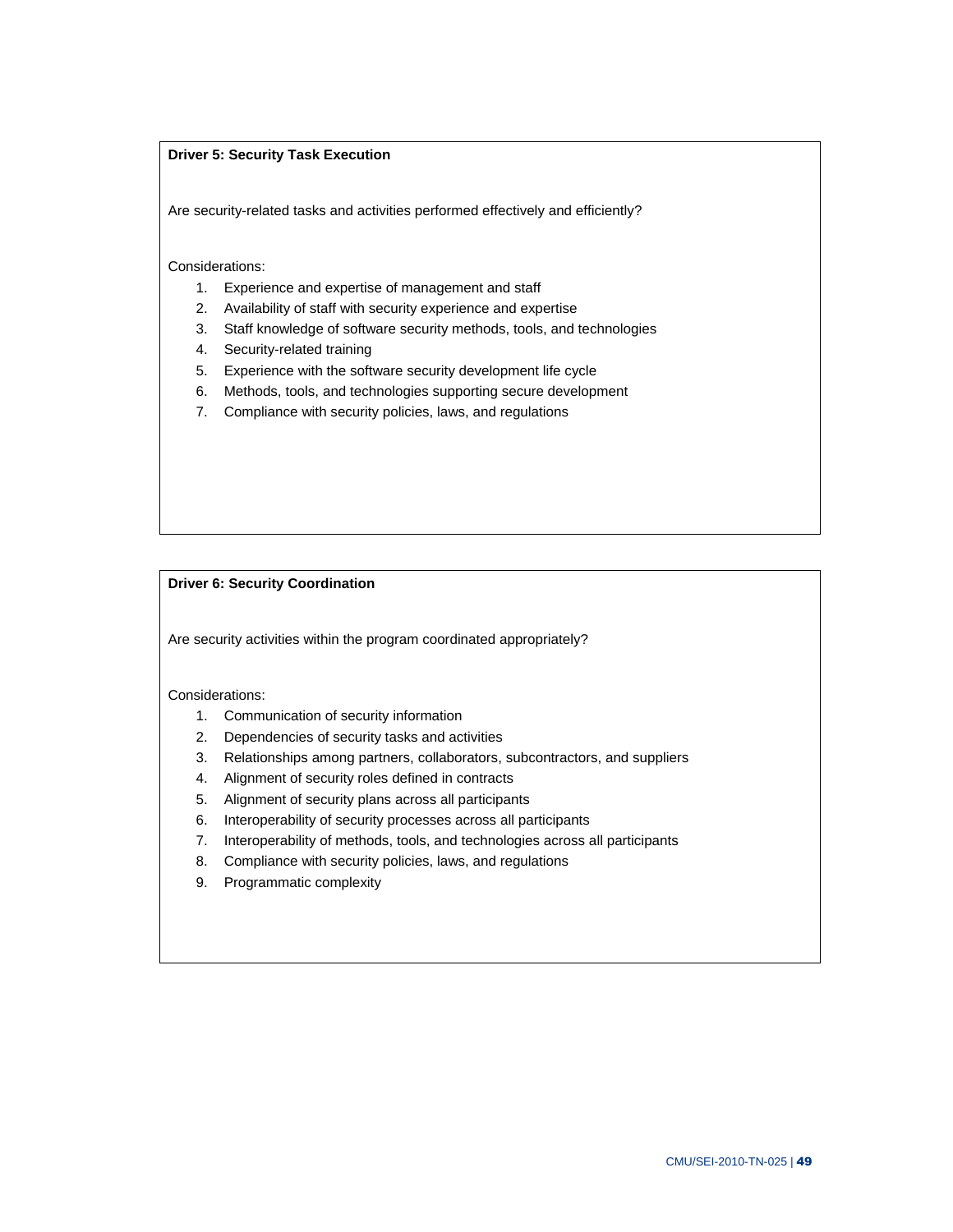# **Driver 7: External Interfaces**

Do work products from partners, collaborators, subcontractors, or suppliers meet security requirements?

Considerations:

- 1. Security of applications
- 2. Security of software
- 3. Security of systems or subsystems
- 4. Security of hardware
- 5. Risk of malicious code in work products
- 6. Risk of vulnerabilities in work products
- 7. Potential for realization of security risks in deployed system
- 8. Compliance with security policies, laws, and regulations

## **Driver 8: Organizational and External Conditions**

Are organizational and external conditions facilitating completion of security tasks and activities?

- 1. Stakeholder sponsorship of software security (e.g., sponsors, funders, developers, customers, users)
- 2. Strategies and actions of upper management related to software security
- 3. Effect of policies, laws, and regulations on security
- 4. Effects of relationships with partners, collaborators, subcontractors, and suppliers on security
- 5. Effects of external (world, marketplace) conditions (technological, environmental, economic, political) on security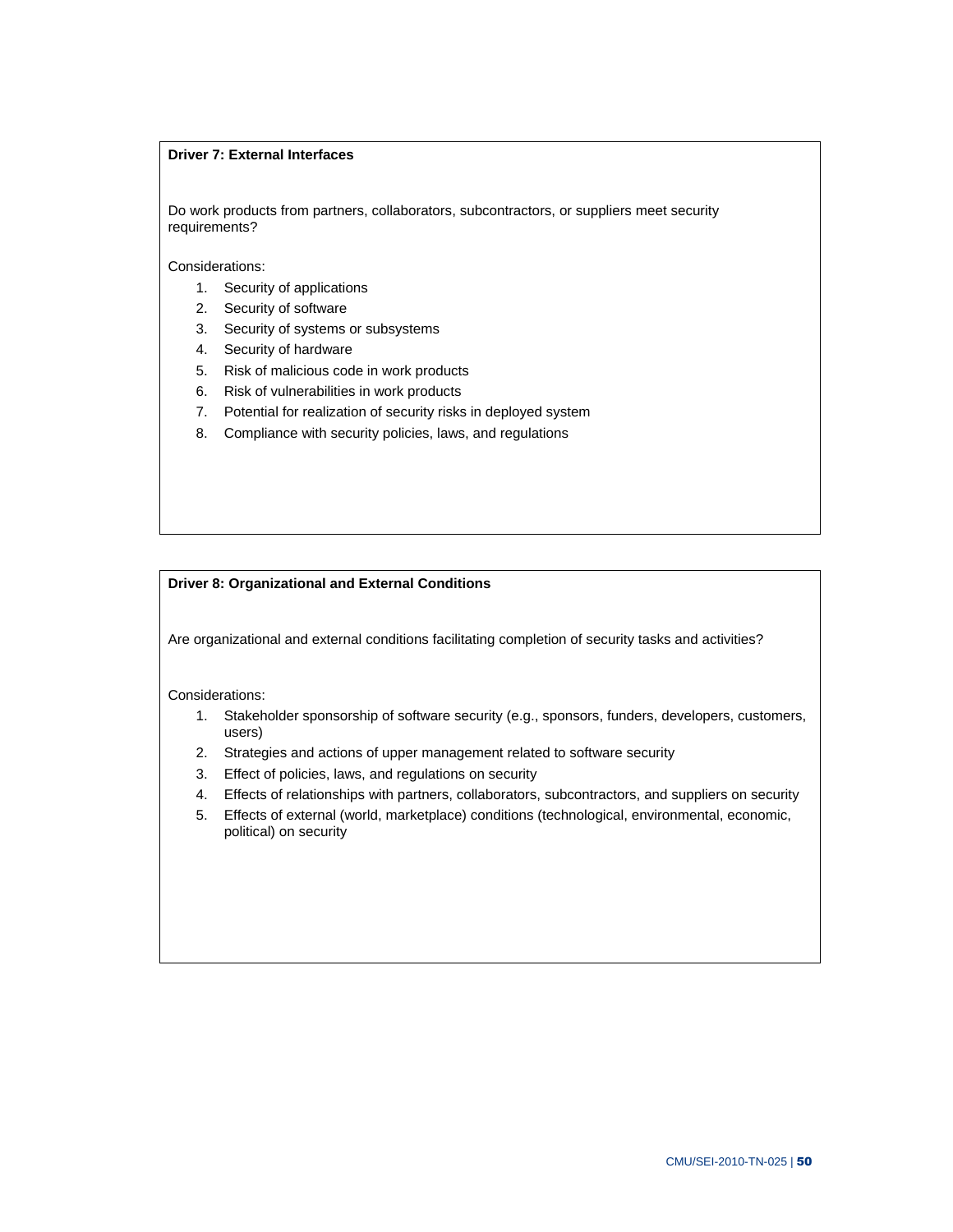#### **Driver 9: Event Management**

Is the program able to identify and manage potential events and changing circumstances that affect its ability to meet its software security objectives?

Considerations:

- 1. Expected and unexpected potential events and changing circumstances
- 2. Changes in security requirements
- 3. Changes in security architecture
- 4. Changes in security methods, tools, or technologies
- 5. The effects of staff or supplier changes on security
- 6. The effects of changes in partnerships, agreements, or contracts on security
- 7. Schedule slack for developing security features and controls
- 8. Funding reserve for developing security features and controls
- 9. Risk management plan, process, and tools
- 10. Risk mitigation plans
- 11. Program continuity, disaster, and contingency plans

#### **Driver 10: Security Requirements**

Do requirements sufficiently address security?

- 1. Customer, user, and stakeholder security requirements and needs
- 2. Tradeoffs between security, performance, and other quality attributes
- 3. Operational security requirements
- 4. Information security requirements
- 5. Maturity of technology used and implications for security requirements
- 6. Relevant policies, standards, guidelines, and regulations
- 7. Results of risk analysis of security requirements
- 8. Analysis of security threats as they affect security requirements (using methods such as misuse/abuse cases, threat models, and attack patterns)
- 9. Process for developing security requirements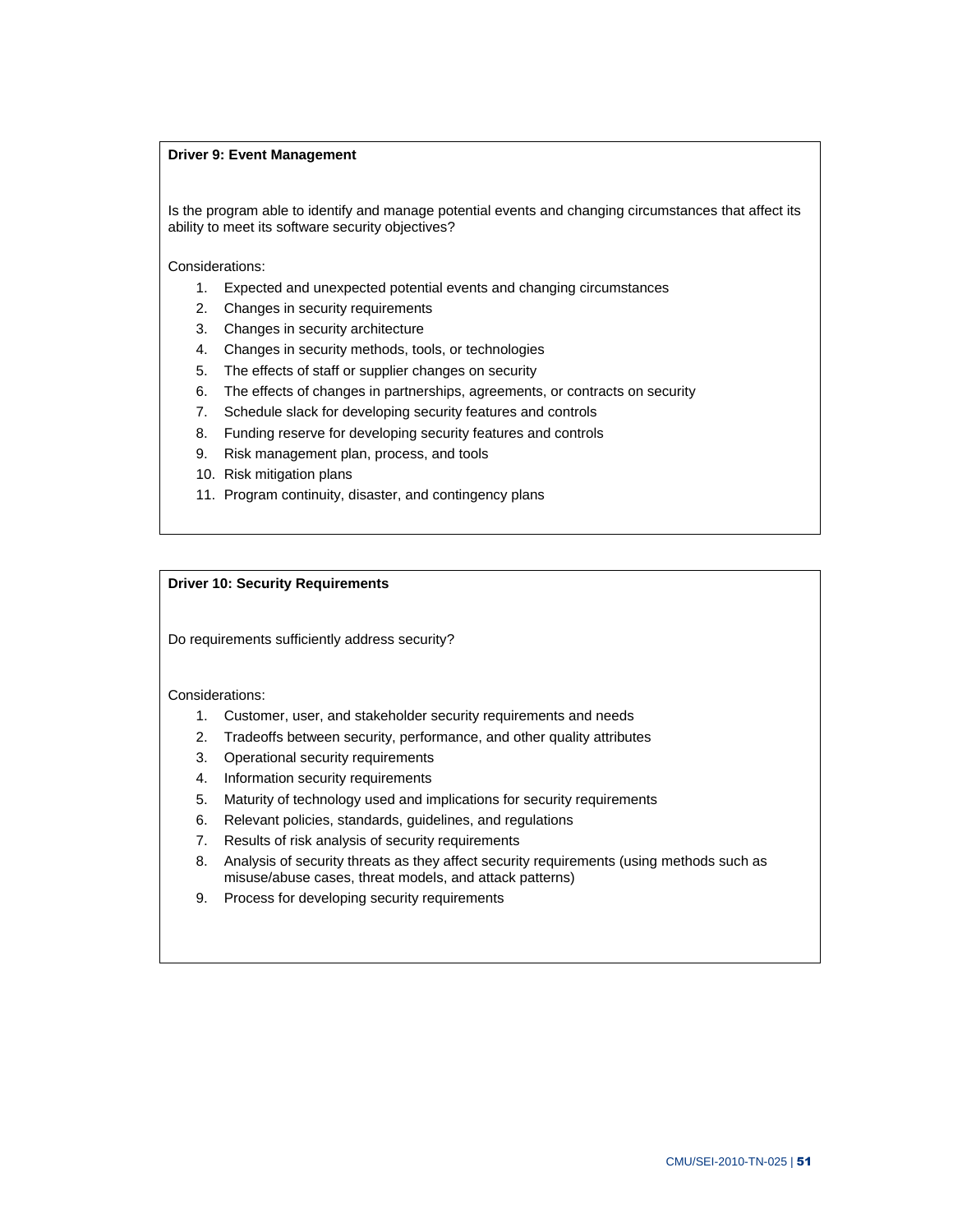#### **Driver 11: Security Architecture and Design**

Do the architecture and design sufficiently address security?

Considerations:

- 1. Software and system architecture
- 2. Tradeoffs between security, performance, and other quality attributes
- 3. Maturity of technology used and implications for security architecture and design
- 4. Security of COTS products
- 5. Security requirements including information and operational security requirements
- 6. Analysis of security threats as they affect architecture and design (using methods such as misuse/abuse cases, threat models, and attack patterns)
- 7. Results of risk analysis of the security architecture and design
- 8. Results of security vulnerability analysis
- 9. Process for addressing security as part of software/system architecture and design
- 10. Architecture and design reviews

## **Driver 12: Code Security**

Is the code sufficiently secure?

- 1. Security requirements
- 2. Security architecture and design
- 3. Secure coding standards, guidelines, and practices
- 4. Analysis of common vulnerabilities
- 5. Source code reviews
- 6. Static code analysis
- 7. Software security testing
- 8. Security issues addressed during unit testing
- 9. Code interfaces and dependencies as they affect security
- 10. Process for secure coding
- 11. Analysis of security threats as they affect code (using methods such as misuse/abuse cases, threat models, and attack patterns)
- 12. Analysis of common weaknesses
- 13. Complexity of code
- 14. Results of risk analysis of the secure code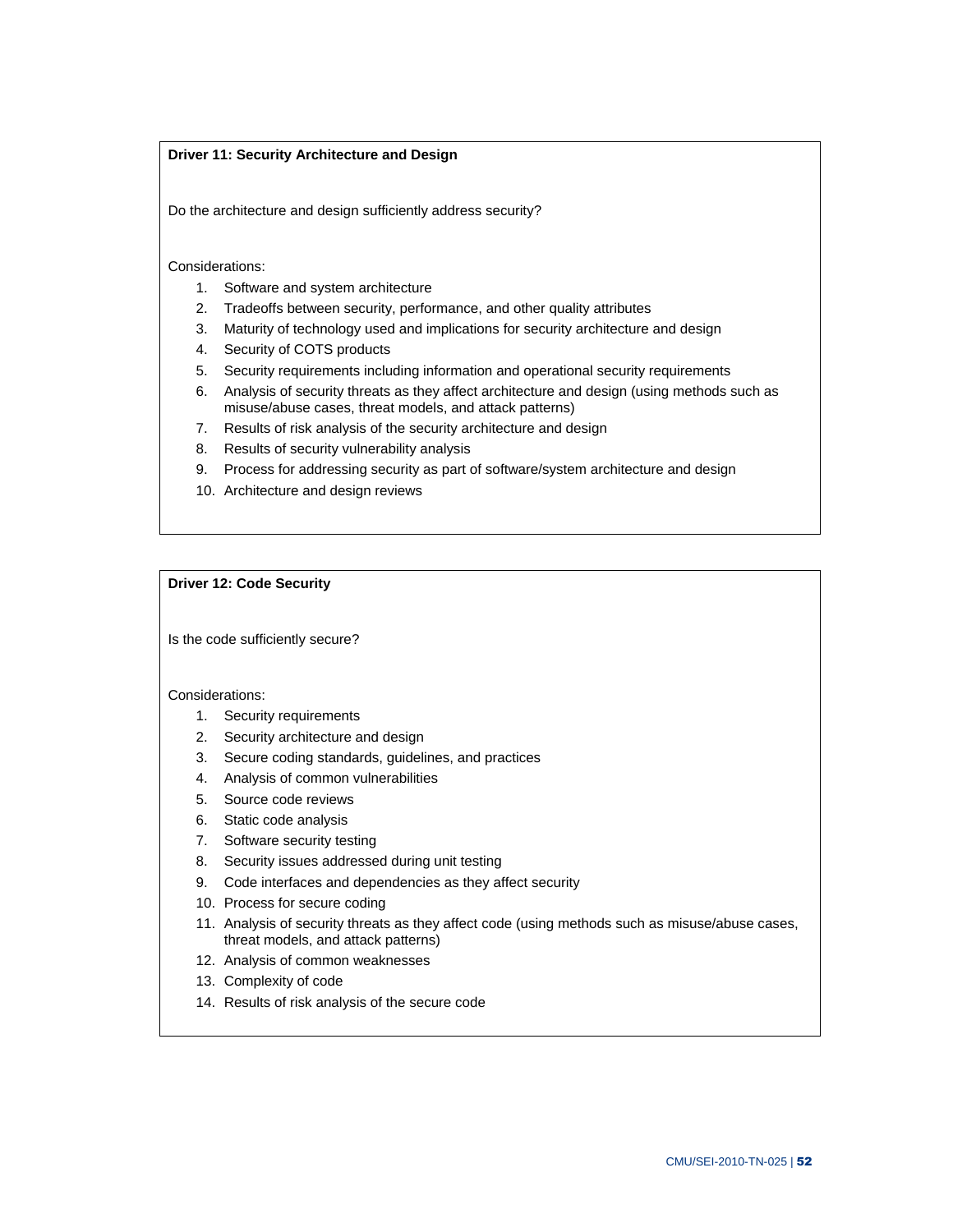### **Driver 13: Operational System Security**

Is the integrated system sufficiently secure to support operations?

Considerations:

- 1. Operational security requirements
- 2. Vulnerability analysis
- 3. Security risk analysis
- 4. Software security testing
- 5. Penetration testing
- 6. Effectiveness of security features and controls
- 7. Security issues addressed during integration testing
- 8. Security of legacy systems
- 9. Security of COTS software
- 10. Disaster recovery, contingency, and business continuity plans

#### **Driver 14: Adoption Barriers**

Have barriers to customer/user adoption of the system's security features been managed appropriately?

- 1. Stakeholder sponsorship of security
- 2. Changes to operational workflows
- 3. Tradeoffs between performance and security
- 4. Training provided to users, operators, and maintainers
- 5. Support provided to users, operators, and maintainers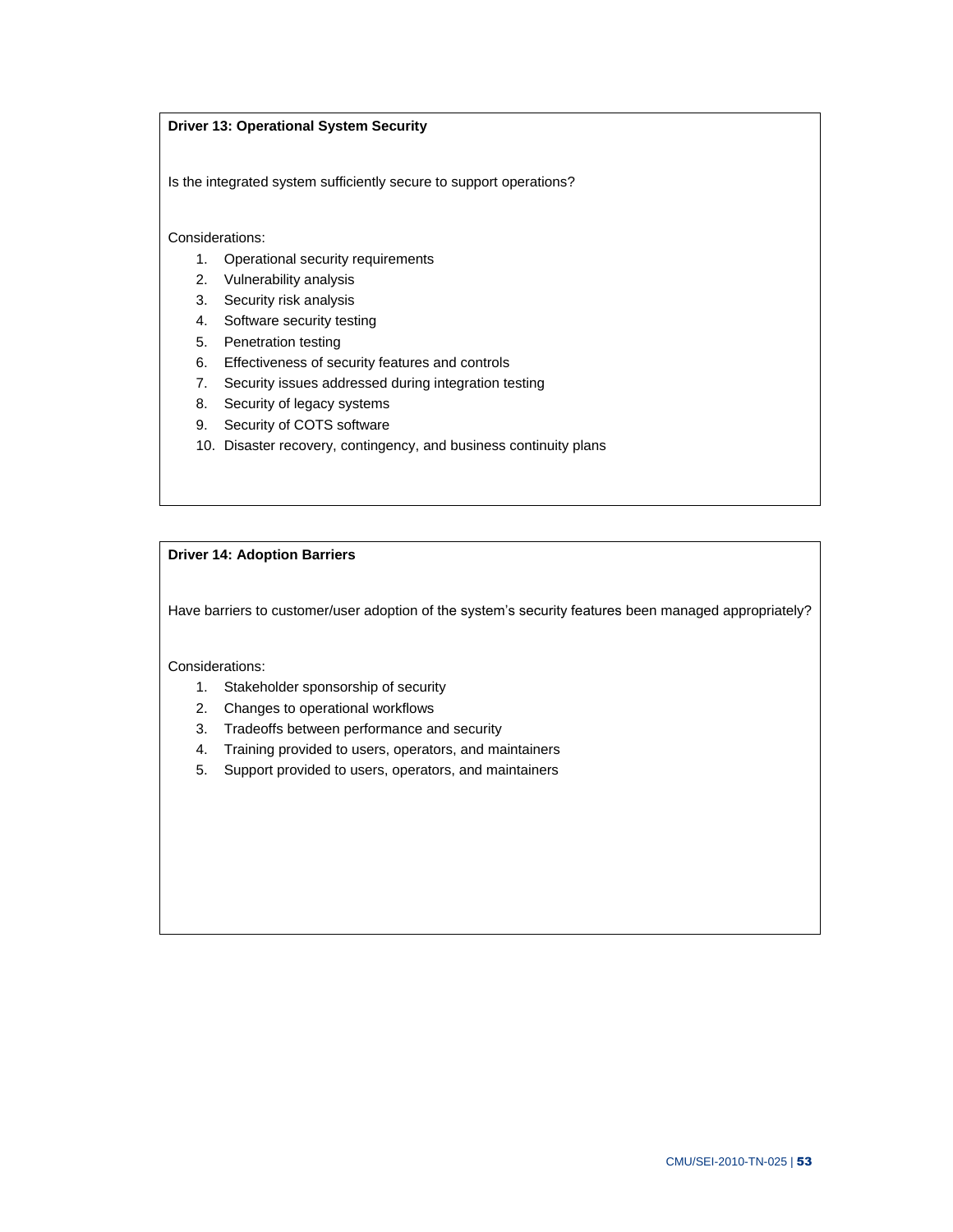### **Driver 15: Operational Security Compliance**

Will the system comply with applicable security policies, laws, and regulations?

Considerations:

- 1. Security-related policies affecting the operational environment
- 2. Security-related laws affecting the operational environment
- 3. Security-related regulations affecting the operational environment
- 4. Security-related standards of care affecting the operational environment

## **Driver 16: Operational Security Preparedness**

Are people prepared to maintain the system's security over time?

- 1. Patching and upgrades
- 2. Supplier support for security features and controls in custom software
- 3. Supplier support for COTS software
- 4. Supplier support for legacy systems
- 5. Degree of changes to the system
- 6. Unanticipated use of the system
- 7. Operational policies, practices, and procedures for maintaining operational systems over time
- 8. Operational staffing levels
- 9. Experience and expertise of operators, maintainers, and users
- 10. Security-related training for operators, maintainers, customers, and users
- 11. Physical security in operational environment
- 12. Ongoing mitigation of operational security risks
- 13. Periodic vulnerability analysis and penetration testing
- 14. Disaster recovery, contingency, and business continuity plans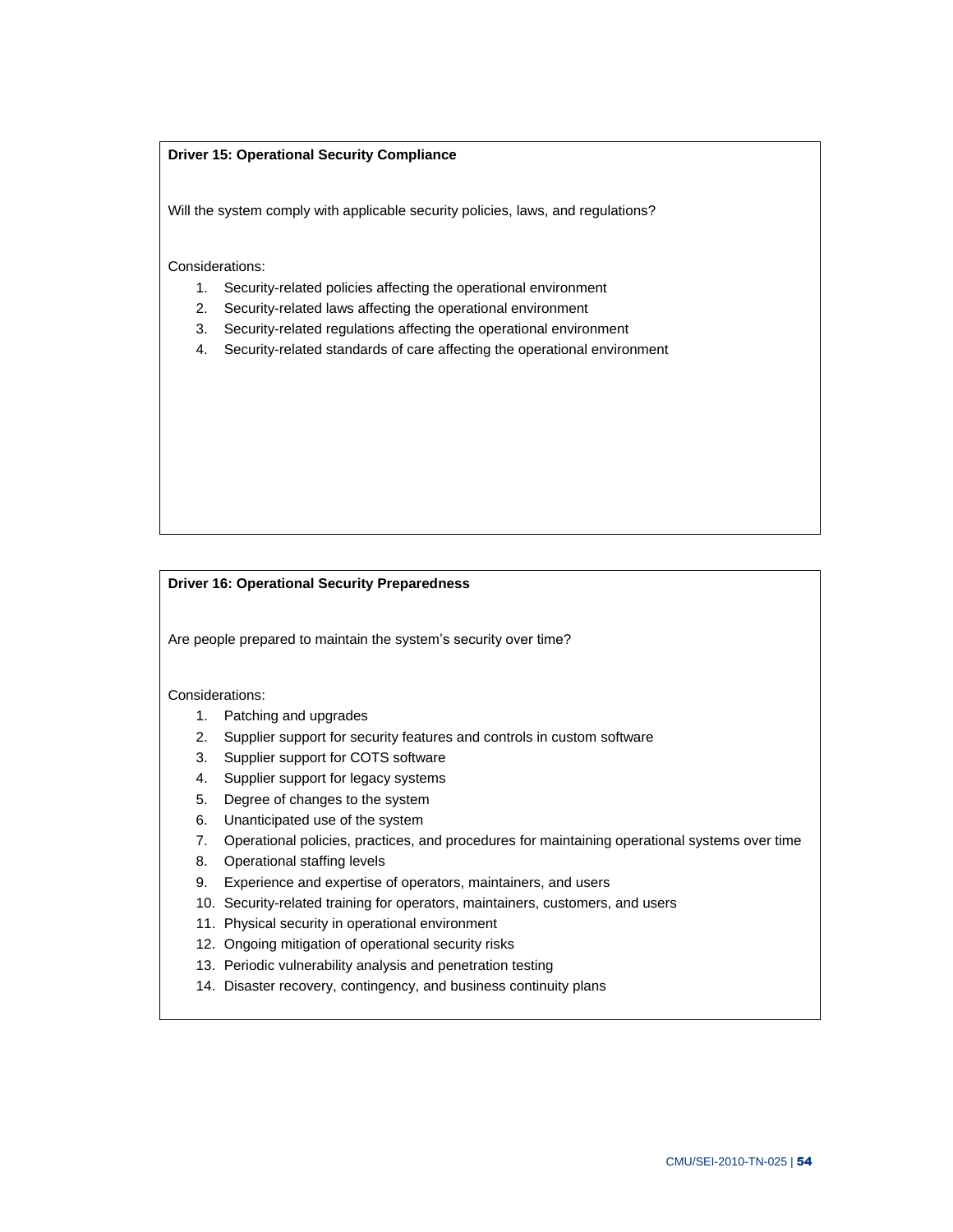### **Driver 17: Security Risk Tolerance**

Is the security risk of the deployed system within an acceptable tolerance?

- 1. Maturity of technology used and implications for security
- 2. Security of COTS products
- 3. Effectiveness of security processes, practices, and controls
- 4. Security issues addressed during integration testing
- 5. Security issues addressed during system testing
- 6. Operational (i.e., post-deployment) security policies, practices, and procedures
- 7. Risk of malicious code in deployed system
- 8. Risk of vulnerabilities in deployed system
- 9. Potential for realization of security risks
- 10. Acceptable mitigation of risk (considering users, customers, stakeholders, and others who may be impacted by the system)
- 11. Business continuity, disaster recovery, and contingency plans
- 12. Some articulation of what constitutes an acceptable (or unacceptable) level of risk
- 13. Process for managing risk (identify, analyze, mitigate)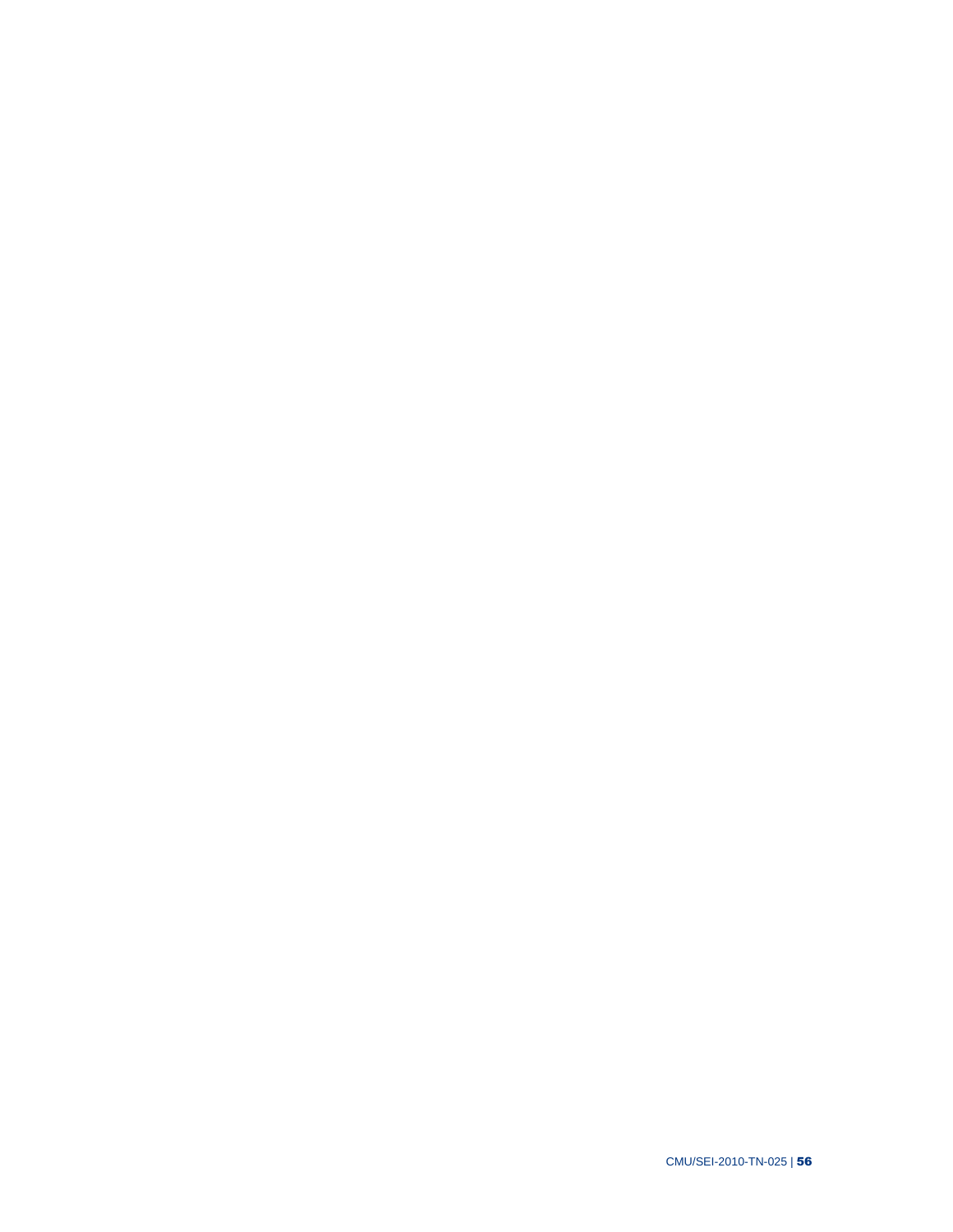# **Appendix B: Related Sources and Efforts**

The following sources and efforts provide foundational work and additional details on the state of the practice in measuring and analyzing cyber security, information security and assurance, and software security and assurance. These sources have informed and will continue to inform this research project.

- *Practical Measurement Framework for Software Assurance* [Bartol 2008]. This report pro- $\ddot{\phantom{0}}$ vides an approach for measuring the effectiveness of achieving software assurance goals and objectives at an organizational, program, or project level. It addresses how to assess the degree of assurance provided by software, using quantitative and qualitative methodologies and techniques.
- *Measuring Cyber Security and Information Assurance: State-of-the-Art Report (SOAR)* [Bar- $\bullet$ tol 2009]*.* This report assesses the current state of the art in cyber security and information assurance measurement to facilitate further research into this subject.
- *Performance Measurement Guide for Information Security: Special Publication 800-55 Re-* $\bullet$ *vision 1* [Chew 2008]*.* Section 3.5.2 includes a discussion of application security measurement.
- The Center for Internet Security Consensus Information Security Metrics [CIS 2010]. See  $\bullet$ specifically metrics related to application security.
- *Acquisition Measurement Version 1.0* [Creel 2008]*.* This report provides a foundation for the  $\bullet$ discussion and advancement of acquisition measurement. Its primary focus is on improving the way in which acquisition projects and organizations manage and conduct their activities. A secondary focus is on management and oversight of the supplier.
- U.S. Department of Homeland Security Software Assurance Forum Measurement Working  $\bullet$ Group Presentations. They are available a[t https://buildsecurityin.us](https://buildsecurityin.us-cert.gov/swa/forums.html)[cert.gov/swa/forums.html.](https://buildsecurityin.us-cert.gov/swa/forums.html)
- $\bullet$ U.S. Department of Homeland Security Build Security In website measurement articles, including "Measures and Measurement for Secure Software Development." Articles are available at [https://buildsecurityin.us-cert.gov/bsi/articles/best-practices/measurement.html.](https://buildsecurityin.us-cert.gov/bsi/articles/best-practices/measurement.html)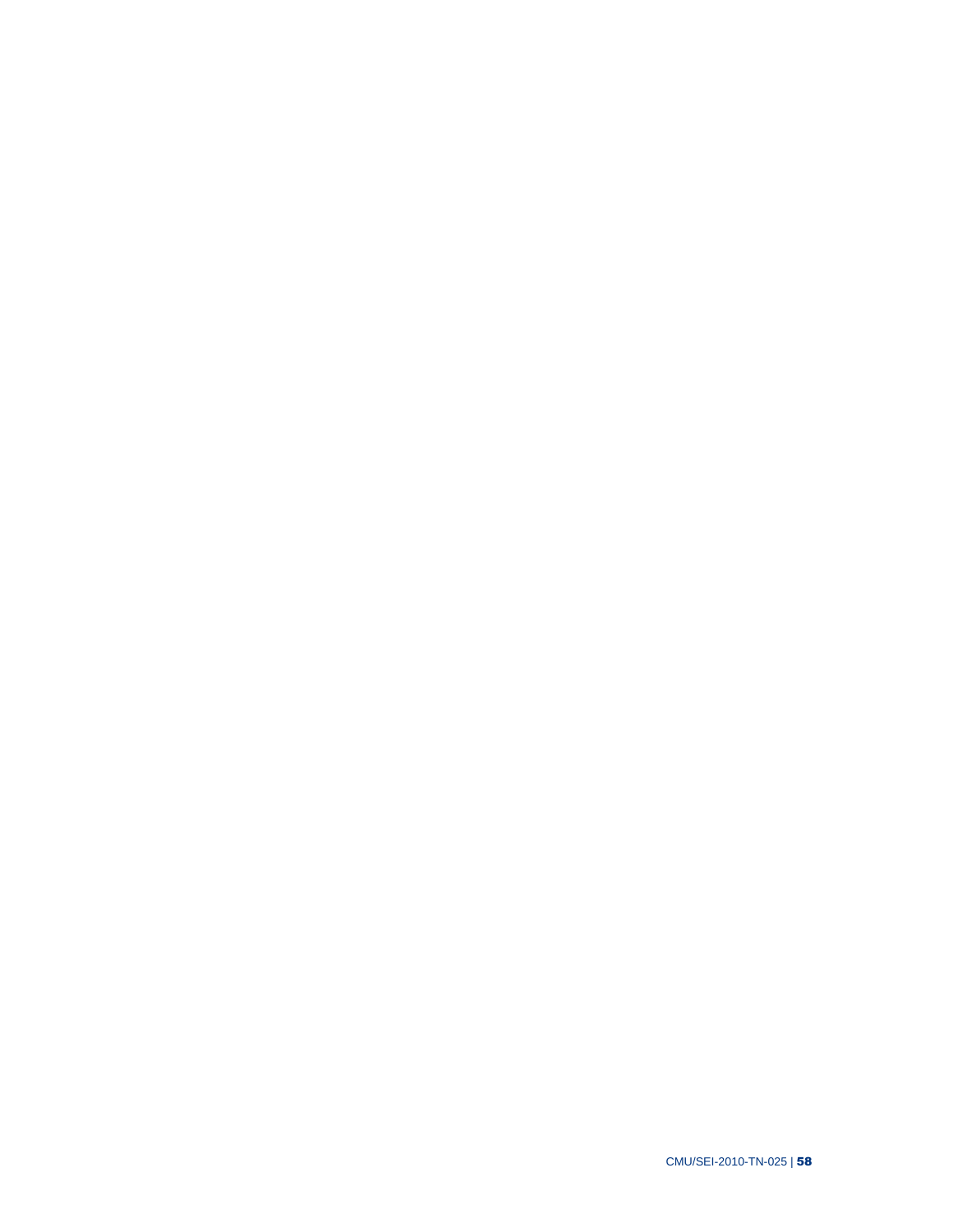# **Glossary**

# **acquisition program**

A collection of individual projects that work collaboratively to provide technical capabilities via a set of networked software products (i.e., a system of systems).

## **condition**

The current state of being or existence. Conditions define an acquisition program's current circumstances.

## **distributed management environment**

Multiple, independently managed organizational entities working collaboratively to achieve a common mission or purpose.

## **driver**

A factor that has a strong influence on the eventual outcome or result (i.e., whether or not objectives will be achieved).

#### **measure**

A value assigned to a variable that is used to provide a decision maker with insight into a given characteristic or property of an entity.

#### **mission**

The fundamental purpose of an individual, group, or operation that defines the target, or focus, of the measurement and analysis effort.

### **objective**

A tangible outcome or result that must be achieved when pursuing a mission.

#### **organizational entity**

A social unit of people that pursues collective goals, controls its own performance, shares a single senior manager, and operates under a single set of policies.

#### **potential event**

An occurrence or happening that alters an acquisition program's current conditions.

# **program**

See *acquisition program*.

#### **project**

A planned set of interrelated [tasks](http://www.businessdictionary.com/definition/task.html) that ar[e executed](http://www.businessdictionary.com/definition/executed.html) over a fixed [period](http://www.investorwords.com/3669/period.html) of time and within certain constraints, such as cost or funding limitations. Unlike operations, which are repetitive and permanent (or semipermanent) functional tasks intended to produce products or provide services, projects are temporary in nature.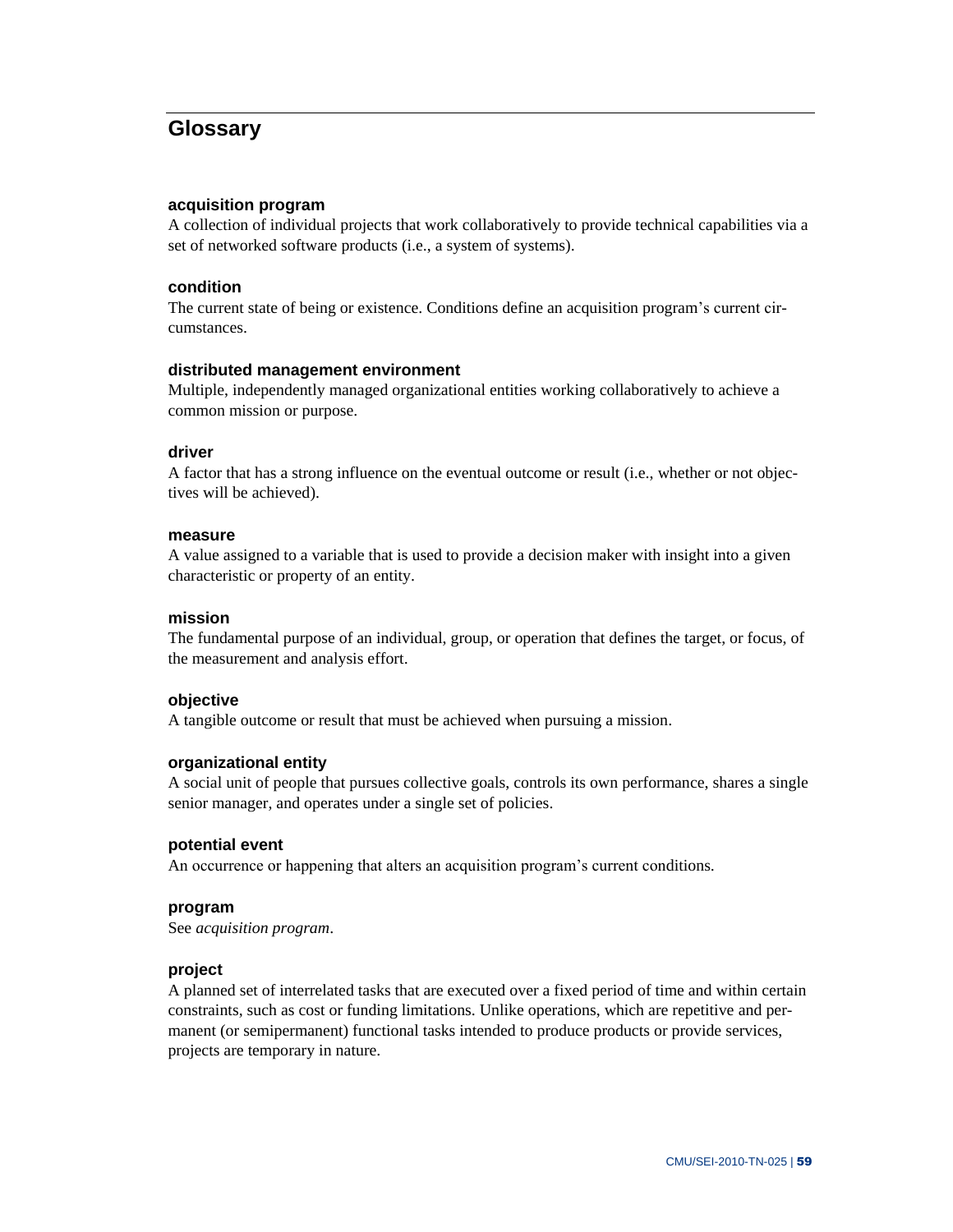# **socio-technical system**

Interrelated technical and social elements that are engaged in goal-oriented behavior. Elements of a socio-technical system include the people who are organized in teams or departments to do their work tasks and the technical systems on which people rely when performing work tasks.

#### **software project**

An endeavor that is intended to produce a software product, such as a software application or software-reliant system, within a fixed [period](http://www.investorwords.com/3669/period.html) of time and within specified budget constraints.

### **system decomposition and event analysis**

An analysis approach in which a socio-technical system's critical components are evaluated for potential failures.

#### **system of systems**

a set or arrangement of interdependent systems that are related or connected (i.e., networked) to provide a given capability [Levine 2003]. The following characteristics are used to differentiate a system of systems from a very large, complex monolithic system [Maier 1996]:

- *managerial independence*—The management of each system within a system of systems is  $\bullet$ independent from the management of the other systems.
- *operational independence*—Each system within a system of systems provides useful func- $\bullet$ tionality apart from other systems.
- *evolutionary character*—Each system within a system of systems grows and changes inde- $\bullet$ pendently of other systems over time.
- $\bullet$ *emergent behavior*—Certain behaviors of a system of systems arise from the interactions among the individual systems and are not embodied in any of the individual systems.
- *geographic distribution*—Individual systems within a system of systems are dispersed over large geographic areas.

#### **system theory**

A [multidisciplinary](http://en.wikipedia.org/wiki/Transdisciplinary) analysis [approach](http://en.wikipedia.org/wiki/Approach) that considers a [system](http://en.wikipedia.org/wiki/System) as comprising a series of distinct but interconnected components or subsystems.

## **systemic analysis**

An [approach](http://en.wikipedia.org/wiki/Approach) in which a system is analyzed as a whole rather than decomposing it into individual components and then analyzing each component separately; systemic analysis is based on system theory.

#### **systemic measures**

A measure that provides a decision maker with insight into the overall performance of a sociotechnical system.

# **tactical measures**

A measure that provides a decision maker with insights into a specific task that must be performed or some characteristic of a work product.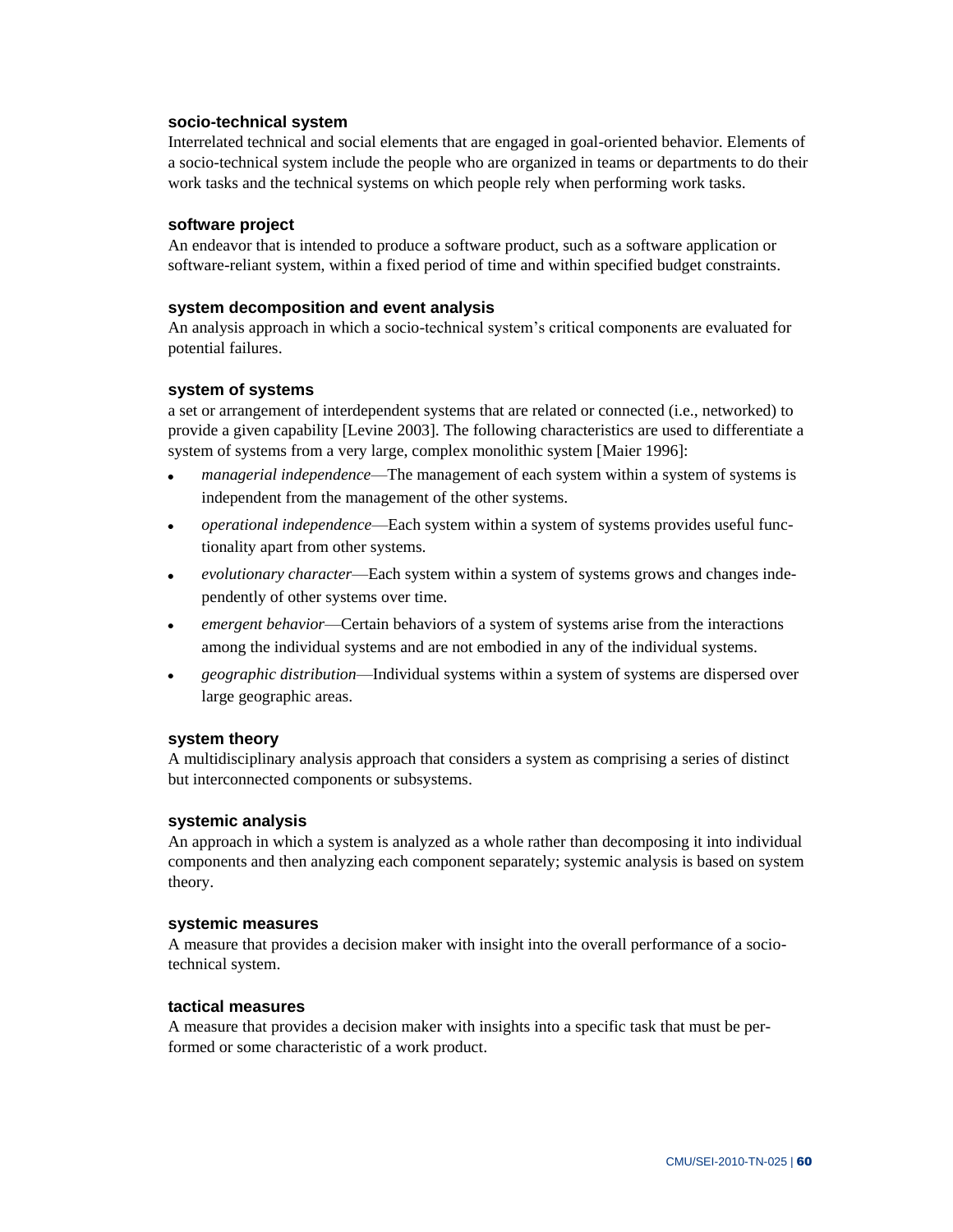# **References**

*URLs are valid as of the publication date of this document.*

#### **[Alberts 2002]**

Alberts, Christopher & Dorofee, Audrey. *Managing Information Security Risks: The OCTAVE Approach*. Addison-Wesley, 2002. <http://www.sei.cmu.edu/library/abstracts/books/0321118863.cfm>

### **[Alberts 2009]**

Alberts, Christopher & Dorofee, Audrey. *A Framework for Categorizing Key Drivers of Risk* (CMU/SEI-2009-TR-007). Software Engineering Institute, Carnegie Mellon University, 2009. <http://www.sei.cmu.edu/library/abstracts/reports/09tr007.cfm>

### **[Bartol 2008]**

Bartol, Nadya. *Practical Measurement Framework for Software Assurance and Information Security*. Practical Software and Systems Measurement Support Center, 2008. [http://www.psmsc.com/Prod\\_TechPapers.asp](http://www.psmsc.com/Prod_TechPapers.asp)

#### **[Bartol 2009]**

Barton, Nadya; Bates, Brian; Goertzel, Karen M.; & Winograd, Theodore. *Measuring Cyber Security and Information Assurance: State-of-the-Art Report (SOAR)*. Information Assurance Technology Analysis Center, 2009. <http://iac.dtic.mil/iatac/reports.jsp>

#### **[Basili 1984]**

Basili, Victor R. & Weiss, David M. "A Methodology for Collecting Valid Software Engineering Data.‖ *IEEE Transactions on Software Engineering, SE-10*, 6 (November 1984): 728-738. <http://www.cs.umd.edu/~basili/publications/journals/J23.pdf>

#### **[Basili 1988]**

Basili, Victor R. & Rombach, H. Dieter. "The TAME Project: Towards Improvement-Oriented Software Environments.‖ *IEEE Transactions on Software Engineering 14*, 6 (June 1988): 758- 773.

#### **[Basili 1994]**

Basili, Victor R.; Caldiera, Gianluigi; & Rombach, H. Dieter. "The Goal Question Metric Approach.‖ *Encyclopedia of Software Engineering*. Wiley, 1994.

# **[Caralli 2010]**

Caralli, Richard A.; Allen, Julia H.; Curtis, Pamela D.; White, David W.; & Young, Lisa R. *CERT® Resilience Management Model, v1.0* (CMU/SEI-2010-TR-012)*.* Software Engineering Institute, Carnegie Mellon University, 2010. <http://www.sei.cmu.edu/library/abstracts/reports/10tr012.cfm>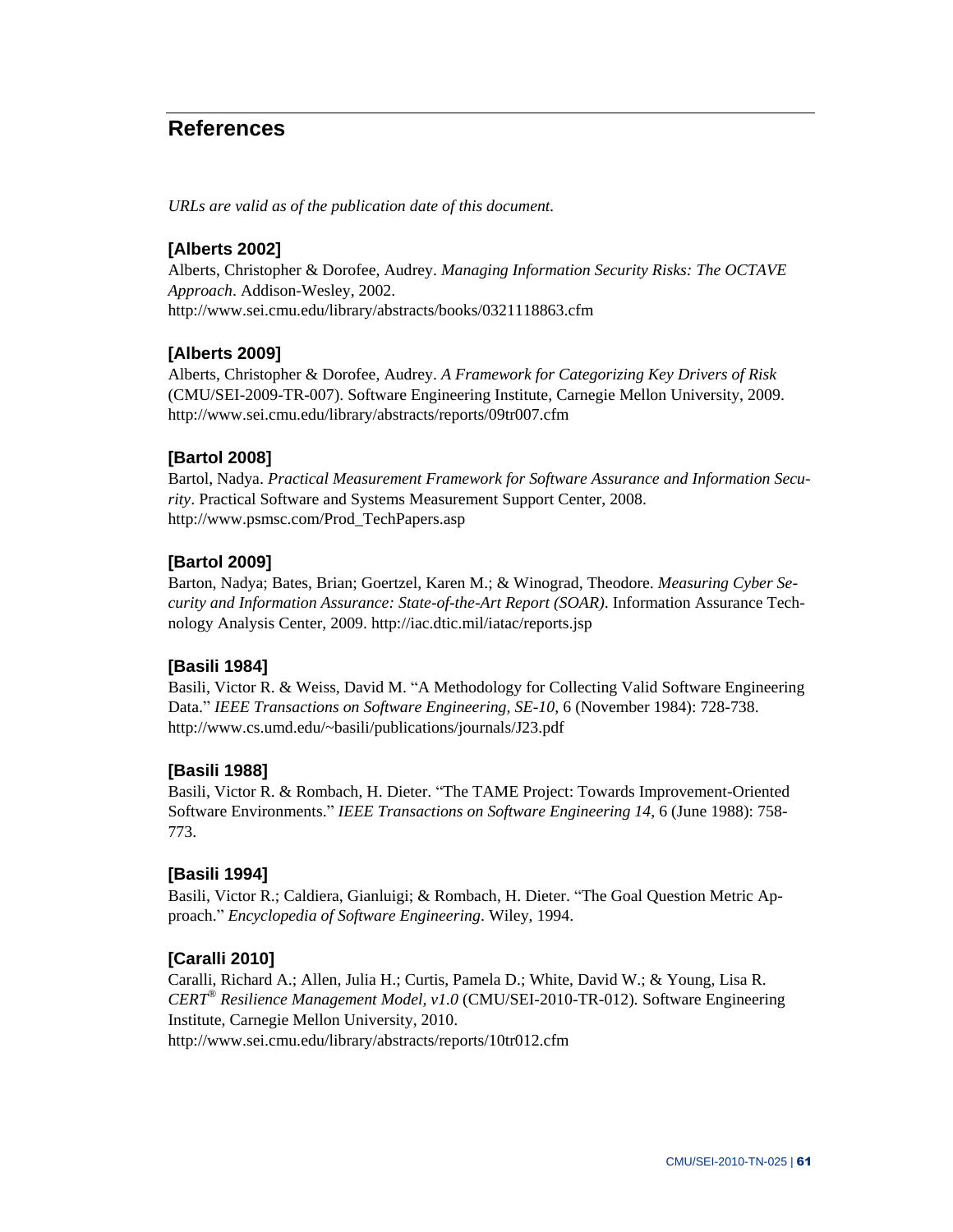### **[Chew 2008]**

Chew, Elizabeth; Swanson, Marianne; Stine, Kevin; Bartol, Nadya; Brown, Anthony; & Robinson, Will. *Performance Measurement Guide for Information Security: Special Publication 800-55 Revision 1*. National Institute of Standards and Technology (NIST), 2008. [http://csrc.nist.gov/publications/nistpubs/800-55-Rev1/SP800-55-rev1.pdf.](http://csrc.nist.gov/publications/nistpubs/800-55-Rev1/SP800-55-rev1.pdf) Additional NIST reports are available at [http://csrc.nist.gov/publications/PubsSPs.html.](http://csrc.nist.gov/publications/PubsSPs.html)

# **[CIS 2010]**

The Center for Internet Security (CIS). *CIS Consensus Information Security Metrics*. <http://cisecurity.org/en-us/?route=downloads.metrics> (2010).

# **[CISWG 2005]**

Corporate Information Security Working Group (CISWG). *[Report of the Best Practices and Me](http://www.educause.edu/LibraryDetailPage/666&ID=CSD3661)[trics Teams](http://www.educause.edu/LibraryDetailPage/666&ID=CSD3661)*. United States House of Representatives, 2005. <http://www.educause.edu/Resources/CorporateInformationSecurityWo/153504>

### **[CMMI Product Team 2006]**

CMMI Product Team. *CMMI for Development, Version 1.2* (CMU/SEI-2006-TR-008). Software Engineering Institute, Carnegie Mellon University, 2006. <http://www.sei.cmu.edu/library/abstracts/reports/06tr008.cfm>

### **[CNSS 2010]**

Committee on National Security Systems (CNSS). *Instruction No. 4009, National Information Assurance Glossary*. CNSS, 2010. [http://www.cnss.gov/Assets/pdf/cnssi\\_4009.pdf](http://www.cnss.gov/Assets/pdf/cnssi_4009.pdf)

#### **[Creel 2008]**

Creel, Rita; Dean, Joe; & Jones, Cheryl. *Acquisition Measurement Version 1.0*. Practical Software and Systems Measurement Support Center, 2008. [http://www.psmsc.com/Prod\\_TechPapers.asp](http://www.psmsc.com/Prod_TechPapers.asp)

#### **[Dorofee 2008]**

Dorofee, Audrey; Marino, Lisa; & Alberts, Christopher. *Lessons Learned Applying the Mission Diagnostic* (CMU/SEI-2008-TN-004). Software Engineering Institute, Carnegie Mellon University, 2008. <http://www.sei.cmu.edu/library/abstracts/reports/08tn004.cfm>

# **[GAO 1999]**

United States General Accounting Office (GAO). *Information Security Risk Assessment: Practices of Leading Organizations* (GAO/AIMD-00-33). GAO, 1999. <http://www.gao.gov/special.pubs/ai00033.pdf>

#### **[Hubbard 2007]**

Hubbard, Douglas W. *How to Measure Anything: Finding the Value of "Intangibles" in Business.* John Wiley & Sons, 2007.

#### **[ISO 2007]**

International Organization for Standardization. *ISO/IEC 15939:2007, Systems and Software Engineering – Measurement Process,* 2nd ed. ISO, 2007.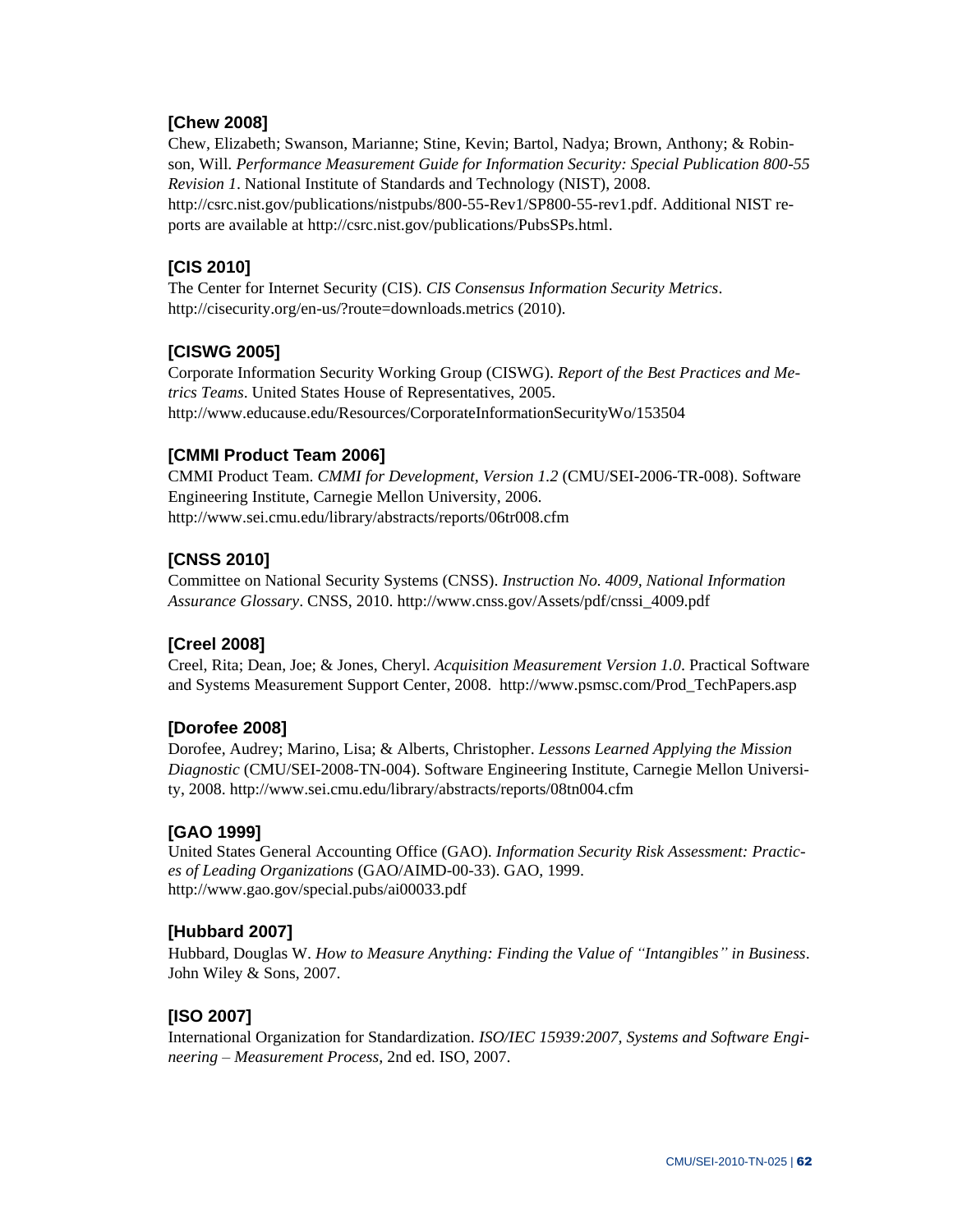### **[Leveson 2004]**

Leveson, Nancy. "A New Accident Model for Engineering Safer Systems." *Safety Science 42*, 4 (April 2004): 237-270. <http://sunnyday.mit.edu/accidents/safetyscience-single.pdf>

# **[Levine 2003]**

Levine, Linda; Meyers, B. Craig; Morris, Ed; Place, Patrick R. H.; & Plakosh, Daniel. *Proceedings of the System of Systems Interoperability Workshop (February 2003)* (CMU/SEI-2003-TN-016). Software Engineering Institute, Carnegie Mellon University, 2003. <http://www.sei.cmu.edu/reports/03tn016.pdf>

### **[Maier 1996]**

Maier, M. "Architecting Principles for Systems-of-Systems," 567-574. Proceedings of the Sixth *Annual International Symposium of INCOSE*. Boston, MA, July 7-11, 1996. INCOSE, 1996.

# **[McGarry 2002]**

McGarry, John; Card, David; Jones, Cheryl; Layman, Beth; Clark, Elizabeth; Dean, Joseph; & Hall, Fred. *Practical Software Measurement: Objectives for Decision Makers*. Addison-Wesley, 2002.

### **[McGraw 2010]**

McGraw, Gary; Chess, Brian; & Migues, Sammy. *Building Security In Maturity Model BSIMM v2.0*.<http://www.bsimm2.com/> (2010).

# **[Mead 2010]**

Mead, Nancy R.; Allen, Julia H.; Ardis, Mark A.; Hilburn, Thomas B.; Kornecki, Andrew J.; Linger, Richard C.; & McDonald, James. *Software Assurance Curriculum Project Volume I: Master of Software Assurance Reference Curriculum* (CMU/SEI-2010-TR-005). Software Engineering Institute, Carnegie Mellon University, 2010. <http://www.sei.cmu.edu/library/abstracts/reports/10tr005.cfm>

#### **[OpenSAMM 2009]**

OpenSAMM Project. *Software Assurance Maturity Model (SAMM) v1.0*. [http://www.owasp.org/index.php/Category:Software\\_Assurance\\_Maturity\\_Model](http://www.owasp.org/index.php/Category:Software_Assurance_Maturity_Model) (2009).

# **[Park 1996]**

Park, Robert; Goethert, Wolfhart; & Florac, William. *Goal-Driven Software Measurement —A Guidebook* (Handbook CMU/SEI-96-HB-002). Software Engineering Institute, Carnegie Mellon University, 1996.

#### **[Rombach 1989]**

Rombach, H. Dieter & Ulery, Bradford T. "Improving Software Maintenance Through Measurement.‖ *Proceedings of the IEEE 77*, 4 (April 1989): 581-595.

#### **[SEMA 2009]**

Software Engineering Measurement and Analysis (SEMA) Group. *Measurement and Analysis Infrastructure Diagnostic (MAID) Evaluation Criteria, Version 1.0* (CMU/SEI-2009-TR-022). Software Engineering Institute, Carnegie Mellon University, 2009. <http://www.sei.cmu.edu/library/abstracts/reports/09tr022.cfm>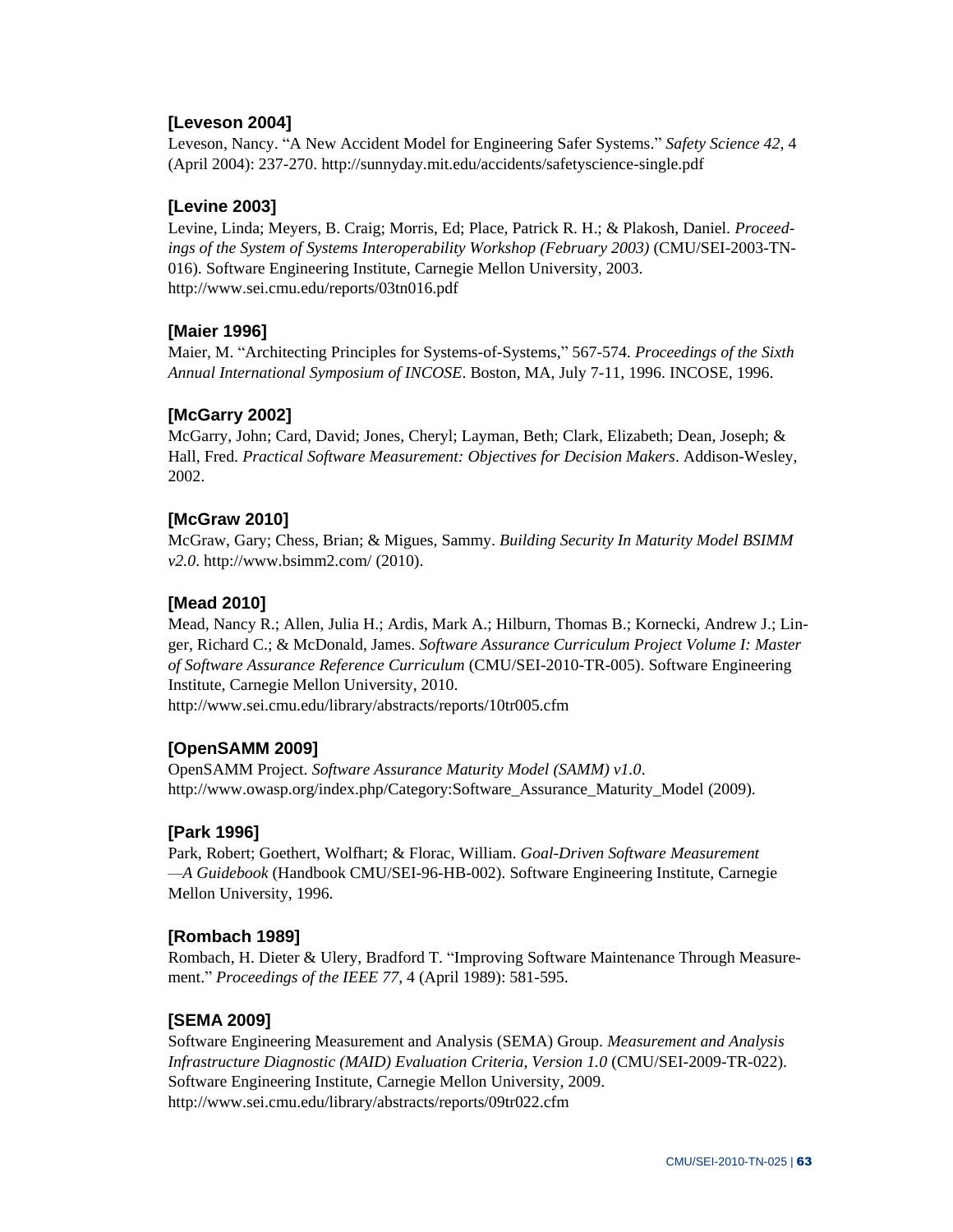# **[SEI 2010]**

Software Engineering Institute. *Measurement & Analysis*.<http://www.sei.cmu.edu/measurement> (2010).

### **[Stamatis 2003]**

Stamatis, D. H. *Failure Mode and Effect Analysis: FMEA from Theory to Execution*, 2<sup>nd</sup> revised and expanded ed. ASQ Quality Press, 2003.

# **[Taleb 2010]**

Taleb, Nassim Nicholas. *The Black Swan,* 2nd ed. Random House, 2010.

### **[WEIS 2010]**

*The Ninth Workshop on the Economics of Information Security (WEIS 2010)*. Harvard University, June 2010. [http://weis2010.econinfosec.org/index.html.](http://weis2010.econinfosec.org/index.html) Agendas and papers presented from prior WEIS events are available online.